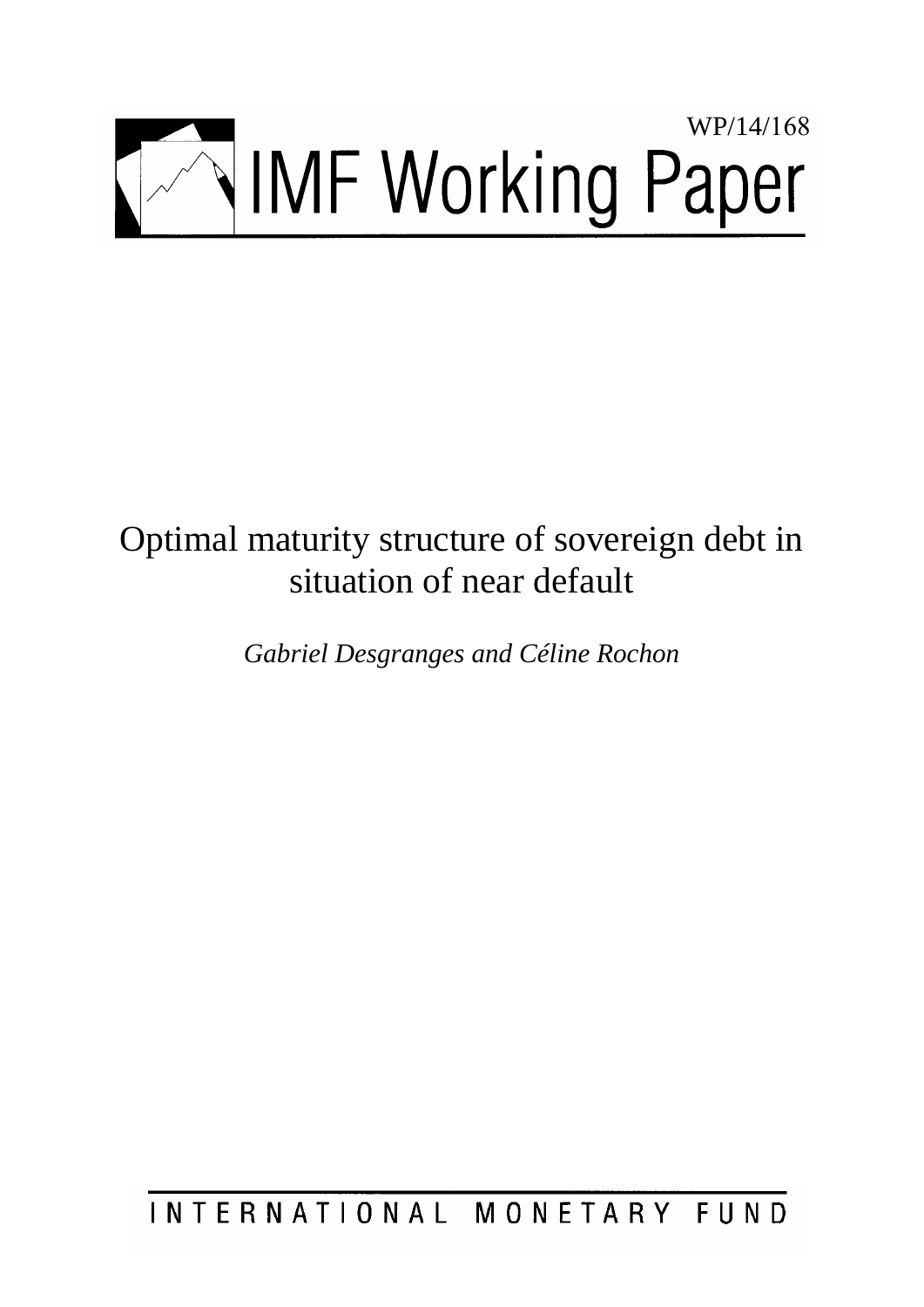# **IMF Working Paper**

#### Institute for Capacity Development

### **Optimal maturity structure of sovereign debt in situation of near default**

#### Prepared by Gabriel Desgranges<sup>1</sup> and Céline Rochon

Authorized for distribution by Marc Quintyn

September 2014

This Working Paper should not be reported as representing the views of the IMF. The views expressed in this Working Paper are those of the author(s) and do not necessarily represent those of the IMF or IMF policy. Working Papers describe research in progress by the author(s) and are published to elicit comments and to further debate.

#### **Abstract**

We study the relationship between default and the maturity structure of the debt portfolio of a Sovereign, under uncertainty. The Sovereign faces a trade-off between a future costly default and a high current fiscal effort. This results into a debt crisis in case a large initial issuance of long term debt is followed by a sequence of negative macro shocks. Prior uncertainty about future fundamentals is then a source of default through its effect on long term interest rates and the optimal debt issuance. Intuitively, the Sovereign chooses a portfolio implying a risk of default because this risk generates a correlation between the future value of long term debt and future fundamentals. Long term debt serves as a hedging instrument against the risk on fundamentals. When expected fundamentals are high, the Sovereign issues a large amount of long term debt, the expected default probability increases, and so does the long term interest rate.

JEL Classification Numbers: D84, F34, H63

Keywords: Long Term Debt; Maturity Structure; Optimal Default; Rational Expectations; Sovereign Debt Crisis; Uncertainty

Authors E-Mail Addresses: gabriel.desgranges@u-cergy.fr; crochon@imf.org

<sup>&</sup>lt;sup>1</sup> The first author acknowledges support from the center of excellence MME-DII (ANR-11-LBX-0023-01). The authors thank Roger Guesnerie and IMF staff from various departments for helpful comments on an earlier version.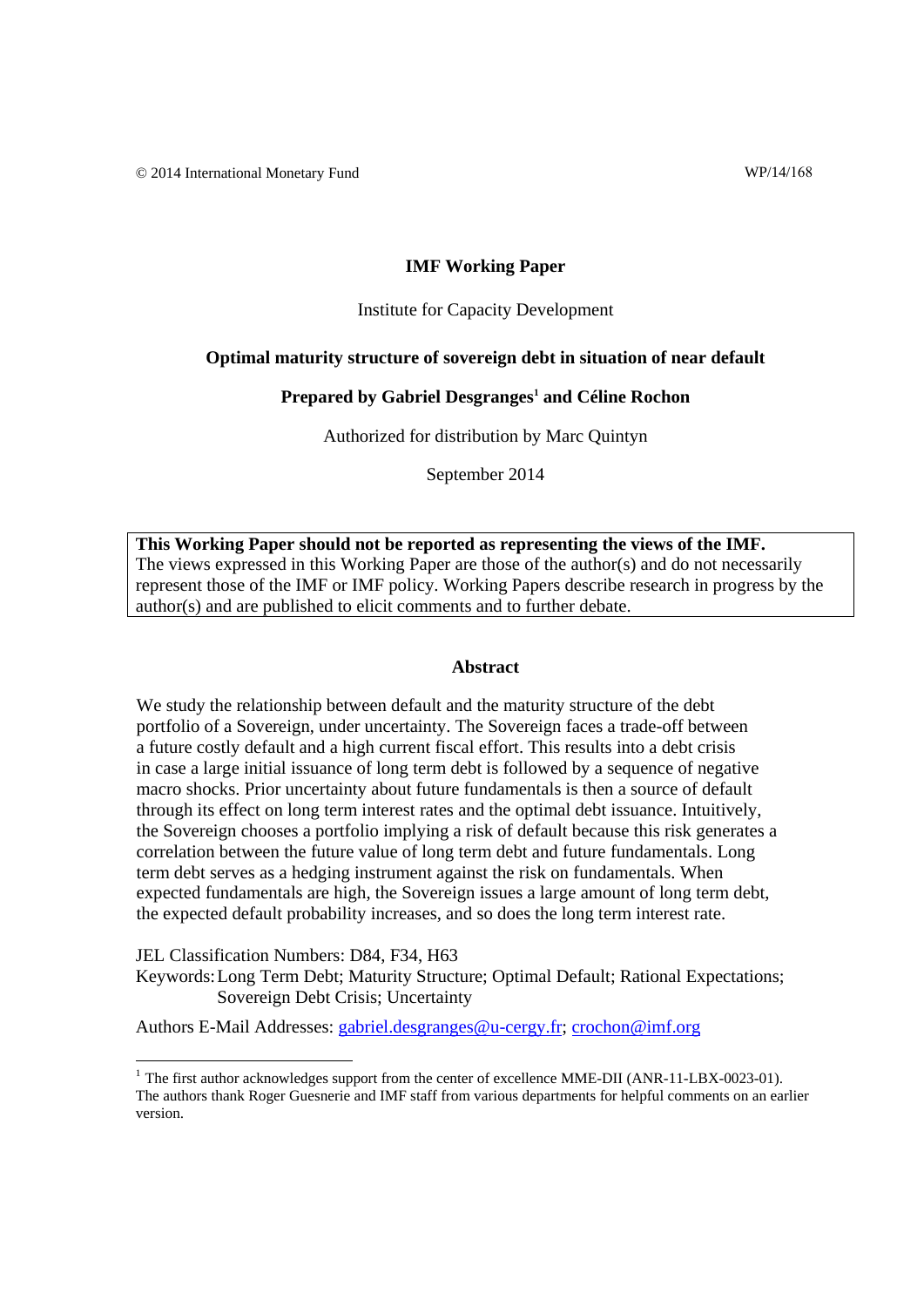# **CONTENTS**

| VI. Concluding remarks: The role of international financial institutions 26 |  |
|-----------------------------------------------------------------------------|--|
|                                                                             |  |
|                                                                             |  |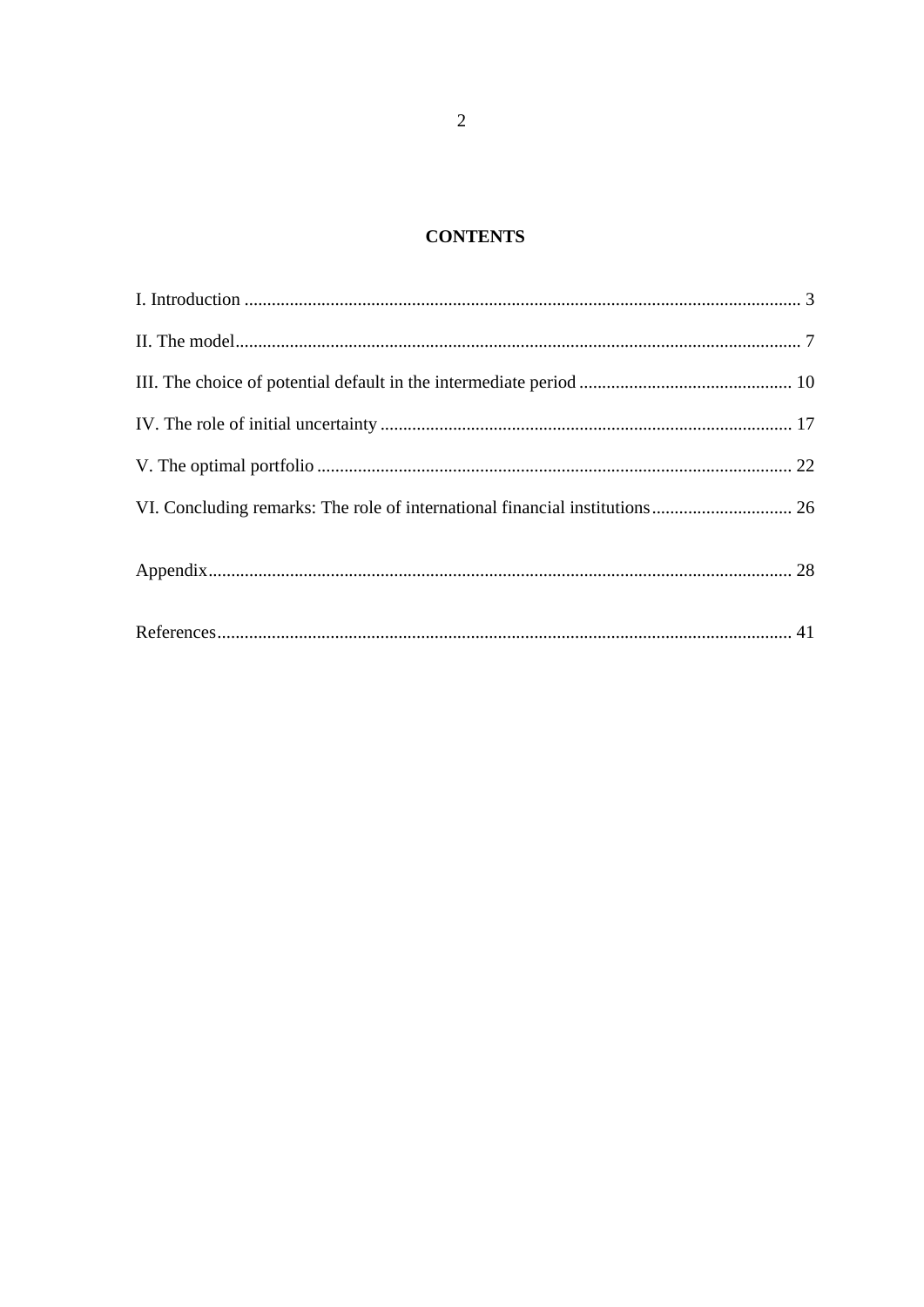# **I. INTRODUCTION**

We study the maturity structure of the portfolio of debt of a Sovereign which may find itself in a situation of near-default. The Sovereign faces a trade-off between the default cost and the fiscal effort (positive primary balances) necessary to meet its financial obligations. In particular, after a negative macroeconomic shock, the Sovereign may find too costly to exert a high fiscal effort and may prefer to let the debt burden increase. The Sovereign may then be in situation of near-default or financial fragility: An additional negative macroeconomic shock in the following period will make it impossible for the Sovereign to reimburse the debt that comes due, and therefore a necessity to default on its debt.

We analyze how the maturity structure of the portfolio of debt of the Sovereign is related with the occurrence of such a situation of financial fragility: What choice of maturity structure does lead to financial fragility? How is the choice of a maturity structure and the perspective of default influenced by incoming market news and information produced by financial analysts, as summarized by ex-ante prior uncertainty about future fundamentals? In particular, do optimistic news always lead market participants to be more confident in the ability of the Sovereign to repay its debt?

We consider a model focussing on the financing decisions of the Sovereign, namely a 3 period model where the Sovereign (*i*) issues both short term (ST) and long term (LT) debt in the initial period, (*ii*) exerts a fiscal effort and/or rolls over ST debt in the intermediate period, and (*iii*) reimburses its debt if macroeconomic fundamentals are good enough, or default on its debt in the last period. Financial markets are perfectly competitive, investors (who buy the debt issued by the Sovereign) are risk neutral, and information is symmetric. Hence, high interest rates and debt crisis in our model do not follow from a risk premium required by investors, a lack of liquidity, or a coordination issue among investors (like it is the case in models of selffulfilling debt crisis). High interest rates reflect a high expected default probability (Arellano and Ramanarayanan (2012) provide empirical evidence that the movements in the expected default probability are the main determinants of interest rate changes).

Default can occur in the last period only. It is not a direct decision of the Sovereign, but the consequence of previous financing decisions made by the Sovereign prior to the date of default: the Sovereign chooses to take the risk of a default in the final period when the financing need in the intermediate period is so large that a fiscal effort is too costly to cover this need and the Sovereign prefers to rollover ST debt. In summary, the Sovereign decides (or not) to "potentially default", *i.e.*, to be in a position that will lead to a default in the final period in case of a negative macroeconomic shock.

In the model, the question of the maturity structure corresponds to a choice between two kinds of debt (in the initial period). Short term (ST) debt corresponds to a very short term horizon, where there is no default risk, while long term (LT) debt corresponds to a longer horizon where the default is possible if the fundamentals are bad and the fiscal effort of the Sovereign is insufficient. Hence the default risk is related to LT debt only. Issuing LT debt can be useful for the Sovereign because it provides insurance against future bad shocks (which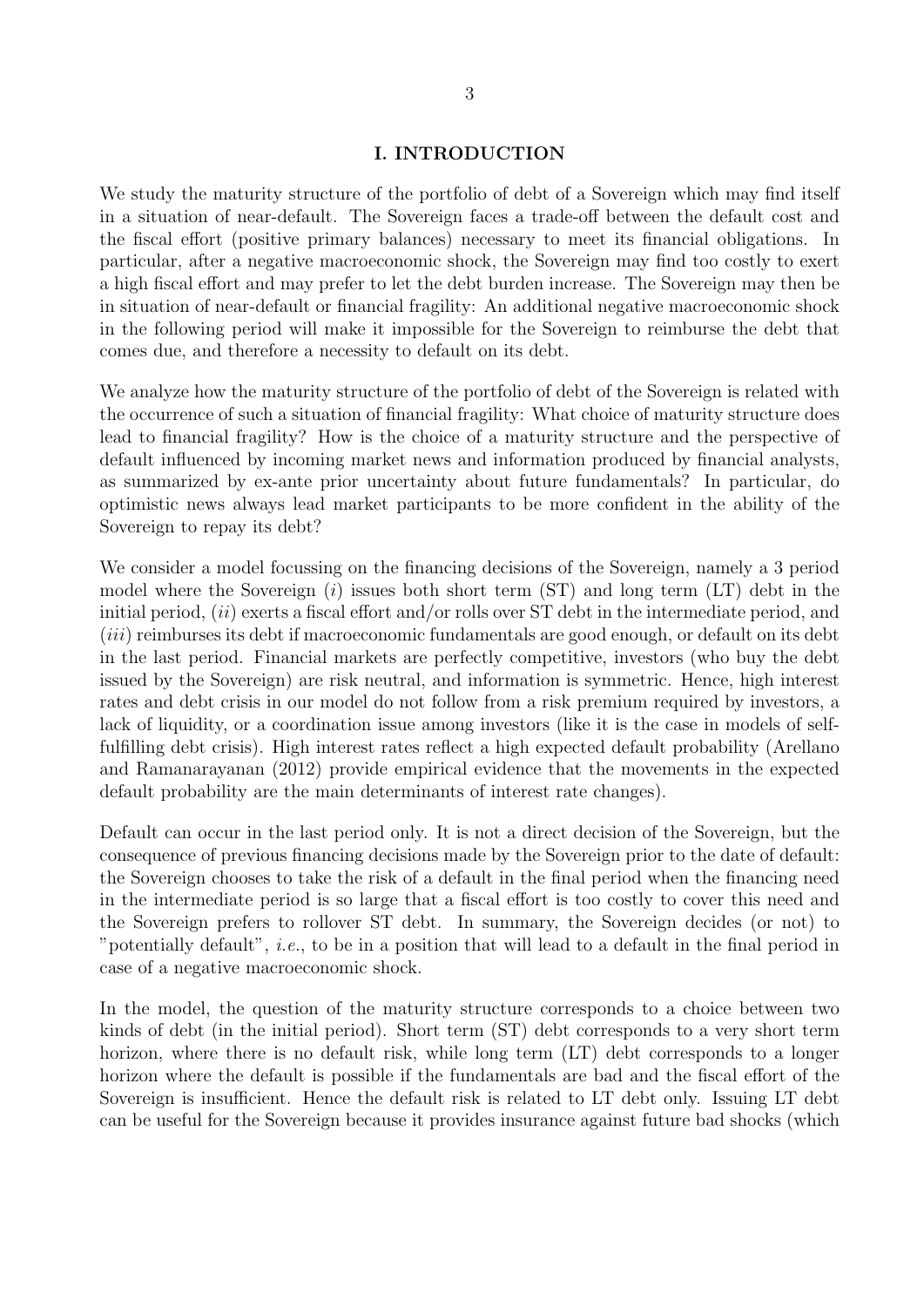will raise interest rates in the next period), but it is more costly than ST debt because of the risk of default.

# **A. RESULTS**

A first result is that the debt structure (together with the fundamentals) influences the level of fiscal efforts exerted by the Sovereign and the occurrence of default. The debt mix initially issued by the Sovereign modifies its incentive to exert a fiscal effort in the intermediate period: A large amount of LT debt and poor macroeconomics fundamentals lead to potential default due to an insufficient fiscal effort (*i.e.*, default in the final period if the fundamentals in that period are low). This result is consistent with the idea (Jeanne 2009) that LT debt creates an incentive to default: ST financing disciplines the Sovereign in the intermediate period better than LT financing does. Intuitively, when the initial choice of the maturity structure mainly involves the issuance of LT debt, the need for rolling over ST debt in the intermediate period is small. In the intermediate period, an increase in the expected probability of default, which increases the interest rate, is therefore not very costly (it bears only on debt issued in that period). Thus there is a high incentive for the Sovereign to decrease the effort in the intermediate period at the cost of issuing more debt at a high interest rate (and to be subsequently exposed to default).

We qualify this incentive effect of LT debt by showing that there is a partition of the fundamentals in 3 regions. In the two extreme regions (low and high), the occurrence of default does not depend on the maturity structure of the debt portfolio (whatever the amount of LT debt issued, the effort level always determines no default/potential default when the fundamentals are in the high/low region). Only in the region of moderate values is the occurrence of default a function of the maturity structure.

Our main result is that prior uncertainty about fundamentals is a source of default: Insolvency of the Sovereign is not solely determined by the sequence of fundamentals. Indeed, prior uncertainty about fundamentals affects interest rates, which affects the choice of the optimal portfolio. This in turn determines the choice of default in the following period. Notably, when it is initially known that fundamentals will be moderate, the Sovereign chooses a portfolio which provides the incentives not to default. With uncertainty, the optimal portfolio sometimes leads to the choice of potential default for these same fundamentals.

Uncertainty about macroeconomic fundamentals generates a need for the Sovereign to hedge its portfolio against this risk. LT debt sometimes plays the role of a hedging tool. This is possible only if the price of LT debt (the interest rate) is correlated with fundamentals. Since the interest rate is determined by the expected probability of default, the correlation between interest rates and fundamentals requires that the Sovereign be exposed to default when fundamentals are weak (interest rates are high/low when the default probability is high/low, which corresponds to weak/strong fundamentals).

The cost of default is then the price to pay by the Sovereign to get access to a hedging tool. Usually a hedging strategy is meant to avoid default. Yet, in this paper, the hedging strategy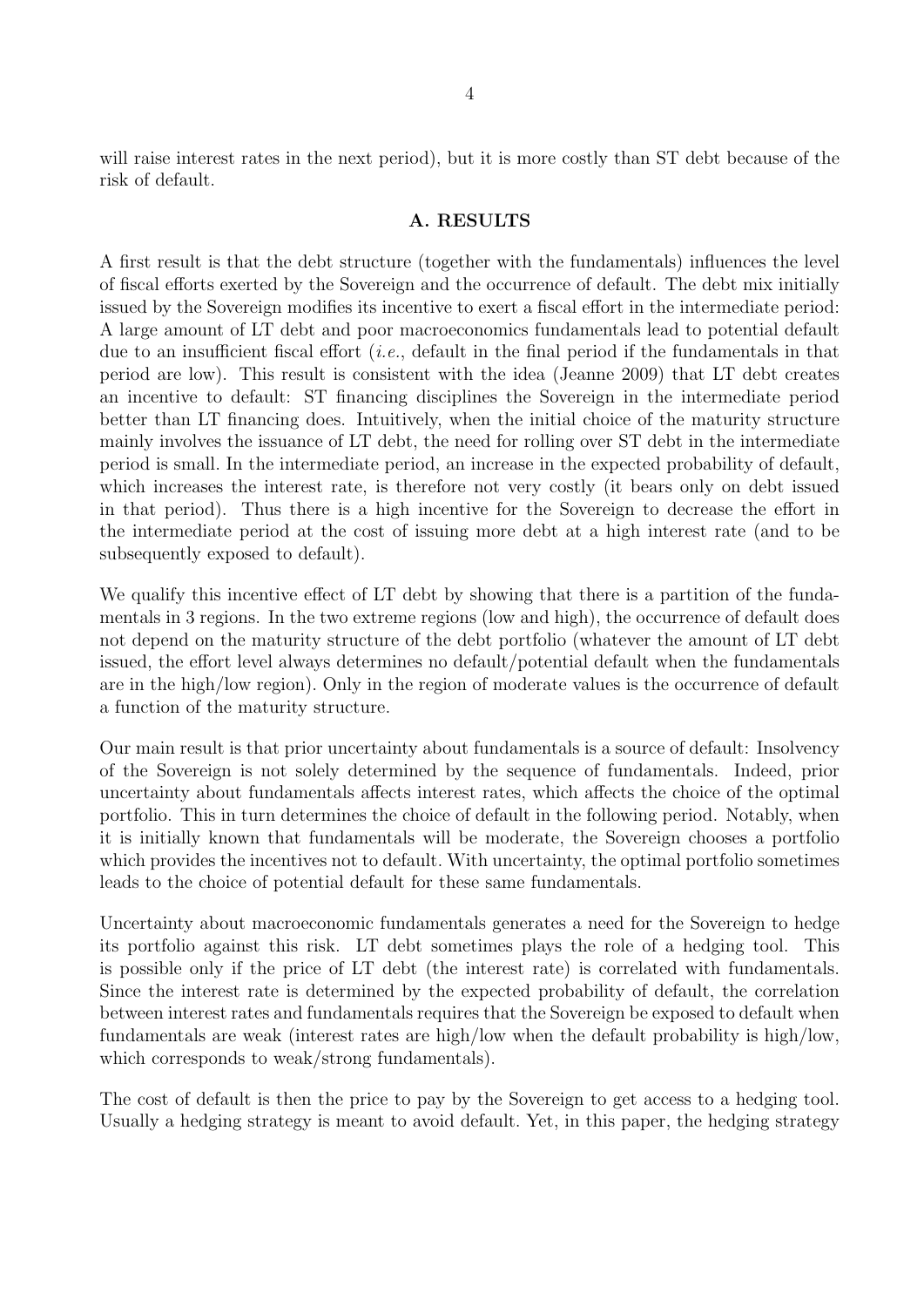leads to default under certain fundamentals: The choice of default for some fundamentals is what allows the Sovereign to gain access to a hedging strategy against the risk on future fundamentals. Market incompleteness (in particular, the non existence of indexed bonds) is what constrains the Sovereign to make such a choice.

A striking result of comparative statics states that a more optimistic initial belief about future fundamentals leads to higher interest rates. Indeed, default occurs after a sequence of negative macroeconomic shocks in the case when a large amount of LT debt has been issued. Consequently, a large amount of LT debt can be issued only at a LT interest rate reflecting the associated positive expected probability of default. When the probability of a sequence of negative macroeconomic shocks is low (optimism), the Sovereign chooses to issue an amount of LT debt generating default: the LT interest rate is larger than the risk free rate. Conversely, when the probability of a sequence of negative macroeconomic shocks is high (pessimism), a large amount of LT debt could only be issued at a very high interest rate reflecting the very high expected probability of default. Then, the Sovereign issues a limited amount of LT debt that provides, at the interim stage, incentives to exert a fiscal effort sufficient to avoid default, and the LT interest rate remains low (it is the risk free rate).

# **B. IMPLICATIONS FOR POLICY ISSUES**

This model is one of rational debt crises, which shows that the markets are not able to manage extreme risks. An international institution can perform this function, by offering contracts distinct from the contracts offered by the markets. Indeed, contracts that involve a sequence of ST debt, conditional on the fiscal effort of the Sovereign, may provide appropriate incentives to the Sovereign to exert a sufficient fiscal effort and meet its obligations.

A contract involving a commitment by the international financial institution to roll over ST debt, conditionally on the Sovereign exerting a given effort level, is a contract whose value is correlated with fundamentals (through the effort cost, that depends on the fundamentals). Indeed, a difference between such a contract and LT debt as defined in this paper is that international financial institutions offer these contracts at no additional costs (other than the cost of exerting the effort level required by the contract), while the issuance of LT debt is associated with a risk of costly default reflected in the interest rate. This suggests a theoretical underpinning for the role played by international financial institutions: International financial institutions, by offering contracts involving conditionality, make the exposure to default risk less attractive to the Sovereign.

# **C. LITERATURE**

Our paper belongs to a set of theoretical papers on LT debt and debt crisis with an endogenous maturity structure associated with the idea that LT debt is issued in normal times, while ST debt is only issued in times of financial distress (Arellano 2008, Arellano and Ramanarayanan 2012, Broner, Lorenzoni and Schmukler 2007). The closest papers to ours are Arellano (2008) and Conesa and Kehoe (2012, 2014). With respect to the former, the main distinction is that we focus on the optimal portfolio choice problem of the Sovereign and in particular the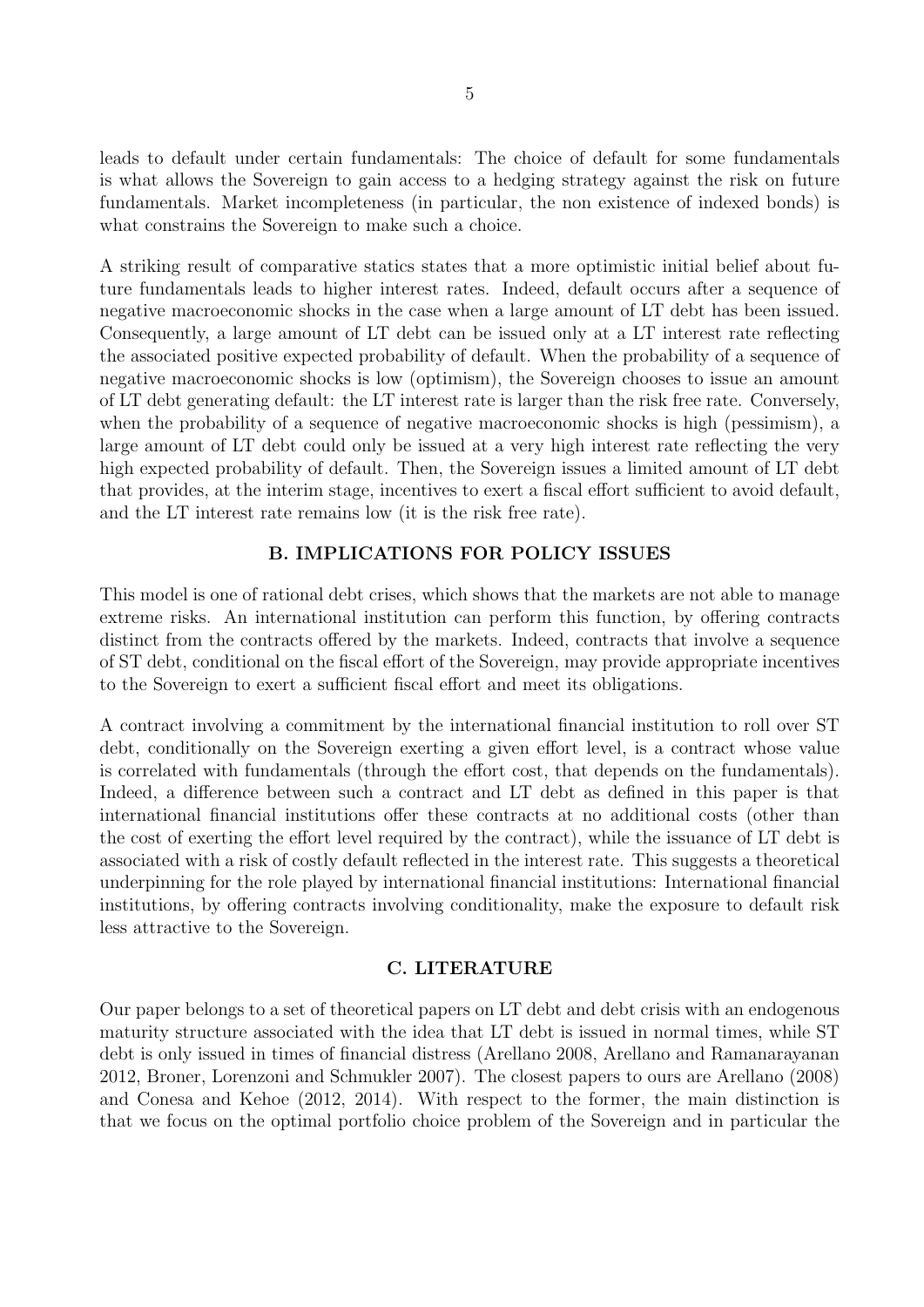hedging role of the LT debt instrument. Conesa and Kehoe  $(2012, 2014)$  develop a model of self-fulfilling crises in which, under certain conditions, the government chooses to "gamble for redemption" (lowering its fiscal efforts and increasing its debt which increases its vulnerability to crises). This "gamble" is analogous to potential default in our paper (choice of being exposed to a crisis with positive probability) but the timing and the structure of the model is significantly different.

Another closely related paper is Cole and Kehoe (1996). They show that when fundamentals are moderate, the occurrence of a debt crisis depends on uncertainty. This uncertainty is a sunspot, not correlated with the expectations about fundamentals, and the crisis results from a coordination problem: A crisis occurs when investors stop rolling over Sovereign debt (while no default occurs if debt is rolled over). In our paper, the uncertainty driving the conditions of default is uncertainty about fundamentals, and we abstract from coordination issues: A debt crisis occurs only when the Sovereign is not solvent.

In Broner, Lorenzoni and Schmukler (2013), the optimal maturity structure is linked to the risk premium required by risk averse investors to hold the debt: there is an arbitrage between paying the risk premium to get LT financing and paying the fiscal adjustment required at the intermediate period by ST financing (in order to rollover ST financing). Our model does not require risk averse investors.

Jeanne (2009) provides a theoretical understanding of the incentive role played by LT debt. ST debt disciplines the Sovereign but creates the risk of a roll-over crisis due to the large number of uncoordinated investors. Jeanne *et al.* (2008) provides insights about the role of the IMF. One distinguishing feature of our results is that default in our paper is related to optimistic expectations about fundamentals.

Buera and Nicolini (2004) analyze the maturity structure as a substitute to state contingent bonds, but do not include default. It is related to issues of market incompleteness considered in our paper. Grossman and Van Huyck (1988) are an early reference on defaultable Sovereign debt as contingent claims.

A number of recent papers have dealt with coordination issues. Our paper does not: there is always a unique equilibrium and default is not due to coordination failure among creditors but to insolvency of the Sovereign. Morris and Shin (2004) study the correlation between macroeconomic fundamentals and default of a Sovereign due to the inability of the Sovereign to rollover existing debt (because investors expect not to be reimbursed in the future). This is a global game where the crisis is due to a coordination issue among investors triggered by informational asymmetries (which implies no common knowledge of actions). See also Chamley (2004) and Morris and Shin (2006) for coordination issues under incomplete information.

A number of empirical papers have studied the link between interest rates and the supply of sovereign bonds (Challe *et al.* (2012), Laubach (2009), Longstaff (2004)). Others have looked at the relationship between a Sovereign's fiscal situation and the slope of the yield curve (Reinhard and Sack (2000), Dai and Philippon (2006)). Other papers (Hatchondo *et al.*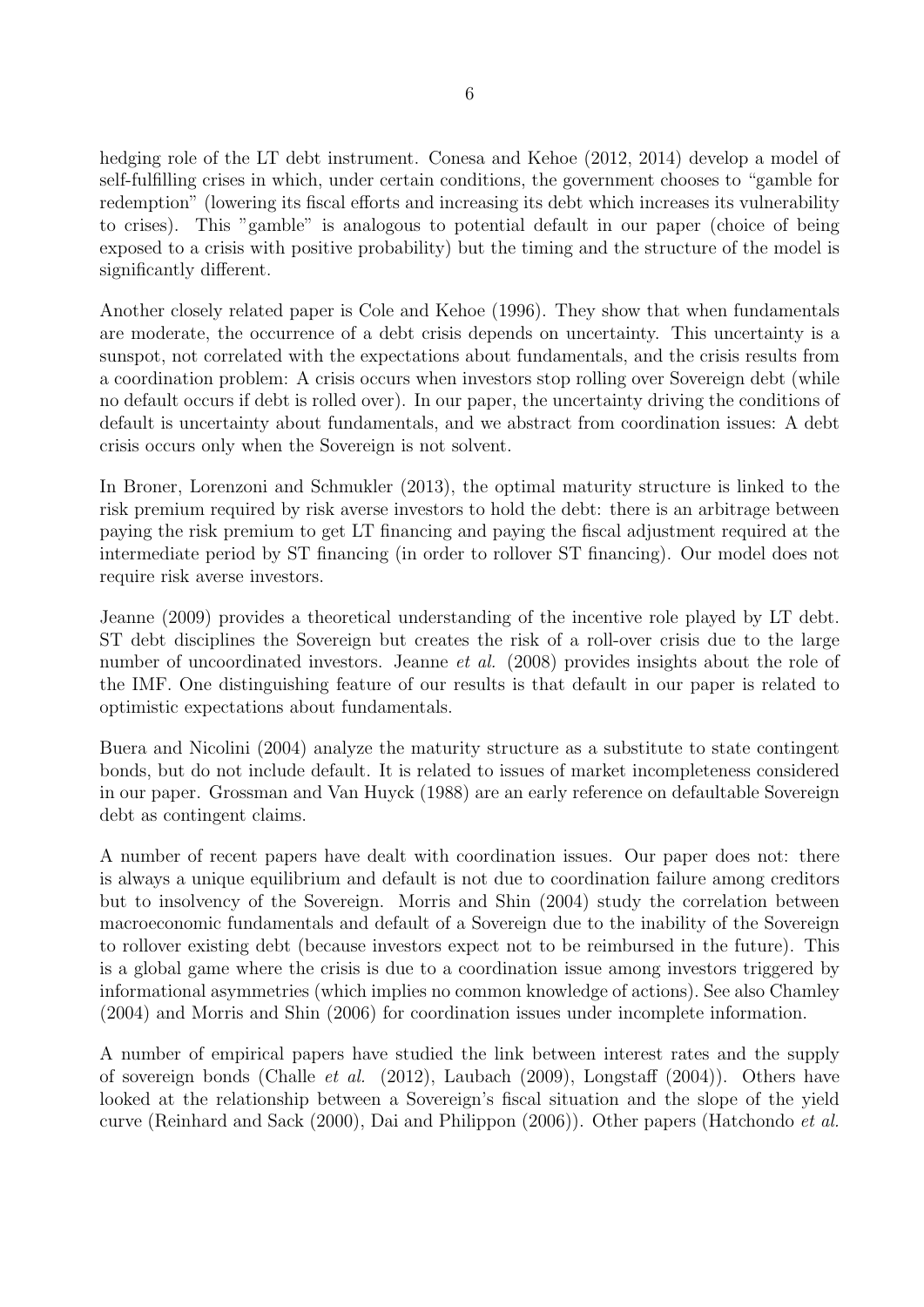(2009, 2010, 2012)) look respectively at the relationship between bond duration and sovereign default, debt dilution and interest rate spreads paid by the sovereigns, and sovereign debt duration, rollover risk and debt dilution.

Restructuring sovereign debt is the subject of a number of papers (Ghosal and Miller (2003), Jeanne *et al.* (2008), Bolton and Jeanne (2009), and the references therein among others). The former papers show that a bankruptcy regime for sovereigns may complete the set of incomplete sovereign debt contracts, while the latter paper addresses the question of seniority among creditors.

The paper is organized as follows. Section II presents the model and the equilibrium debt prices as a function of investors' expectations. The model is then solved backward: It is first solved at the intermediate period (Section III), then solved at the initial period. Section IV states the main results (conditions such that prior uncertainty leads to default), and Section V describes the optimal portfolio. Section VI concludes and discusses the role played by international financial institutions. The proofs are gathered in an Appendix.

# **II. THE MODEL**

Consider a model with 3 periods  $t = 0, 1, 2$  and two types of agents: investors and a Sovereign.

The Sovereign has a financing need at  $t = 0$  (it carries over a stock  $D$  of debt). This need is covered in two different ways:

- issuing debt: It issues both ST debt (lasting 1 period) at  $t = 0$  and  $t = 1$  and LT debt (lasting 2 periods) at  $t = 0$ ,
- exerting a fiscal effort (primary balances) at  $t = 1$  and  $t = 2$ .

There is a continuum of competitive risk neutral investors. This is a simplifying assumption (detailed below) so that the price of debt is its discounted expected future value.

**Information structure.** Information about macroeconomic fundamentals at *t* = 1 and  $t = 2$  is incomplete but symmetric (among investors and Sovereign). Uncertainty about fundamentals at  $t = 1, 2$  is summarized by a real variable  $\theta_t$ . The values of  $\theta_1$  are described in Section IV.  $\theta_2$  can take 2 values  $\theta_2^L$  and  $\theta_2^H$  (with  $0 < \theta_2^L < \theta_2^H$ ).  $\theta_1$  and  $\theta_2$  are not correlated. In the initial period 0, all the agents (investors and the Sovereign) assign a prior probability  $\pi_t^s$  to the event  $\theta_t = \theta_t^s$  for  $t = 1, 2$  and every state *s*. At the beginning of  $t = 1, \theta_1$  is made public and agents have no further information about  $\theta_2$  (and hence they do not revise their prior probabilities on  $\theta_2$ ). At the beginning of  $t = 2$ ,  $\theta_2$  is made public. In addition,  $\theta_t$  affects the fiscal efforts as described below.

**The objective of the Sovereign.** The Sovereign minimizes the cost of the fiscal efforts  $e_t \geq 0$  at  $t = 1, 2$  subject to budget constraints (detailed below). We assume a quadratic cost function: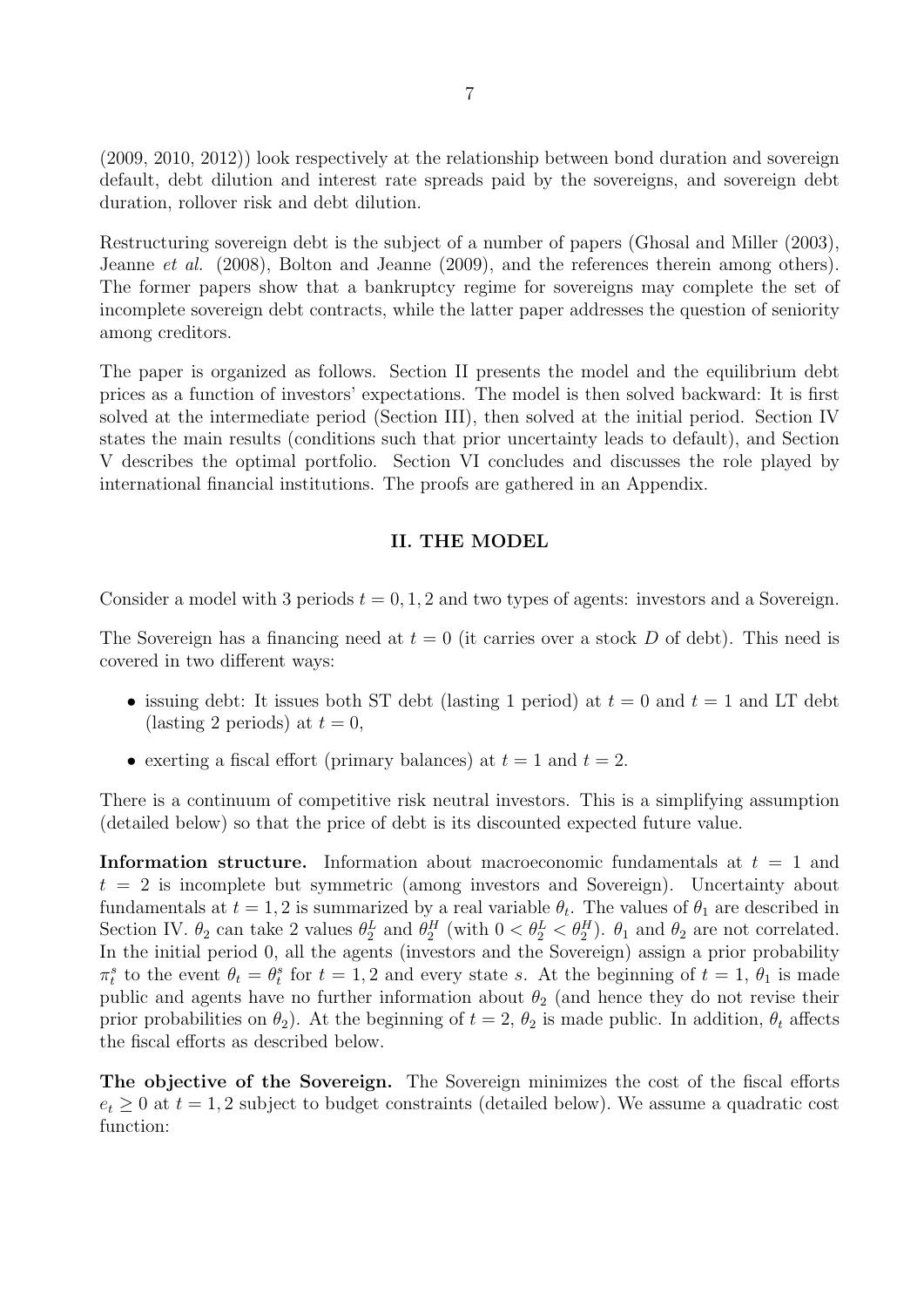$$
\min E\left(\frac{e_1^2}{\theta_1}+e_2^2\right).
$$

This objective calls for 2 comments:

- A quadratic cost is a simple example of a cost function *c* with the following convexity properties:  $\frac{\partial^2 c}{\partial \theta_1 \partial \theta_2}$  $\frac{\partial^2 c}{\partial \theta_1 \partial e_1}$  < 0 so that the optimal  $e_1$  is increasing in  $\theta_1$ . Hence, high  $\theta_1$  is such that the cost is low and it is easy to exert a high effort.
- One may prefer an objective symmetric in  $\theta_t$  (namely  $E\left(\frac{e_1^2}{\theta_1} + \frac{e_2^2}{\theta_2}\right)$ ) ). We have verified that this corresponds to the same model but for the interpretation of  $\theta_2$  in relation with the conditions for default (see below). We prefer the first presentation.

**Definition of default.** Assume that the Sovereign reimburses the debt whenever it can. Assume there is no default at  $t = 1$  (the fiscal effort  $e_1$  always covers the financing need). Default occurs at  $t = 2$  whenever the fiscal effort  $e_2$  is not large enough to repay the debt  $(e_2)$ is exogenously bounded, see below).

The definition of default relies on the following interpretation of ST and LT debts. The horizon that corresponds to period  $t = 1$  is short enough that agents at  $t = 0$  face no uncertainty regarding the Sovereign's ability to repay its financial obligations that come due at  $t = 1$ <sup>2</sup> The horizon that corresponds to period  $t = 2$  is such that agents at  $t = 0$  (and  $t = 1$ ) consider default as an event that cannot be excluded.

In case of default, no debt is reimbursed, the Sovereign must pay an exogenous penalty cost. There is no renegotiation, roll-over or restructuring activated as default takes place.

# **Timing.**

• At  $t = 0$ , the Sovereign issues  $ST_0$  and  $LT$  to cover an exogenous debt *D*:

$$
D = p'_0 ST_0 + p_0 LT,
$$
\n(1)

where  $ST_0$  and  $LT$  are the face values of ST and LT debt respectively  $(p'_0$  and  $p_0$  are the market prices of one unit of ST and LT debt respectively).

• At  $t = 1$ , the Sovereign reimburses  $ST_0$  by issuing  $ST_1$  and exerting a fiscal effort  $e_1$ :

$$
ST_0 = e_1 + p_1 ST_1,
$$

where  $ST_1$  is the face value of ST debt issued at  $t = 1$  ( $p_1$  is the market price of one unit of debt at  $t = 1$ ).

• At  $t = 2$ , the Sovereign reimburses  $LT + ST_1$  whenever possible:

<sup>&</sup>lt;sup>2</sup>We may relax this assumption by considering default at  $t = 1$  (the conditions of default being analogously defined as in  $t = 2$ ). We may then consider an equilibrium where parameters do not lead to default at  $t = 1$ . We choose the simpler model presented here.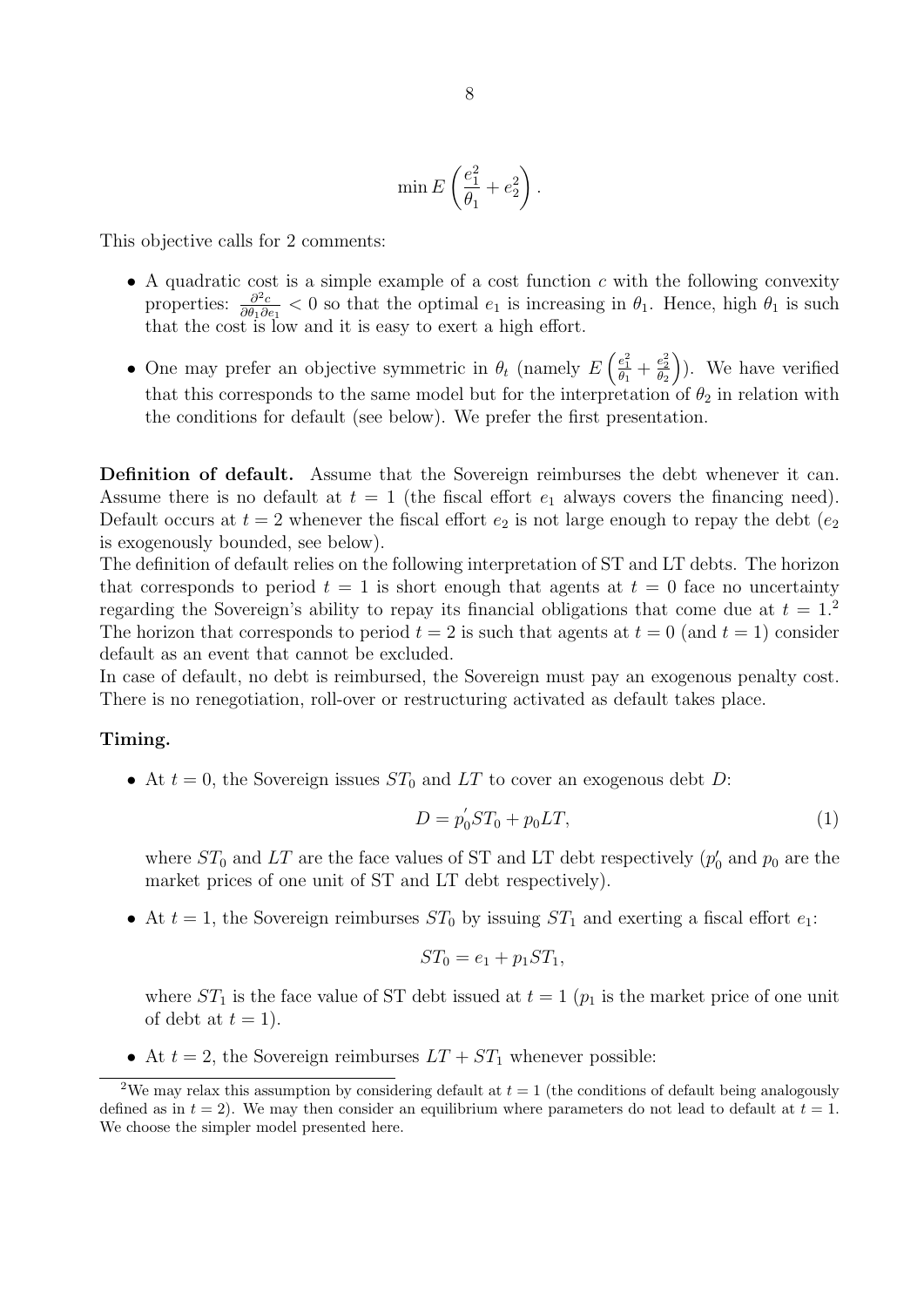- $-$  if  $LT + ST_1 \leq \theta_2$ , there is no default:  $e_2 = LT + ST_1$ ,
- $-$  if  $LT + ST_1 > \theta_2$ , there is default:  $e_2 = \sqrt{K}$  where  $K > 0$  is the exogenous penalty cost (the cost at  $t = 2$  is  $e_2^2 = K$ ) and  $\theta_2$  can be interpreted as the maximum fiscal effort.

**Comments.** The model is kept as simple as possible: it is a finite horizon model, with default possible in the last period only; the cost function is quadratic (so that it has all the desirable convexity properties).

The model focuses on the trade-off for the Sovereign between the current fiscal effort and the future default cost:

- At  $t = 2$ , the Sovereign does not decide to default or not (the debt is always repaid when possible)
- The Sovereign strategically chooses at  $t = 0$  and  $t = 1$  (not) to be in a position that leads to default at  $t = 2$  (typically when  $\theta_2$  takes the low value  $\theta_2^L$ )

The investors are "fictitious" agents in the model. This is a way to model a supply of funds that is infinitely elastic at a price corresponding to the discounted expected value of the debt. The model calls for the following additional comments:

- Two parameters are related to default:  $\theta_2$  determines if there is default or not, while *K* is the cost of default (and may include "non pecuniary" costs of various kinds: reputational, political,...).
- *•* The Sovereign is not concerned with the value of *LT* at *t* = 1. One may consider that there is a secondary market for LT debt at  $t = 1$ . The associated price is  $p_1$  since at  $t = 1$  the LT debt and the newly issued ST debt  $ST_1$  are equivalent assets (there is no seniority consideration). The Sovereign does not participate in this market.
- The finite horizon assumption is a shortcut for the following feature: perpetual rollover is not possible. There is one period where all the debt that is due must be repaid by means of positive primary balances. The debt cannot be financed by extra rollover (which corresponds to the idea that access to financial markets is limited).

**Debt Pricing.** Assume that there is a (positive) exogenous risk free interest rate r (over one period, *r* is constant over time). The investors have an unlimited access to borrowing and lending opportunities at rate *r*. Given the assumption of risk neutrality, the price of the debt issued by the Sovereign is always equal to its discounted expected future value.

At  $t = 1$ , denote  $\pi^D$  the probability (assessed at  $t = 1$ )<sup>3</sup> of a default at  $t = 2$ . Given that nothing is reimbursed in case of default, the price of one unit of debt (either  $ST_1$  or  $LT$ ) at  $t = 1$  is:

$$
p_1 = \frac{1 - \pi^D}{1 + r}.\tag{2}
$$

<sup>3</sup>Under the assumptions of Rational Expectations and symmetric information, all the agents have the same expectation *π D*.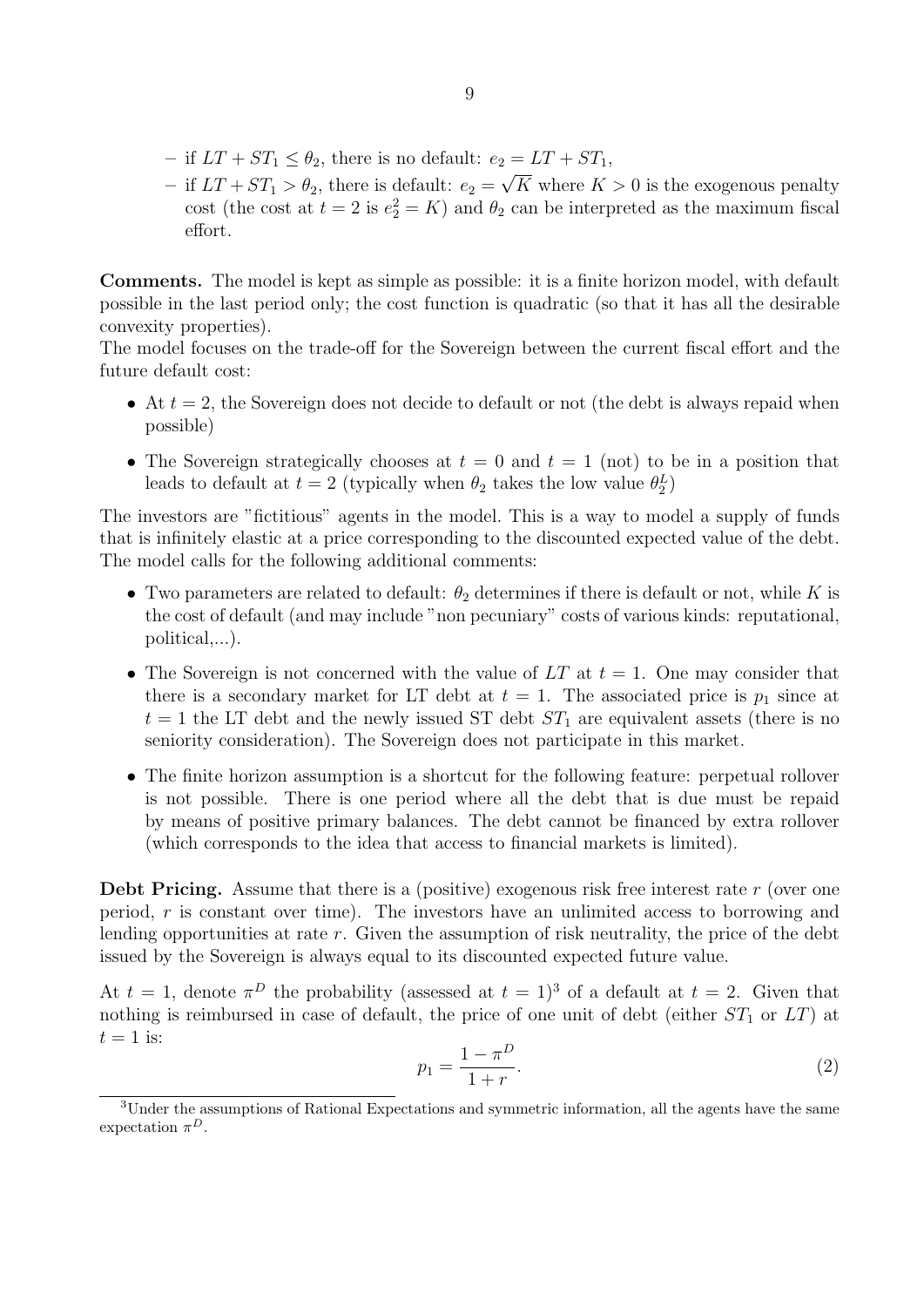There is only one price because there is no arbitrage and no seniority considerations apply. The price  $p_1$  is endogenous: it depends on  $\theta_1$  through the default probability  $\pi^D$ : in equilibrium, the occurrence of default at  $t = 2$  depends on the accumulated debt burden and in particular on the debt  $ST_1$  issued in  $t = 1$ , while the decisions of the Sovereign at  $t = 1$  (both the amount *ST*<sub>1</sub> issued and the effort  $e_1$ ) depend on the macroeconomic fundamentals  $\theta_1$ .

The two kinds of debt issued at  $t = 0$  are priced as follows.

• The price of one unit of ST debt  $ST_0$  is:

$$
p_0' = \frac{1}{1+r},
$$

(as its  $t = 1$  face value is exogenous, equal to 1, with no risk of default).

*•* The price of one unit of LT debt *LT* is:

$$
p_0 = \frac{E(p_1)}{1+r} = \frac{1 - E(\pi^D)}{(1+r)^2},
$$
\n(3)

where  $E(\pi^D)$  is the expectation at  $t=0$  of the default probability. This expectation is computed as the mean of the values of  $\pi^D$  using the common prior about  $\theta_1$  ( $\pi^D$  is the expectation at  $t = 1$  of the default probability).

At *t* = 0, the yield curve consists of the ST rate *r* and the one period expected return of LT debt (*i.e.*,  $E(p_1)/p_0 = 1 + r$ ). It is flat because investors are risk neutral (there is no risk premium on the volatility of  $p_1$ ) and we assume no default in period  $1<sup>4</sup>$ 

The budget constraint (1) faced by the Sovereign at  $t = 0$  writes:

$$
D = \frac{1}{1+r}ST_0 + \frac{1-E(\pi^D)}{(1+r)^2}LT.
$$
\n(4)

# **III. THE CHOICE OF POTENTIAL DEFAULT IN THE INTERMEDIATE PERIOD**

The trade-off between the current fiscal effort and the future default cost is realized in equilibrium as follows: the debt portfolio chosen at  $t = 0$  provides incentives to exert a fiscal effort  $e_1$  at  $t = 1$  that leads (or not) to default at  $t = 2$  in case of a sequence of negative shocks. The equilibrium describes how the maturity structure of the debt disciplines (or not) the efforts of the Sovereign.

<sup>&</sup>lt;sup>4</sup>Under the assumption that investors are risk averse, in the case of a positive expected default probability (and only in this case), a risk premium would appear and  $p<sub>0</sub>$  would decrease. The price differential between this case and the no default case would increase. This should not affect the intuition of the results.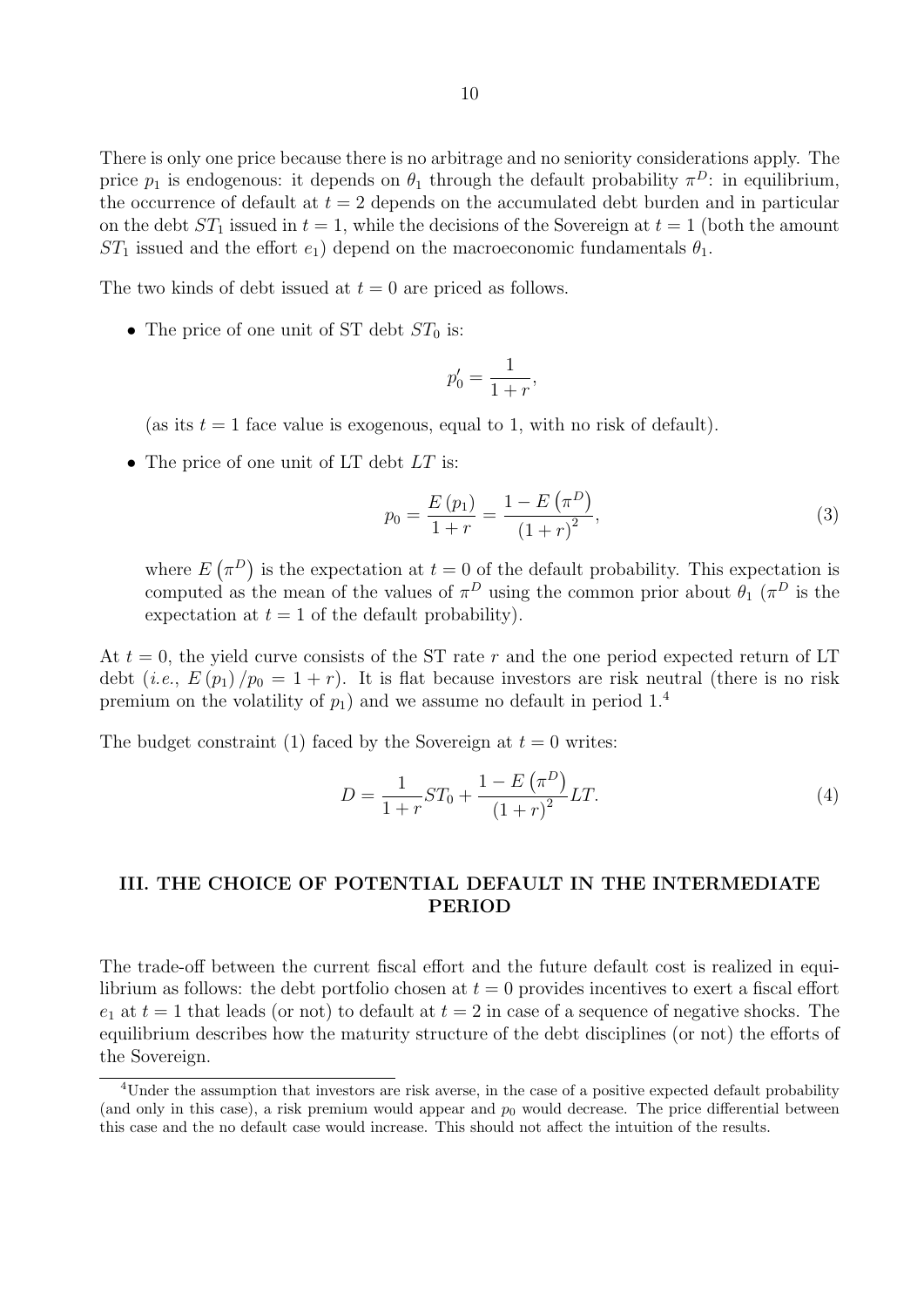For this purpose, we solve backward for the behavior of the Sovereign. In this section, we solve for the optimal choice of the Sovereign at  $t = 1$ . The next section considers  $t = 0$ .

At  $t = 1$ ,  $(ST_0, LT)$  and  $\theta_1$  are given. In equilibrium, the amount of debt  $ST_1$  issued at  $t = 1$ influences the probability  $\pi^D$  of default (occurring at  $t = 2$ ) assessed at  $t = 1$  as follows:

$$
\begin{array}{rcl}\n\pi^D & = & 0 \text{ if } ST_1 + LT \le \theta_2^L, \\
\pi^D & = & \pi_2^L \text{ if } \theta_2^L < ST_1 + LT \le \theta_2^H, \\
\pi^D & = & 1 \text{ if } ST_1 + LT > \theta_2^H.\n\end{array}
$$

Since  $p_1 = \frac{1-\pi^D}{1+r}$ , these values of  $\pi^D$  determine the supply curve faced by the Sovereign at  $t = 1$  when issuing  $ST_1$ :

$$
p_1 = \frac{1}{1+r} \text{ if } ST_1 \le \theta_2^L - LT,\tag{5}
$$

$$
p_1 = \frac{\pi_2^H}{1+r} \text{ if } \theta_2^L - LT < ST_1 \le \theta_2^H - LT, \tag{6}
$$

$$
p_1 = 0 \text{ if } ST_1 > \theta_2^H - LT. \tag{7}
$$

This supply curve corresponds to the fact that investors are competitive: the Sovereign gets the lowest possible interest rate consistent with its repayment capacity and the investors supply any amount of funds at an interest rate consistent with the Sovereign's repayment capacity. In other words, we abstract from any coordination problem between investors and the Sovereign.<sup>5</sup>

The optimization problem of the Sovereign at  $t = 1$  is to choose  $(ST_1, e_1)$  to minimize the cost function  $V$ , where

$$
V = \frac{{e_1}^2}{\theta_1} + \pi_2^L e_2 \left(\theta_2^L\right)^2 + \pi_2^H e_2 \left(\theta_2^H\right)^2, \tag{8}
$$

subject to

$$
ST_0 = e_1 + p_1 ST_1, \t\t(9)
$$

$$
e_1 \geq 0,\tag{10}
$$

$$
ST_1 + LT \geq 0,\tag{11}
$$

$$
e_2 \left(\theta_2^L\right) = \begin{cases} ST_1 + LT & \text{if } ST_1 + LT \le \theta_2^L, \\ \sqrt{K} & \text{otherwise,} \end{cases}
$$
(12)

$$
e_2 \left(\theta_2^H\right) = \begin{cases} ST_1 + LT & \text{if } ST_1 + LT \le \theta_2^H, \\ \sqrt{K} & \text{otherwise.} \end{cases}
$$
(13)

 $e_2\left(\theta_2^L\right)$  and  $e_2\left(\theta_2^H\right)$  are the values of the fiscal effort at  $t=2$  subject to the realization of  $\theta_2 = \theta_2^L, \theta_2^H$ .  $\sqrt{K}$  may be strictly larger than  $\theta_2^H$  (see Assumption 1 below), implying a discontinuity in the effort when  $ST_1 + LT$  increases up to the default. We do not exclude  $ST_1 \leq 0$  (but we exclude  $LT + ST_1 \leq 0$  which makes no sense with a quadratic cost function).

<sup>5</sup>The analysis of the coordination problems raised by issuance of LT debt is part of a companion paper.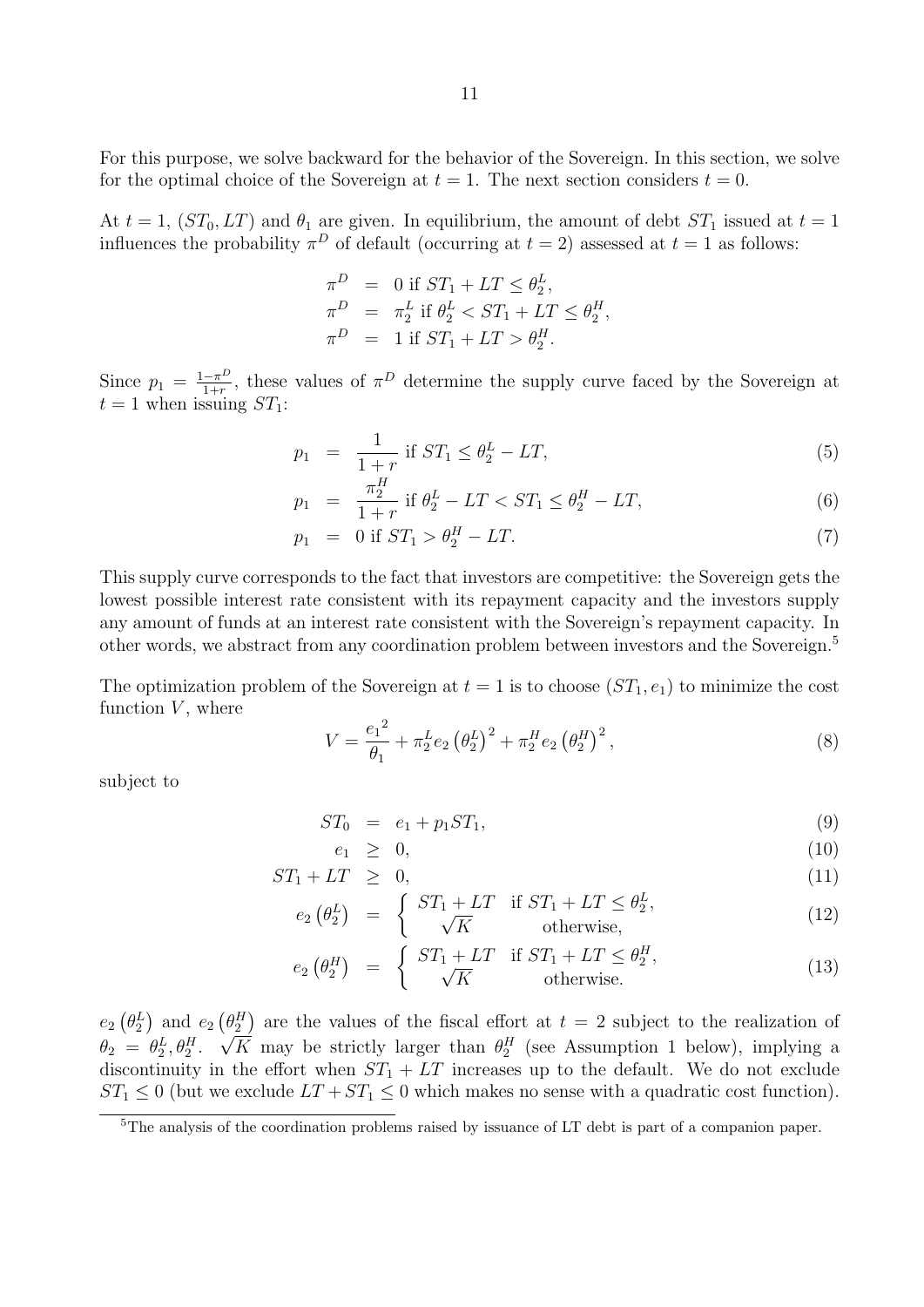The decision of the Sovereign at  $t = 1$  can *a priori* result in three different outcomes at  $t = 2$ : no default, default when  $\theta_2 = \theta_2^L$  only, default when either  $\theta_2 = \theta_2^L$  or  $\theta_2 = \theta_2^H$  (the case "default when  $\theta_2 = \theta_2^H$  only" is impossible by construction). We show in Appendix that the third outcome never occurs (see Claim 12). It follows that the decision of the Sovereign at  $t = 1$  is to choose between either "no default" or "default when  $\theta_2 = \theta_2^L$  only".

In general, the decision of the Sovereign at  $t = 1$  depends on  $\theta_1$  and  $(ST_0, LT)$ . The intuition can be summarized as follows:

*•* Potential Default (PD):

If the Sovereign faces a large debt burden  $(ST_0, LT)$  and poor fundamentals  $\theta_1$ , then avoiding default at  $t = 2$  requires a large effort  $e_1$  which is very costly. The Sovereign prefers then to exert a low effort which leads to default at  $t = 2$  when  $\theta_2 = \theta_2^L$  only (no default occurs when  $\theta_2 = \theta_2^H$ ). This choice entails the payment of the default penalty *K* but this is accompanied by a relaxation of the debt burden (*i.e.*, the present discounted value of the debt burden at  $t = 1$  decreases through the increase in the interest rate). This choice will be referred to as "potential default" throughout the paper since the Sovereign's decision at  $t = 1$  leads to default conditional on the realization of  $\theta_2 = \theta_2^L$ (and the associated solution will be called the PD solution).

*•* No Default (ND):

If the Sovereign faces a moderate debt burden  $(ST_0, LT)$  and/or good fundamentals  $\theta_1$ , and it is not very costly to exert an effort  $e_1$  that excludes the default at  $t = 2$ , then the Sovereign chooses to exert such an effort. This choice will be referred to as "no default" throughout the paper (and the associated solution will be called the ND solution).

The cost function *V* defined in (8) takes two different forms as a function of  $ST_1$ . Using the budget constraint  $(9)$  and the values of  $p_1$  (see  $(5)$  and  $(6)$ ), we have:

• in case of no default at  $t = 2$ 

$$
V^{ND} = \frac{(ST_0 - \frac{1}{1+r}ST_1)^2}{\theta_1} + (LT + ST_1)^2
$$
\n(14)

• in case of potential default (default at  $t = 2$  when  $\theta_2 = \theta_2^L$  only)

$$
V^{PD} = \frac{\left(ST_0 - \frac{\pi_2^H}{1+r}ST_1\right)^2}{\theta_1} + \pi_2^H \left(LT + ST_1\right)^2 + \pi_2^L K\tag{15}
$$

For given  $\theta_1$  and  $(ST_0, LT)$ , the value of the cost in case of no default is

$$
\min_{ST_1 \le \theta_2^L - LT} V^{ND}.\tag{16}
$$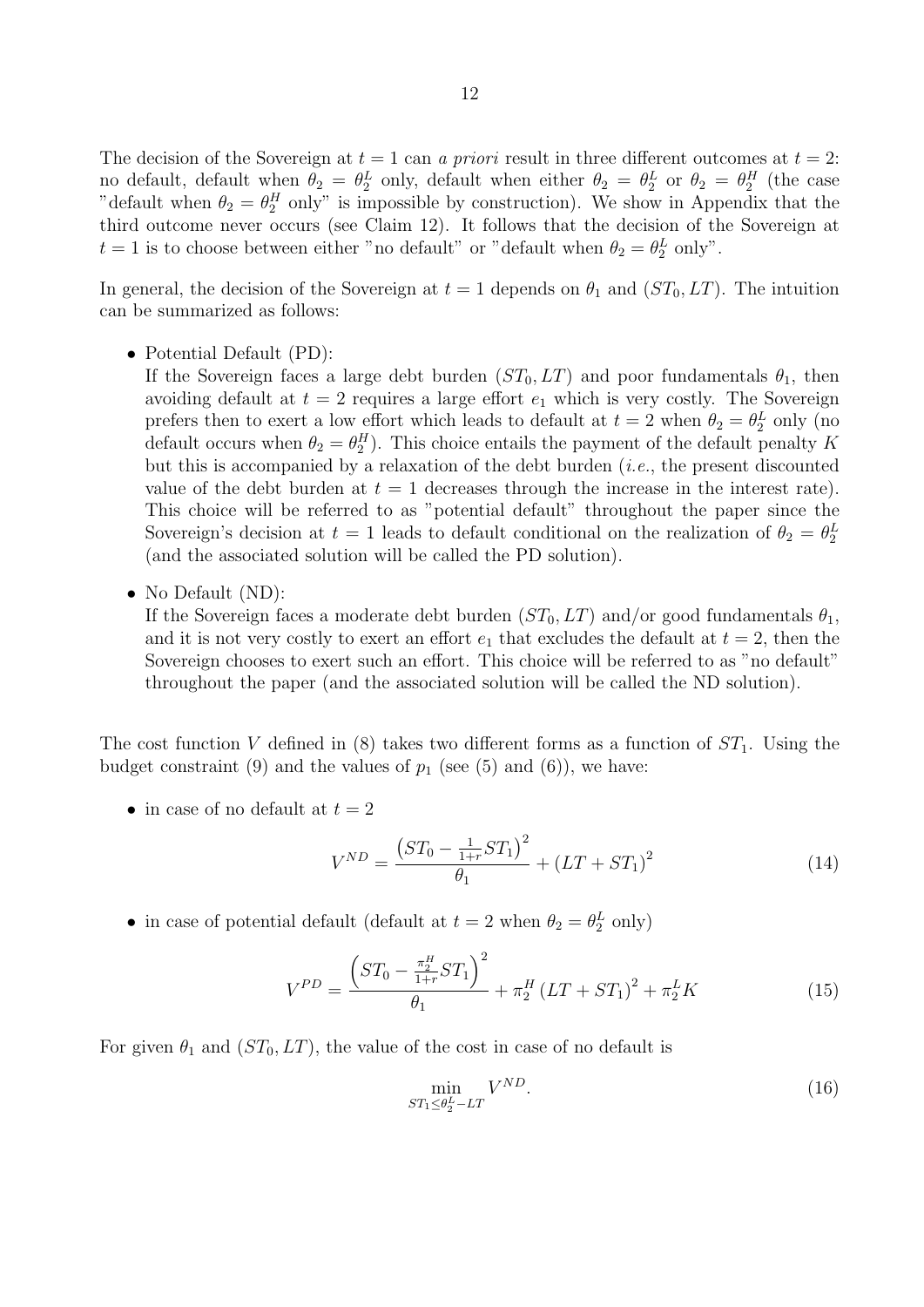$V_{\text{min}}^{ND}$  denotes the value of this minimum when the solution is interior  $(ST_1 < \theta_2^L - LT)$  while  $V_{\text{min }C}^{ND}$  denotes the value of the minimum when the solution is on the boundary:  $ST_1 = \theta_2^L - LT$ . The value of the cost in case of potential default is

$$
\min_{ST_1 > \theta_2^L - LT} V^{PD}.\tag{17}
$$

 $V_{\min}^{PD}$  denotes the value function of this minimization program.

Before we state the results, we make the following assumptions:

**Assumption 1** *Assume:*

- $0 \le LT \le \theta_2^L$ ,
- $\pi^D \in [0, \pi_{\text{max}}^D]$  *with*  $\pi_{\text{max}}^D = \pi_2^L$ ,
- $D > \frac{\theta_2^L}{(1+r)^2}$
- $K \geq (\theta_2^H)^2$ ,
- $\pi_2^L K > (\theta_2^L)^2$ .

The first assumption means that the investors do not buy more LT debt than can be repaid at  $t = 2$  (the risk of default will follow from issuing new ST debt at  $t = 1$ ). The second assumption means that default follows from some sequence of fundamentals  $\theta_1$ ,  $\theta_2$ , but default requires  $\theta_2 = \theta_2^L$  (an event with prior probability  $\pi_2^L$ ). This corresponds to  $\theta_2^H$  large enough to avoid default. The third assumption means that the initial debt burden is larger than the (discounted) maximum effort at  $t = 2$  if  $\theta_2^L$  occurs (debt reimbursement then requires a sufficient effort  $e_1$  at  $t = 1$ , which creates the trade-off between effort and default - otherwise, the model would be meaningless). The fourth assumption means that default is always more costly than paying back the debt. The fifth assumption means that the penalty cost of default is large with respect to the probability and value of the low fundamental  $\theta_2^L$  at  $t = 2$ . This is a technical assumption required for algebraic simplicity.

The next Lemma fully describes the optimal choice of the Sovereign at  $t = 1$ , depending on its default choice (characterized below in Proposition 4).

**Lemma 2** Let  $E(\pi^D) \in [0, \pi_{\text{max}}^D]$  be a given expectation at  $t = 0$  of the default probability *and* (*ST*<sub>0</sub>*, LT*) *a debt portfolio satisfying the*  $t = 0$  *budget constraint (where*  $p_0 = \frac{1 - E(\pi^D)}{(1 + r)^2}$  $\frac{-E(\mu)}{(1+r)^2}$ . *The debt portfolio is characterized by LT and*  $E(\pi^D)$  (with  $ST_0 = (D - p_0LT)(1 + r)$ ).

*• When the Sovereign at t* = 1 *chooses not to default,*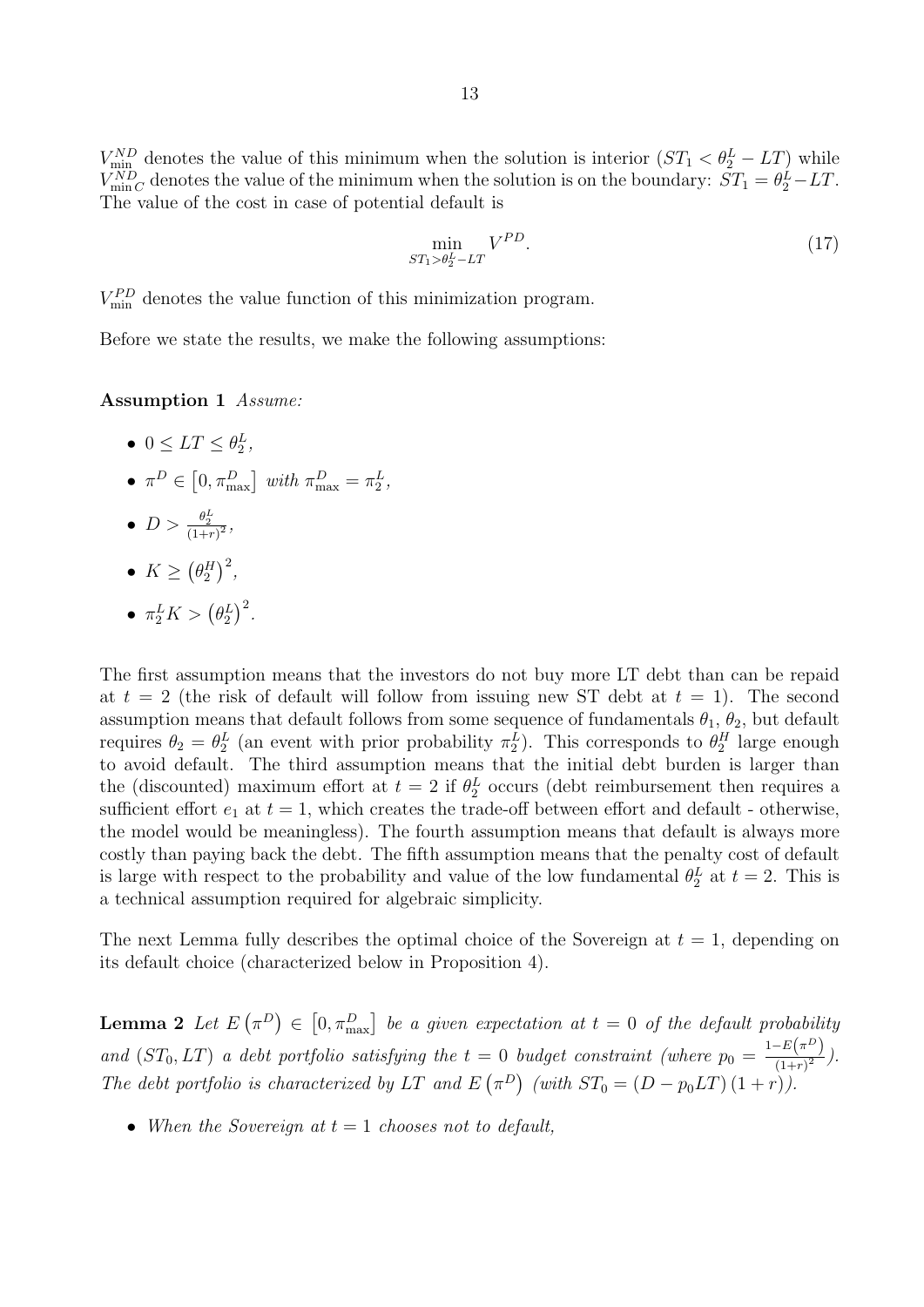**–** *if in addition:*

$$
\theta_1 \ge \frac{D}{\theta_2^L} + \frac{E(\pi^D)}{(1+r)^2} \frac{LT}{\theta_2^L} - \frac{1}{(1+r)^2},\tag{18}
$$

*then the optimal choice of the Sovereign at*  $t = 1$  *is the interior ND solution. In that case, the amount of ST debt issued is:*

$$
ST_{1,\min}^{ND} = \frac{\frac{1}{1+r}ST_0 - \theta_1 LT}{\frac{1}{(1+r)^2} + \theta_1}.
$$
\n(19)

*The associated cost V is:*

$$
V_{\min}^{ND}(\theta_1, LT, E(\pi^D)) = \frac{\left(D(1+r) + \frac{E(\pi^D)}{1+r}LT\right)^2}{\frac{1}{(1+r)^2} + \theta_1}.
$$
 (20)

 $\sigma$  *– Otherwise, the optimal choice is the constrained ND solution*  $ST_1 = \theta_2^L - LT$  (the *maximum amount*  $ST_1$  *consistent with no default) and the associated cost*  $V$  *is:* 

$$
V_{\min C}^{ND} (\theta_1, LT, E(\pi^D)) = \frac{\left( D(1+r) + \frac{E(\pi^D)}{1+r} LT - \frac{1}{1+r} \theta_2^L \right)^2}{\theta_1} + (\theta_2^L)^2.
$$
 (21)

*• When the Sovereign at t* = 1 *chooses to potentially default, the optimal choice is the PD solution:*

$$
ST_{1,\min}^{PD} = \frac{\frac{1}{1+r}ST_0 - \theta_1 LT}{\frac{\pi_2^H}{(1+r)^2} + \theta_1},\tag{22}
$$

*and the associated cost V is:*

$$
V_{\min}^{PD}(\theta_1, LT, E(\pi^D)) = \frac{\left(D(1+r) + \frac{E(\pi^D) - \pi_2^L}{1+r}LT\right)^2}{\frac{\pi_2^H}{(1+r)^2} + \theta_1} + \pi_2^LK.
$$
 (23)

*The PD solution exists only if*

$$
\theta_1 < \frac{D}{\theta_2^L} + \frac{E(\pi^D)}{\left(1+r\right)^2} \frac{LT}{\theta_2^L} - \frac{1}{\left(1+r\right)^2} \left(\pi_2^L \frac{LT}{\theta_2^L} + \pi_2^H\right). \tag{24}
$$

The proof (in Appendix) is purely computational.

 $V_{\min}^{ND}$  and  $V_{\min C}^{ND}$  are increasing in *LT* (the result for  $V_{\min C}^{ND}$  follows from Assumption 1), while  $V_{\min}^{PD}$  is decreasing in LT (since  $E(\pi^D) \leq \pi_{\max}^D$  and  $D(1+r) + \frac{E(\pi^D) - \pi_2^L}{1+r}LT \geq 0$ , by Assumption 1). Indeed, in the case of ND, the  $t = 1$  discounted debt burden is  $ST_0 + \frac{1}{1+1}$  $\frac{1}{1+r}LT$ . An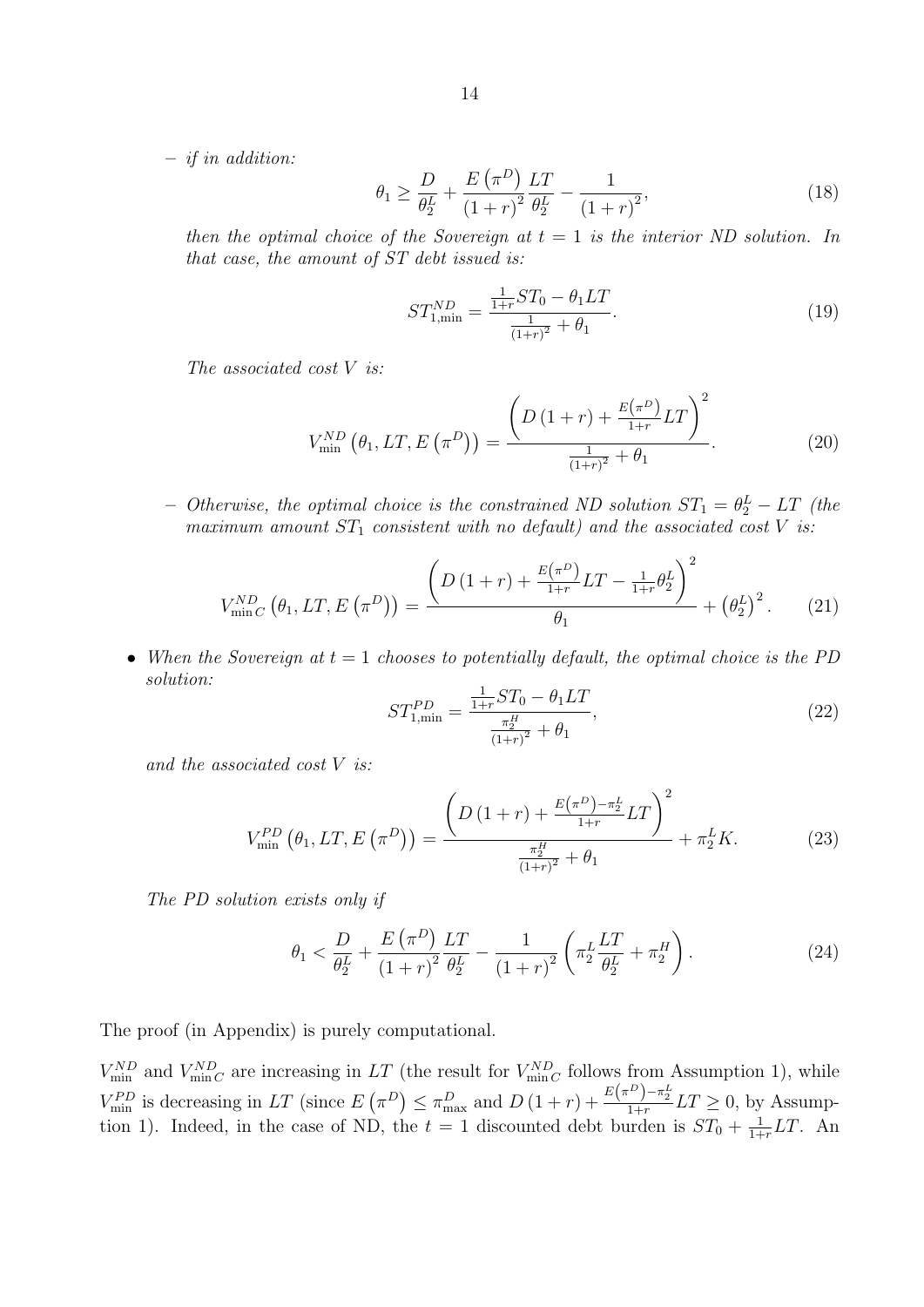increase in  $LT$  (with the small associated decrease in  $ST_0$  along the  $t = 0$  budget constraint) increases this  $t = 1$  discounted debt burden, which results into a cost increase. Similarly, in the case of PD, the  $t = 1$  discounted debt burden is  $ST_0 + \frac{\pi_2^H}{1+r}LT$ , an increase in LT (with the large associated decrease in  $ST_0$  along the  $t = 0$  budget constraint) decreases this  $t = 1$  discounted debt burden, which results into a cost decrease. The effect of a portfolio rebalancing on the  $t = 1$  debt burdens in both the PD and ND cases is a consequence of the  $t = 0$  price  $p_0 = \frac{1 - E(\pi^D)}{(1+r)^2}$  $\frac{(-E(\pi))}{(1+r)^2}$  of *LT* being a discounted average of the  $t = 1$  prices of *LT*,  $\frac{1}{1+r}$  $\frac{1}{1+r}$  and  $\frac{\pi_2^H}{1+r}$  (*i.e.*,  $\frac{\pi_2^H}{1+r} \leq (1+r) p_0 \leq \frac{1}{1+r}$  $\frac{1}{1+r}$ .

Condition (24) is a necessary condition for existence of the PD case which rewrites as  $ST^{PD}_{1,\text{min}}$ +  $LT > \theta_2^L$  (a bound on debt capacity).

In order to state Proposition 4, we define four thresholds on the fundamentals  $\theta_1$ .

**Definition 3** *Let*  $\theta_1^-$  *be the unique positive solution of:* 

$$
\frac{\left(D\left(1+r\right)-\frac{1}{1+r}\theta_2^L\right)^2}{\theta_1}+\left(\theta_2^L\right)^2=\frac{\left(D\left(1+r\right)\right)^2}{\frac{\pi_2^H}{\left(1+r\right)^2}+\theta_1}+\pi_2^LK.\tag{25}
$$

Let  $\theta_1^+$  be the unique positive solution of:

$$
\frac{\left(D\left(1+r\right)+\frac{E\left(\pi^{D}\right)-1}{1+r}\theta_{2}^{L}\right)^{2}}{\theta_{1}}+\left(\theta_{2}^{L}\right)^{2}=\frac{\left(D\left(1+r\right)+\frac{E\left(\pi^{D}\right)-\pi_{2}^{L}}{1+r}\theta_{2}^{L}\right)^{2}}{\frac{\pi_{2}^{H}}{\left(1+r\right)^{2}}+\theta_{1}}+\pi_{2}^{L}K.\tag{26}
$$

 $\theta_1^+$  depends on  $E(\pi^D)$ . Let  $\hat{\theta}_1$  be the value of  $\theta_1^+$  for  $E(\pi^D) = 0$ , and  $\check{\theta}_1$  be the value of  $\theta_1^+$ for  $E(\pi^D) = \pi_{\max}^D$ . The values  $\theta_1^-$ ,  $\theta_1^+$ ,  $\hat{\theta}_1$  and  $\check{\theta}_1$  do not depend on the decisions  $(ST_0, LT)$  of *the Sovereign at*  $t = 0$  *and*  $\theta_1^-$ ,  $\hat{\theta}_1$  *and*  $\check{\theta}_1$  *do not depend on the*  $t = 0$  *belief*  $E(\pi^D)$ *. We have* 

$$
0 < \theta_1^- < \hat{\theta}_1 \le \theta_1^+ \le \check{\theta}_1. \tag{27}
$$

We show in Appendix that  $\theta_1^-$ ,  $\theta_1^+$ ,  $\check{\theta}_1$  and  $\hat{\theta}_1$  are well defined and the set of above inequalities holds true.<sup>6</sup> These inequalities provide bounds on  $\theta_1^+$  independent of  $E(\pi^D)$ .

Condition (25) defining  $\theta_1^-$  rewrites  $V_{\min C}^{ND}(\theta_1, 0, E(\pi^D)) = V_{\min}^{PD}(\theta_1, 0, E(\pi^D))$ , which corresponds to the equality between the cost of no default and the cost of potential default in the case where no LT debt has been issued at  $t = 0$  ( $LT = 0$ ). This equality is independent of the value of  $E(\pi^D)$ . Condition (26) defining  $\theta_1^+$  rewrites  $V_{\min C}^{ND}(\theta_1, \theta_2^L, E(\pi^D)) = V_{\min}^{PD}(\theta_1, \theta_2^L, E(\pi^D)),$ which corresponds to the equality between the cost of no default and the cost of potential default in the case where the maximum amount of LT debt has been issued at  $t = 0$  ( $LT = \theta_2^L$ ,

<sup>&</sup>lt;sup>6</sup>In particular, the interval  $[0, \theta_1^-)$  is not empty  $(\theta_1^-$  tends to 0 when *K* goes to infinity).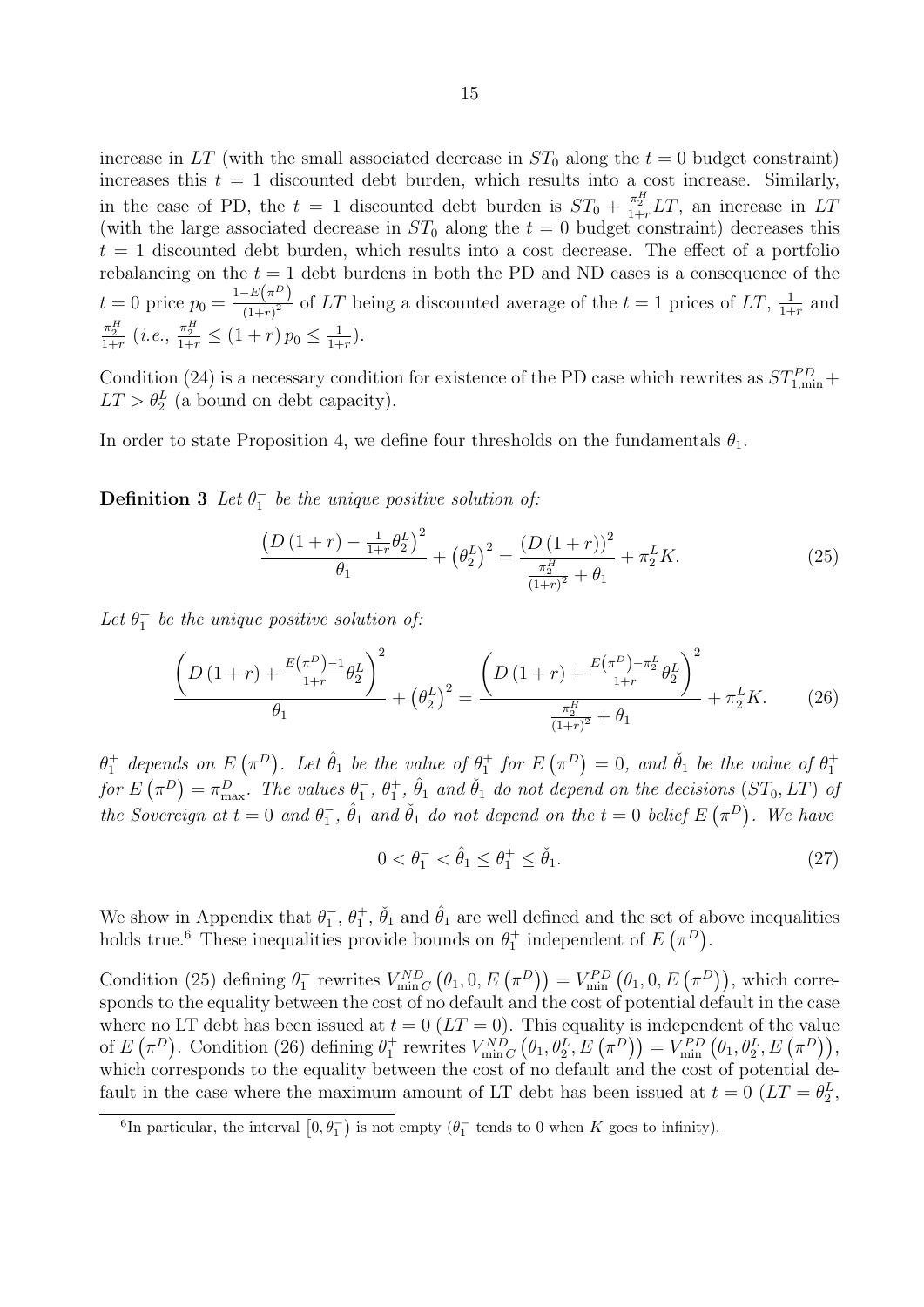see Assumption 1) at price  $p_0 = \frac{1 - E(\pi^D)}{(1+r)^2}$  $\frac{-E(\pi^D)}{(1+r)^2}$ . The value  $\hat{\theta}_1$  is the  $\theta_1^+$  at the best possible price (characterized by the lowest possible probability of default). The value  $\check{\theta}_1$  is the  $\theta_1^+$  at the worst possible price (characterized by the highest possible probability of default  $\pi_{\max}^D$ ). All four definitions correspond to values of  $\theta_1$  where the Sovereign is indifferent between potential default and no default. In all four cases, the ND solution considered is the constrained solution.

Proposition 4 presents 3 regions of fundamental values for  $\theta_1$ : a low region displaying potential default, a high region displaying no default and an intermediate region where incentives matter (the debt portfolio issued at  $t = 0$  determines the choice of the Sovereign at  $t = 1$ ).

Whenever  $\theta_1 \leq \theta_1^-$ , the Sovereign chooses at  $t=1$  potential default whatever the amount of LT debt issued. As more LT debt favors the choice of potential default and larger  $\theta_1$  favors no default, then the maximum value of  $\theta_1$  leading to potential default is obtained for  $LT = 0$ : this is exactly  $\theta_1^-$ . Along the same lines, the Sovereign chooses not to default as long as  $\theta_1$ is large enough, the smallest value of  $\theta_1$  consistent with no default is obtained for the largest value of *LT*  $(LT = \theta_2^L)$ : this is exactly  $\theta_1^+$ . In the intermediate region,  $\theta_1^- \leq \theta_1 < \theta_1^+$ , the amount of LT debt determines potential default or no default.

**Proposition 4** For a given expected default probability  $E(\pi^D) \in [0, \pi_{\max}^D]$ , the debt port*folio* ( $ST_0, LT$ ) *satisfying the*  $t = 0$  *budget constraint is characterized by*  $LT$  (with  $ST_0 =$  $(D - p_0LT) (1 + r)$  and  $p_0 = \frac{1 - E(\pi^D)}{(1+r)^2}$  $\frac{(-1)^{2}}{(1+r)^{2}}$ . Three cases describe the optimal choice of the Sovereign  $at t = 1$ :

- *• If θ*<sup>1</sup> *< θ<sup>−</sup>* 1 *, then the Sovereign chooses to potentially default (independently of the debt portfolio).*
- **•** *If*  $\theta_1^-$  ≤  $\theta_1$  <  $\theta_1^+$ , then the choice of the Sovereign depends on the debt portfolio: there *is a threshold*  $LT^*$   $(\theta_1, E(\pi^D))$  *with*  $0 < LT^*$   $(\theta_1, E(\pi^D)) < \theta_2^L$  such that the Sovereign *chooses not to default iff*  $LT < LT^*$   $(\theta_1, E(\pi^D))$ *.*  $LT^*$   $(\theta_1, E(\pi^D))$  decreases in  $E(\pi^D)$ *and increases in*  $\theta_1$ *.*
- If  $\theta_1 \geq \theta_1^+$ , then the Sovereign chooses not to default (independently of the debt portfolio).
- $\theta_1^+$  *increases from*  $\hat{\theta}_1$  *to*  $\check{\theta}_1$  *when*  $E\left(\pi^D\right)$  *increases from* 0 to  $\pi_{\max}^D$ .

The formal proof is in the Appendix.

Proposition 4 shows that the Sovereign chooses not to default for large values of  $\theta_1$ , irrespective of the accumulated debt  $(ST_0, LT)$ . The existence of the LT debt instrument increases the potential for default: When the Sovereign does not have access to LT debt (*i.e.*,  $LT = 0$ ), the optimal choice of the Sovereign at  $t = 1$  in a state  $\theta_1 > \theta_1^-$  is not to default. By contrast, the next section shows that, when LT debt is available, the Sovereign sometimes issues an amount of LT debt implying potential default at  $t = 1$  when  $\theta_1 > \theta_1^-$ .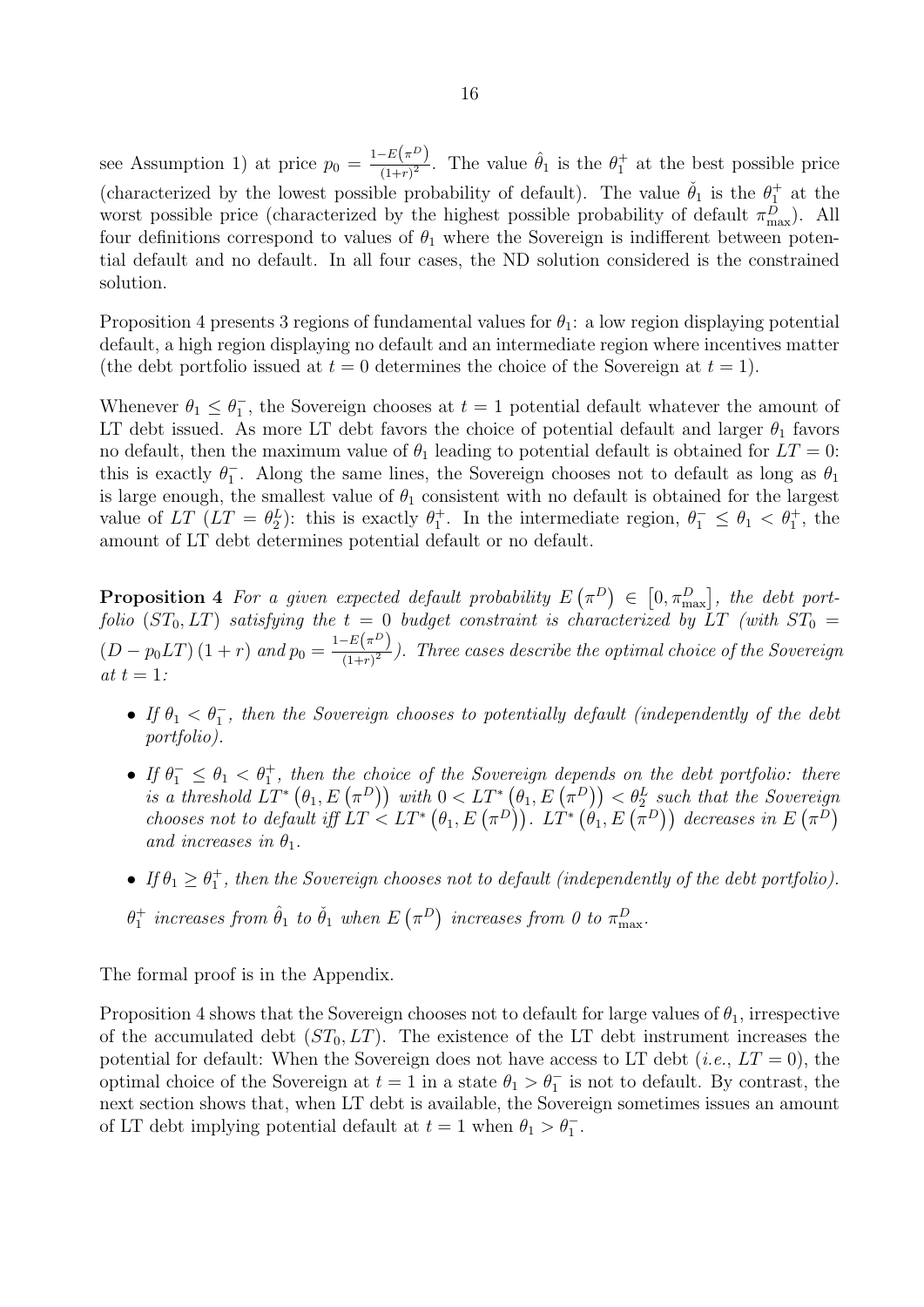As already stressed, the ND solution can be either interior or constrained (*i.e.*, the accumulated debt burden at  $t = 1$  is interior,  $LT + ST_1 < \theta_2^L$ , or on the boundary:  $LT + ST_1 = \theta_2^L$ ). Corollary 5 shows that for large enough values of  $\theta_1$ , the ND solution is interior. Focussing on this region simplifies the analysis in the next section.

#### **Corollary 5** *Let*

$$
\theta_1^* = \frac{D}{\theta_2^L} + \frac{\pi_{\text{max}}^D}{(1+r)^2} - \frac{1}{(1+r)^2} > \hat{\theta}_1.
$$

*If*  $\theta_1 \geq \theta_1^*$ , then the Sovereign chooses the interior ND solution, independent of the debt *portfolio and the*  $t = 0$  *belief*  $E(\pi^D)$ .

The proof is in Appendix.

#### **IV. THE ROLE OF INITIAL UNCERTAINTY**

We show how the expectations of agents about future macroeconomic fundamentals influence the maturity structure of the Sovereign's debt and then its conditions of default. More precisely, we solve for the optimal choice of the Sovereign as of period 0, and we show how the prior belief about the fundamentals  $\theta_1$  influences the optimal portfolio allocation  $(ST_0, LT)$ and the probability of default at  $t = 2$ . Building on the previous section, the default behavior does not depend on the debt portfolio  $(ST_0, LT)$  for  $\theta_1$  in the low region  $\left[0, \theta_1^-\right)$  or the high region  $[\check{\theta}_1, +\infty)$ . Thus, the problem reduces to the analysis of the conditions determining the choice between ND and PD at  $t = 1$  for  $\theta_1$  in the median region  $[\theta_1^-, \tilde{\theta}_1]$ .

At  $t = 0$ , the Sovereign faces an infinitely elastic supply of ST debt at the price  $\frac{1}{1+r}$  (since the ST debt is default-free and investors are risk neutral). In contrast, the price at which the LT debt is supplied is determined by the investors' expected probability of Sovereign default  $E(\pi^D)$ : the assumption of risk neutrality implies that the debt mix issued by the Sovereign is priced at the discounted value of  $E(\pi^D)$ . In equilibrium, the investors rationally expect the probability of default (occurring at  $t = 2$ ) to depend on the portfolio  $(ST_0, LT)$  issued by the Sovereign. To compute the true expected probability of default  $E(\pi^D)$ , investors rationally anticipate what will happen at  $t = 1$  (as presented in the previous Section):

- If  $(ST_0, LT)$  issued by the Sovereign results into choices by the Sovereign at  $t = 1$  leading to ND, then the investors buy the LT debt at price  $p_0 = \frac{1}{1+r}$  $\frac{1}{(1+r)^2}$   $(E(\pi^D)) = 0$  in this case).
- If  $(ST_0, LT)$  issued by the Sovereign results into choices by the Sovereign at  $t = 1$  leading to PD (*i.e.*, default after some values of  $\theta_1$  and  $\theta_2 = \theta_2^L$ , and no default otherwise), then the investors buy the LT debt at price  $p_0 = \frac{1 - E(\pi^D)}{(1 + r)^2}$  $\frac{-E(\pi)}{(1+r)^2}$  with  $E(\pi^D) > 0$ .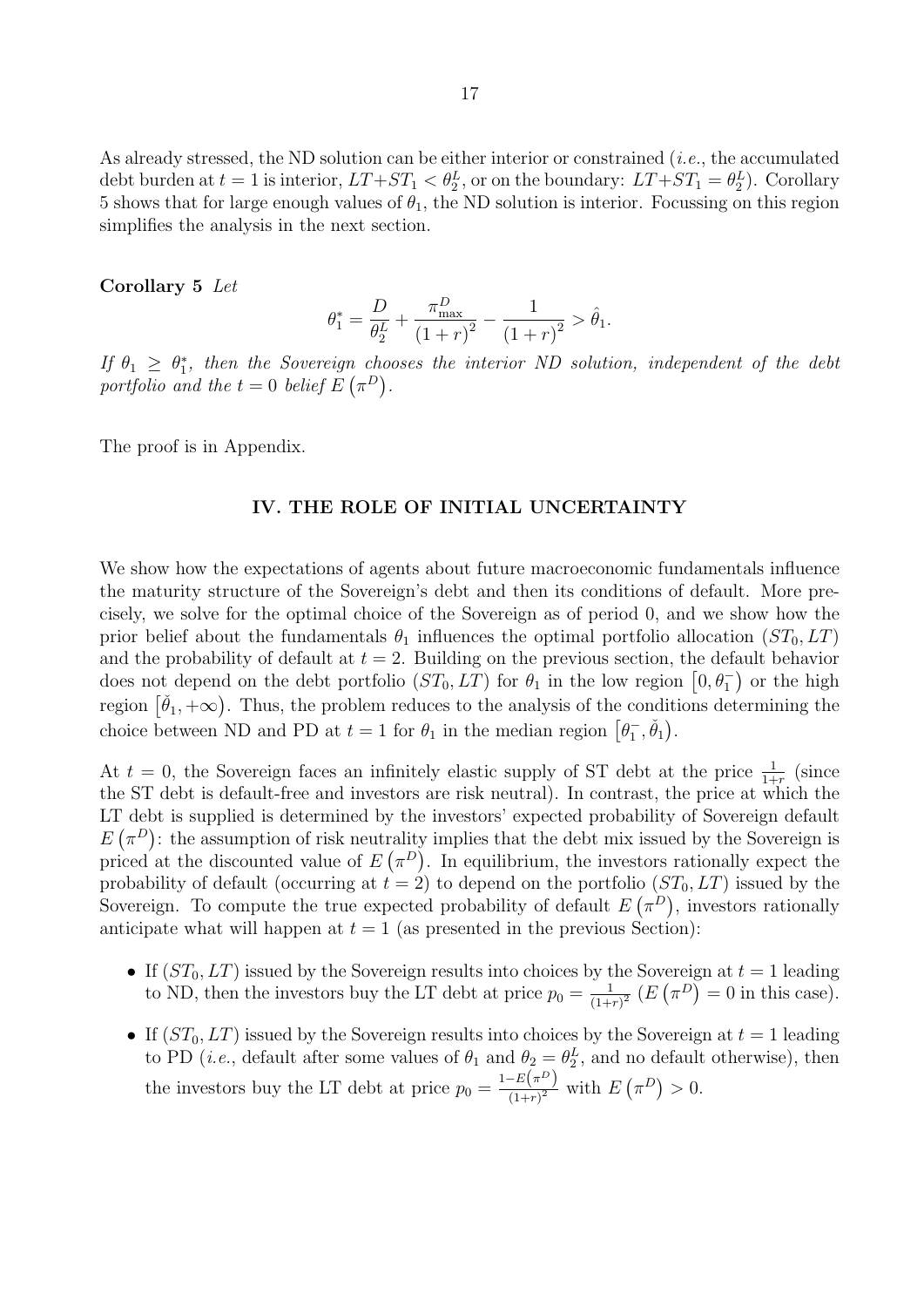The supply curve corresponds to the fact that investors are competitive and have rational expectations: the Sovereign gets the lowest possible interest rate consistent with its repayment capacity and the investors supply any amount of funds at an interest rate consistent with the Sovereign's repayment capacity. There is no coordination issue here.

As a benchmark case, we show that in the absence of uncertainty at  $t = 0$  about future fundamentals  $\theta_1$ , the Sovereign prefers not to default when  $\theta_1$  is expected to be large enough and it chooses a debt portfolio accordingly.

**Proposition 6** *In the absence of uncertainty about*  $\theta_1$  *(there is only one value of*  $\theta_1$ *), the optimal portfolio chosen by the Sovereign at*  $t = 0$  *leads to no default iff*  $\theta_1 \geq \theta_1^-$ . The optimal *portfolio is:*

• *any portfolio if*  $\theta_1 > \hat{\theta}_1$ .

• any portfolio with  $LT \le LT^* \left(\theta_1, E\left(\pi^D\right)\right)$  and  $E\left(\pi^D\right) = 0$  if  $\hat{\theta}_1 \ge \theta_1 \ge \theta_1^-$ ,

• *any portfolio with*  $LT > LT^*$   $(\theta_1, E(\pi^D))$  *and*  $E(\pi^D) = \pi_2^L$  *if*  $\theta_1 < \theta_1^-.$ 

Proposition 6 states that when there is no prior uncertainty about fundamentals at the intermediate period, the optimal portfolio leads to ND when the unique possible value of  $\theta_1$  is expected to be in the median or high region, and to PD when it is expected to be in the low region. In any case, the choice of the optimal portfolio itself is largely indeterminate. Indeed, with no uncertainty at  $t = 0$  about the default behavior at  $t = 1$ , the  $t = 1$  price of LT debt is perfectly foresighted (this is either  $p_1 = \frac{1}{1+1}$  $\frac{1}{1+r}$  in case ND is chosen at  $t = 1$  or  $p_1 = \frac{\pi_2^L}{1+r}$  in case PD is chosen at  $t = 1$ ). Consequently, the use of LT debt is no different from rolling over ST debt: the maturity structure of the debt portfolio is irrelevant, only the incentive imposed by LT debt matters (the incentive constraint consists of the constraint on LT debt in Proposition 6).

We now turn attention to the case where there is some uncertainty at  $t = 0$  regarding  $\theta_1$ . We show that PD may occur for  $\theta_1$  in the median region (Propositions 7 and 8). In other words, Proposition 6 does not extend to the case of several values of  $\theta_1$ : With uncertainty about  $\theta_1$ , the knowledge at  $t = 0$  that  $\theta_1 \ge \theta_1^-$  does not imply ND with probability 1.

Indeed, as soon as there is some  $t = 0$  uncertainty about the fundamentals  $\theta_1$ , the Sovereign wants to hedge against this risk. But asset markets at  $t = 0$  are incomplete: only ST and LT debt are available. The ex-post return of ST debt is independent of  $\theta_1$  (ST debt is default free). However, the return on LT debt is correlated with  $\theta_1$  when the Sovereign chooses at  $t = 1$ PD for some values of  $\theta_1$  and ND for other values of  $\theta_1$ . LT debt can then serve as a hedging tool to transfer risk (beyond the role of transferring debt burdens over time). At  $t = 0$ , the Sovereign faces a trade-off between the use of LT debt as a hedging tool and the wish to not default: the Sovereign at  $t = 0$  prefers not to default for  $\theta_1$  in the median region (Proposition 6) but it sometimes chooses a portfolio giving incentives to default for  $\theta_1$  in the median region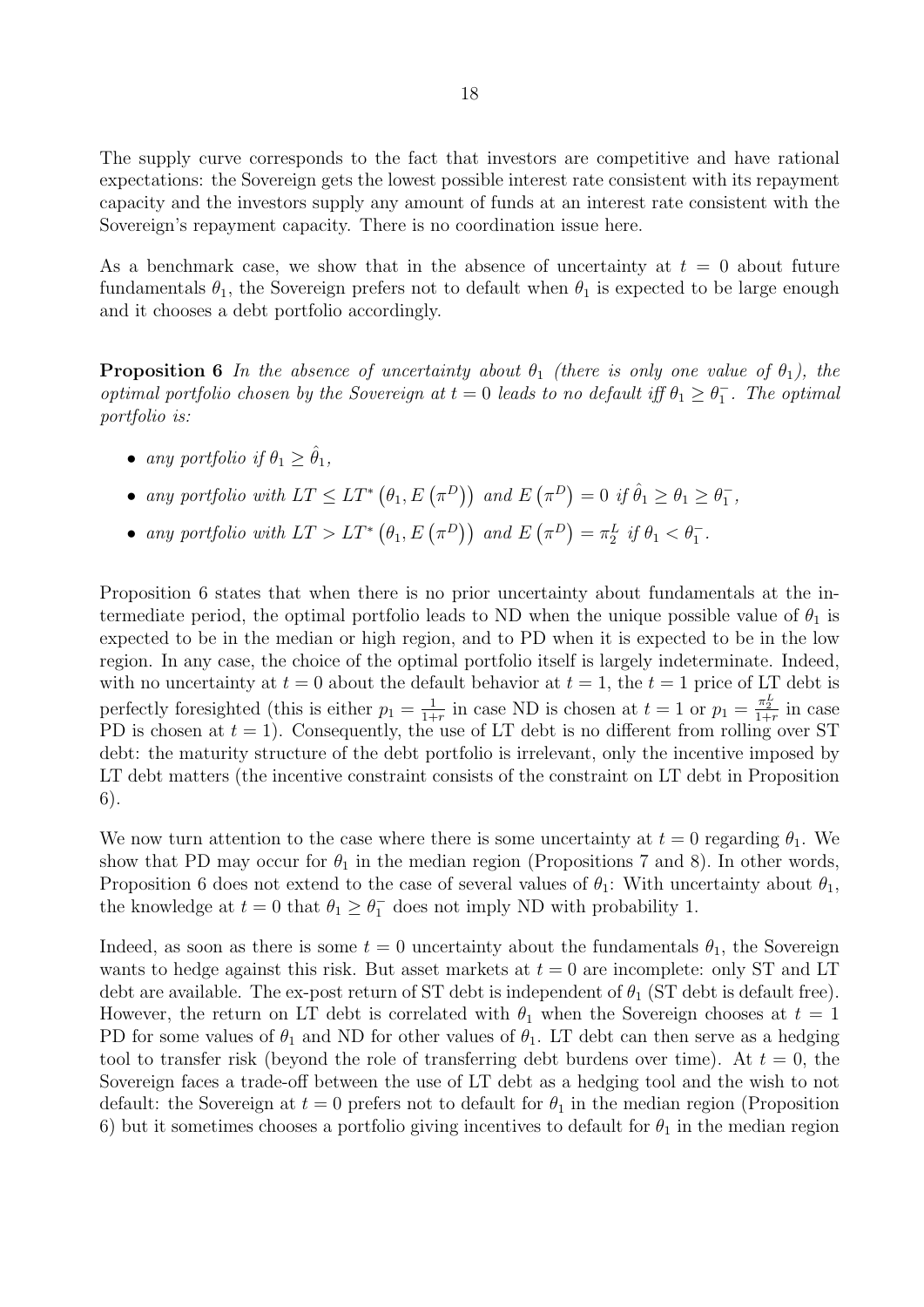in order to hedge against the risk on  $\theta_1$  (see below). In summary, prior uncertainty about future fundamentals is a source of default. Proposition 7 formally states this result.

Proposition 7 involves 2 values of  $\theta_1$ :  $\theta_1^M$  in the median region  $\left[\theta_1, \check{\theta}_1\right)$  and  $\theta_1^H$  in the high region. For analytical simplicity, we assume  $\theta_1^H \geq \theta_1^*$  so that the optimal  $t = 1$  decision of the Sovereign is an interior ND solution (see Corollary 5). The  $t = 0$  prior probabilities on  $\theta_1^M$ and  $\theta_1^H$  are  $\pi_1^M$  and  $\pi_1^H$  respectively.

The restriction to 2 values of  $\theta_1$  only is not a strong assumption because within the high (or low) region, it is equivalent to studying an average of values in that region.<sup>7</sup> For the median region, a similar argument applies with some limitation linked to the changing behavior of the Sovereign w.r.t. default, within this region.

Lemma 2 and Corollary 5 show that at  $t = 0$ , the expected cost is either:

$$
\pi_1^M V_{\min C}^{ND} (\theta_1^M, LT, 0) + \pi_1^H V_{\min}^{ND} (\theta_1^H, LT, 0) ,
$$
\n(28)

when the choice of  $(ST_0, LT)$  leads to ND  $(i.e., E(\pi^D) = 0$  in this case)<sup>8</sup> or:

$$
\pi_1^M V_{\min}^{PD} \left( \theta_1^M, LT, \pi_1^M \pi_2^L \right) + \pi_1^H V_{\min}^{ND} \left( \theta_1^H, LT, \pi_1^M \pi_2^L \right), \tag{29}
$$

when the choice of  $(ST_0, LT)$  leads to PD  $(i.e., E(\pi^D) = \pi_1^M \pi_2^L$  in this case: default occurs after  $\theta_1^M$  and  $\theta_2^L$ ).

We compute the value of  $LT$  minimizing the expected cost at  $t = 0$  of the Sovereign in the ND and PD cases. Proposition 7 below gives conditions under which the Sovereign chooses to default or not.

**Case No Default.** The solution in this case is the value of *LT* minimizing the expected cost (28) under the constraint that this solution is consistent with ND at  $t = 1$  under  $\theta_1 = \theta_1^M$ , *i.e.*,  $LT \leq LT^* \left( \theta_1^M, 0 \right)$  (where  $LT^* \left( \theta_1^M, 0 \right)$  is the threshold defined in Proposition 4 for  $\theta_1^M$ and  $E(\pi^D) = 0$ ; the Sovereign chooses ND if  $\theta_1^H > \theta_1^*$  whatever the portfolio, see Corollary 5). Every debt portfolio  $(ST_0, LT)$  on the budget constraint that leads to ND at  $t = 1$  under  $\theta_1^M$  is optimal. Intuitively, issuing LT debt is equivalent to rolling over ST debt (both debts are risk-free): The value functions  $V_{\text{min}}^{ND}$  and  $V_{\text{min}}^{ND}$  do not depend on the portfolio choice, they are determined by the  $t = 1$  discounted value of the portfolio  $ST_0 + \frac{1}{1+1}$  $\frac{1}{1+r}LT$ , which equals  $D(1+r)$ . Lemma 2 implies that the value (28) of the objective is:

$$
\pi_1^L \left( \frac{\left(D \left(1+r\right) - \frac{1}{1+r} \theta_2^L\right)^2}{\theta_1^L} + \left(\theta_2^L\right)^2 \right) + \pi_1^H \frac{\left(D \left(1+r\right)\right)^2}{\frac{1}{\left(1+r\right)^2} + \theta_1^H}.\tag{30}
$$

<sup>7</sup>A starting point for this argument is that, for a given  $(ST_0, LT)$  the expected value  $E(V_{\text{min}}^{ND}|\theta_1 \geq \theta_1^*)$  is the value  $V_{\text{min}}^{ND}$  for an average value  $\theta_{avg} \ge \theta_1^*$  defined by (using obvious notation):

$$
\left(\sum_{n} \pi_1^n\right) \frac{1}{\pi_2^H \left(\frac{1}{1+r}\right)^2 + \theta_{avg}} = \sum_{n} \left(\pi_1^n \frac{1}{\pi_2^H \left(\frac{1}{1+r}\right)^2 + \theta_1^n}\right).
$$

<sup>8</sup>As written above, the probability of default is correctly expected, conditionnal on  $(ST_0, LT)$ .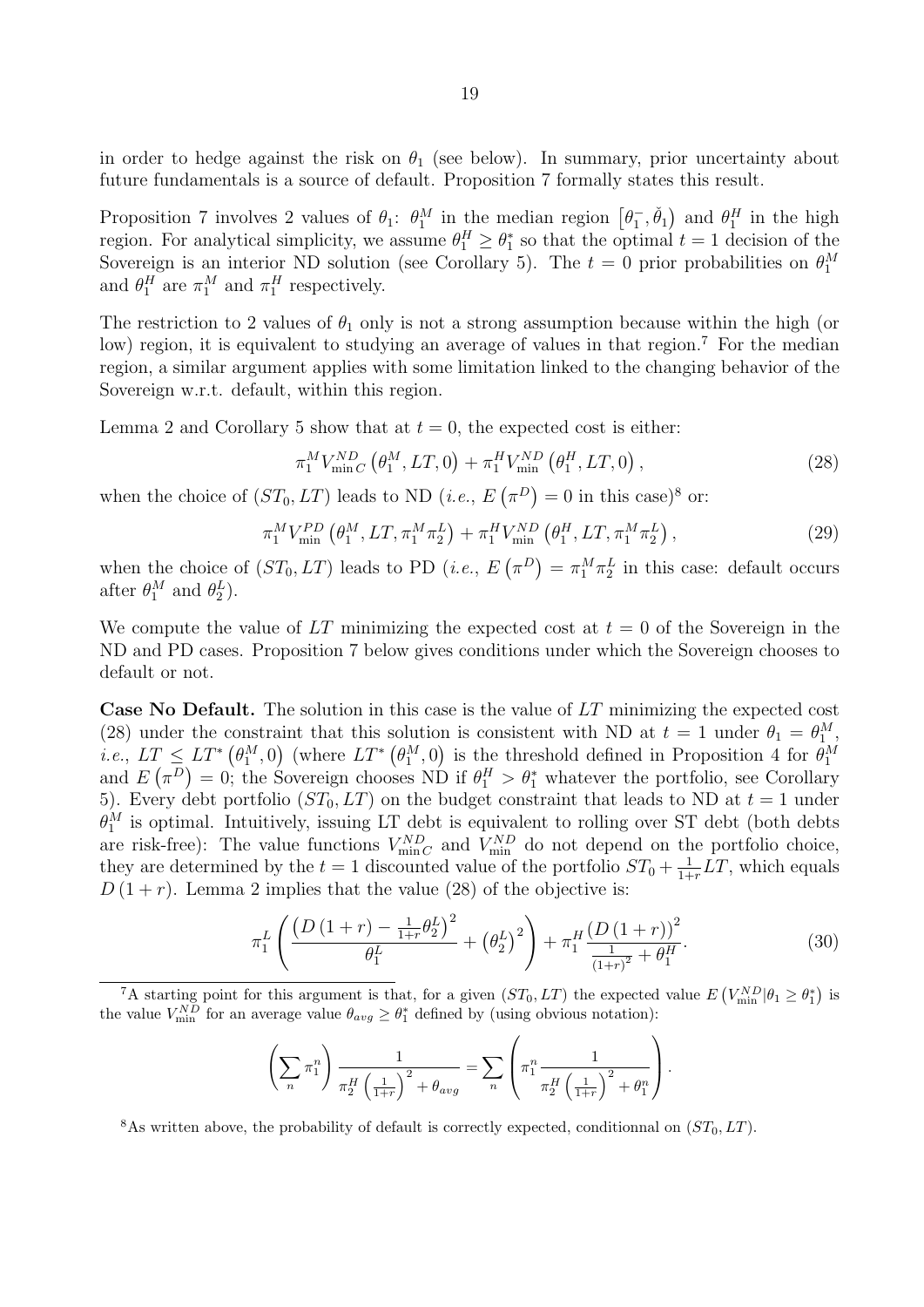**Case Potential Default.** The solution in this case is the value of *LT* minimizing the expected cost (29) under the constraint that this solution is consistent with the choice of potential default at  $t=1$  under  $\theta_1 = \theta_1^M$ , *i.e.*,  $LT > LT^*$   $(\theta_1^M, \pi_1^M \pi_2^L)$  (where  $LT^*$   $(\theta_1^M, \pi_1^M \pi_2^L)$  is the threshold defined in Proposition 4 for  $\theta_1^M$  and  $E(\pi^D) = \pi_1^M \pi_2^L$ ). Computations (see proof of Proposition 7 in Appendix) show that the minimum value of the expected cost is:

$$
\frac{\left(D\left(1+r\right)\right)^2}{\frac{1-\pi_1^M\pi_2^L}{\left(1+r\right)^2}+\bar{\theta}_1}+\pi_1^M\pi_2^LK,\tag{31}
$$

where  $\bar{\theta}_1 = \pi_1^M \theta_1^M + \pi_1^H \theta_1^H$ .

To determine which case the Sovereign chooses, we need to compare the expected costs (30) and (31). Proposition 7 describes this choice.

**Proposition 7** *Assume that*  $\theta_1$  *takes two values*  $\theta_1^M \in$  $\left[\theta_1^-, \hat{\theta}_1\right)$  *and*  $\theta_1^H \geq \theta_1^*$  *with probabilities*  $\pi_1^M$  and  $\pi_1^H$  respectively. Assume that  $D > \frac{6}{(1+r)^2} \theta_2^L$ . There is a threshold  $\hat{\pi}_1^H$   $(0 < \hat{\pi}_1^H < 1)$ *such that:*

- For  $\pi_1^H > \hat{\pi}_1^H$ , the Sovereign chooses a debt portfolio that leads to potential default (i.e., *default occurs after*  $\theta_1 = \theta_1^M$  *and*  $\theta_2 = \theta_2^L$ .
- For  $\pi_1^H \leq \hat{\pi}_1^H$ , the Sovereign chooses a debt portfolio that leads to no default.

The proof is in Appendix, where the expression of  $\hat{\pi}_1^H$  is provided (Equation (57)). The assumption on *D* stated in the proposition is more demanding than in Assumption 1. If this stronger assumption is not met, then the threshold  $\hat{\pi}_1^H$  still exists for  $\theta_1^M$  close enough to  $\theta_1^$ or  $\theta_1^H$  large enough (see the proof). The proof also shows that default occurs for moderate values of the penalty cost *K* (Condition (58) characterizing default is an upper bound on *K*).

A surprising feature of Proposition 7 is that more optimistic expectations about fundamentals (a large  $\pi_1^H$ ) imply a positive expected probability of default. Potential default allows the Sovereign to relax its effort  $e_1$  under  $\theta_1^M$  (see Corollary 11) but it is costly: Interest rates on LT debt are higher at  $t = 0$  (since default is rationally expected) and the Sovereign suffers a penalty cost *K* (larger than any effort level  $e_2$ ). When  $\pi_1^H$  is high, the increase in the interest rate due to this choice is small (the price of LT debt is  $p_0 = \frac{1 - E(\pi^D)}{(1 + r)^2}$  $\frac{-E(\pi)}{(1+r)^2}$  with  $E(\pi^D)=0$  in case of ND and  $E(\pi^D) = \pi_1^M \pi_2^L$  in case of PD under  $\theta_1^M$ , and this leads to the choice of PD.

The choice of PD for a median value  $\theta_1^M$  is related to the effort costs being very different between the 2 states  $\theta_1^M$  and  $\theta_1^H$ : The Sovereign has an incentive to distinguish efforts across states  $\theta_1^M$  and  $\theta_1^H$ , which amounts to allocating the debt burden across states. This is achieved through the portfolio decision. As explained above, this "hedging" strategy can lead to PD under  $\theta_1^M$  (while ND occurs under  $\theta_1^H$ ). We now give an interpretation in terms of the  $(in)$ completeness of debt markets at  $t = 0$ :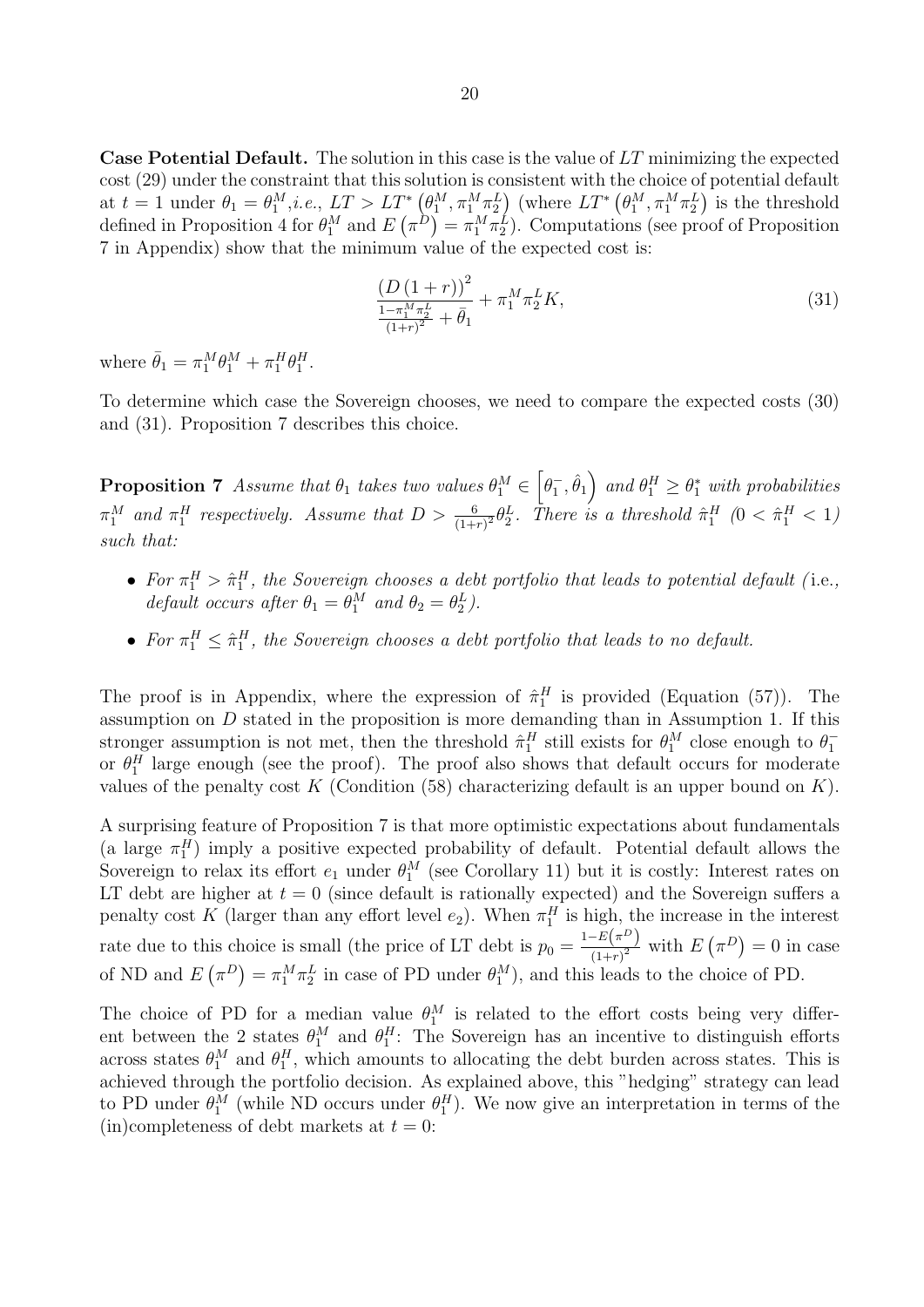• At  $t = 0$ , the Sovereign chooses  $(ST_0, LT)$  to minimize  $\pi_1^M V(\theta_1^M) + \pi_1^H V(\theta_1^H)$ , where *V*( $\theta_1$ ) is the expected cost at  $t = 1$  in state  $\theta_1$  (*V*( $\theta_1^H$ ) is  $V_{\min}^{ND}$ , see (20), and *V*( $\theta_1^M$ ) is either  $V_{\min C}^{ND}$  or  $V_{\min}^{PD}$ , see (21) and (23)).  $V(\theta_1)$  is increasing in the discounted debt burden  $B_1(\theta_1) = ST_0 + p_1(\theta_1)LT$  at  $t = 1$ . Rewriting the  $t = 0$  budget constraint (4)  $\mathrm{as:}^9$ 

$$
\pi_1^M B_1 \left( \theta_1^M \right) + \pi_1^H B_1 \left( \theta_1^H \right) = (1+r) D, \tag{32}
$$

shows that the problem of the Sovereign is to allocate the initial debt burden *D* across states  $\theta_1^M$  and  $\theta_1^H$ . In general, the solution of this optimization problem involves  $B_1(\theta_1^M) \neq$  $B_1(\theta_1^H)$  (The FOC implies that the marginal costs  $\frac{dV(\theta_1^H)}{dR_1(\theta_1^H)}$  $\frac{dV(\theta_1^H)}{dB_1(\theta_1^H)}$  and  $\frac{dV(\theta_1^M)}{dB_1(\theta_1^M)}$  $\frac{dV(0)}{dB_1(\theta_1^M)}$  are equal).

- If  $(ST_0, LT)$  implies ND, then  $p_1(\theta_1) = \frac{1}{1+r}$  and every portfolio  $(ST_0, LT)$  leads to the same value  $B_1(\theta_1^M) = B_1(\theta_1^H) = (1+r)D$  (because of the  $t = 0$  budget constraint (4)). The Sovereign can choose no other  $B_1(\theta_1^M)$  and  $B_1(\theta_1^H)$  along the constraint (32). Markets are incomplete: the 2 assets are identical (issuing LT debt is equivalent to rolling over ST debt).
- If  $(ST_0, LT)$  implies default when  $\theta_1^M$  and  $\theta_2^L$  occur, then  $p_1(\theta_1^M) < p_1(\theta_1^H)$  and markets are complete: The Sovereign can choose any values  $B_1(\theta_1^M)$  and  $B_1(\theta_1^H)$  along the constraint (32) using an appropriate portfolio, and it achieves the minimum cost in this case. When the Sovereign substitutes LT for  $ST_0$  (under the  $t = 0$  budget constraint (4)),  $B_1(\theta_1^M)$  decreases and  $B_1(\theta_1^H)$  increases (because  $p_1(\theta_1^M) < (1+r) p_0 < p_1(\theta_1^H)$ ): The debt burden is transferred from  $\theta_1^M$  to  $\theta_1^H$ .

In summary, the cost of default is the price to pay by the Sovereign to gain access to complete debt markets.

Proposition 7 shows that the uncertainty about  $\theta_1$  sometimes leads to PD when  $\theta_1$  is in the median region. The choice of PD in the median region creates some correlation between  $\theta_1$ and the return on LT debt (since  $\theta_1$  belongs either to the median or high region, and ND is the only solution in the high region). Proposition 8 complements this result: When  $\theta_1$  is expected to belong either to the median or low region (where PD is the only solution), the same "hedging" argument implies the choice of ND for  $\theta_1$  in the median region, and  $p_1$  varies with  $\theta_1$  ( $p_1 = \frac{1}{1+1}$  $\frac{1}{1+r}$  under  $\theta_1^M$  and  $p_1 = \frac{\pi_2^H}{1+r}$  under  $\theta_1^L$ ).

**Proposition 8** *Assume that*  $\theta_1$  *takes two values*  $\theta_1^L \in (0, \theta_1^-)$  *and*  $\theta_1^M \in$  $\left[\theta_1^-,\hat{\theta}_1\right)$ *. The Sovereign always chooses a debt portfolio that leads to no default if*  $\theta_1^M$  *occurs, and to potential default if*  $\theta_1^L$  *occurs.* 

The proof is in Appendix. The argument is the same as for Proposition 7.

<sup>&</sup>lt;sup>9</sup>For  $s = M, H, \pi_1^s$  is the "Arrow price" of one unit of the debt burden  $B_1(\theta_1^s)$ .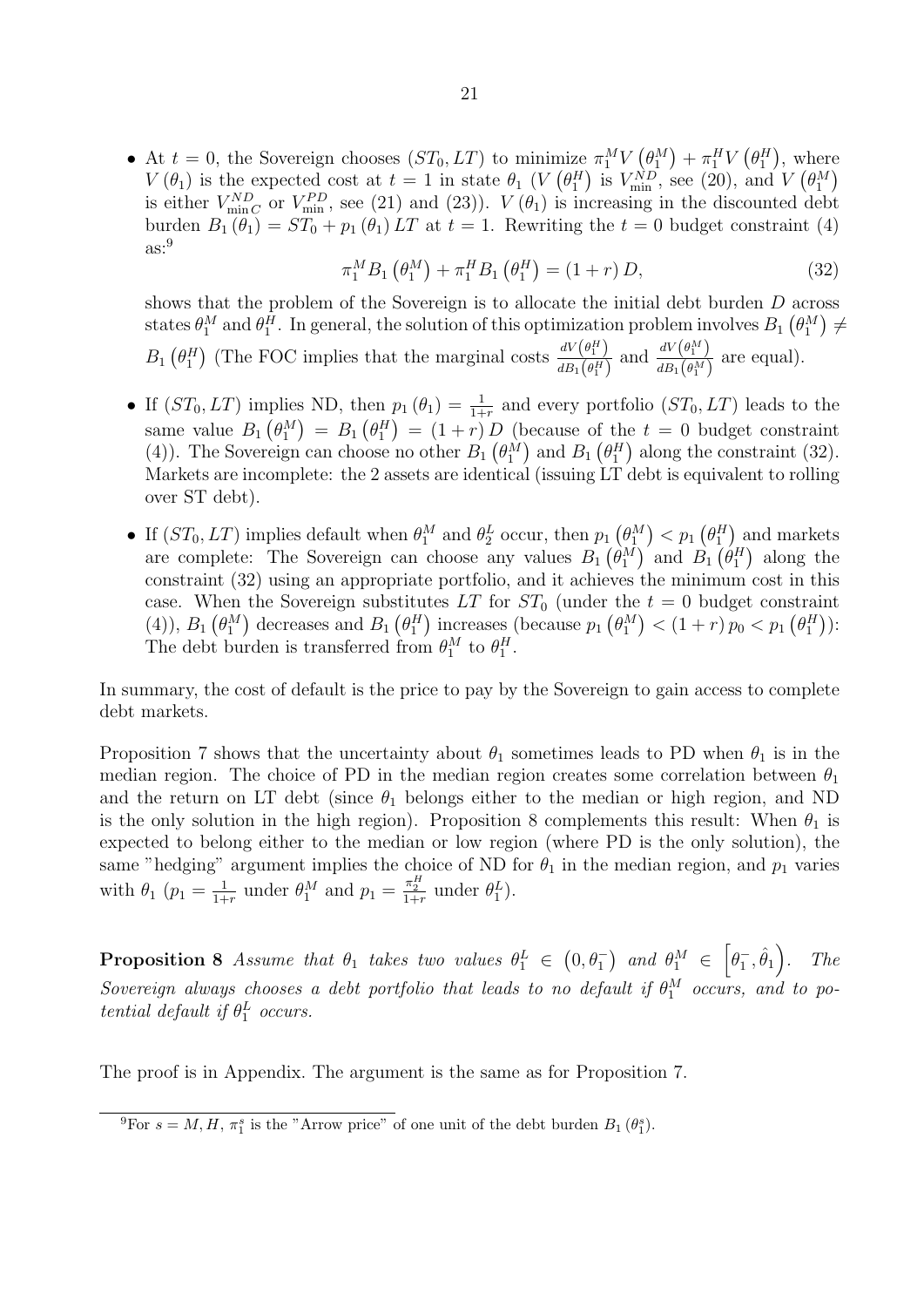#### **V. THE OPTIMAL PORTFOLIO**

This section expands on the results of the previous section by describing the portfolio and effort choices.

The next proposition investigates the effect of the  $t = 0$  uncertainty on the debt portfolio. The debt portfolio is determinate only if the default behavior at  $t = 1$  varies in  $\theta_1$  (see above). For simplicity, we restrict attention to the case of 2 values of  $\theta_1$ , one value  $\theta_1^M$  leading to the choice of PD at  $t = 1$  and the other value  $\theta_1^H$  leading to the choice of ND. The value  $\theta_1^M$  belongs either to the low region (in which case the decision of the Sovereign is necessarily PD) or the median region (in which case we further assume that the decision of the Sovereign is PD, as in Proposition 7). For simplicity, we choose  $\theta_1^H \geq \theta_1^*$  so that the ND solution is interior (the value of the cost is  $V_{\text{min}}^{ND}$ ).

Recall that the debt portfolio  $(ST_0, LT)$  issued by the Sovereign is the one minimizing:

$$
\pi_1^M V_{\min}^{PD} \left( \theta_1^M, LT, E\left( \pi^D \right) \right) + \pi_1^H V_{\min}^{ND} \left( \theta_1^H, LT, E\left( \pi^D \right) \right), \tag{33}
$$

under the  $t = 0$  budget constraint (4):

$$
D = \frac{1}{1+r}ST_0 + \frac{1-E(\pi^D)}{(1+r)^2}LT,
$$
\n(34)

with  $E(\pi^D) = \pi_1^M \pi_2^L$  (the probability of default is correctly expected at  $t = 0$ ). The optimal portfolio is the solution of the FOC:

$$
\frac{d}{dLT} \left( \pi_1^M V_{\text{min}}^{PD} + \pi_1^H V_{\text{min}}^{ND} \right) = 0.
$$

**Proposition 9** *Assume that either*  $\theta_1^M \in [0, \theta_1^-)$  or  $\theta_1^M \in [\theta_1^-, \check{\theta}_1]$  with the Sovereign choosing *PD* under  $\theta_1^M$ . Assume  $\theta_1^H \geq \theta_1^*$ . The optimal portfolio (*ST*<sub>0</sub>*, LT*) *is given by:* 

$$
ST_0 = \frac{\theta_1^H - \frac{1}{\pi_2^L} \left( \theta_1^H - \theta_1^M \right)}{\frac{1 - \pi_1^M \pi_2^L}{\left( 1 + r \right)^2} + \bar{\theta}_1} D \left( 1 + r \right), \tag{35}
$$

$$
LT = \frac{\frac{1}{1+r} + \frac{1+r}{\pi_2^L} \left(\theta_1^H - \theta_1^M\right)}{\frac{1-\pi_1^M \pi_2^L}{\left(1+r\right)^2} + \bar{\theta}_1} D\left(1+r\right),\tag{36}
$$

where  $\bar{\theta}_1 = \pi_1^M \theta_1^M + \pi_1^H \theta_1^H$ . LT is decreasing in  $\pi_1^H$ . If  $\theta_1^M > \pi_2^H \theta_1^H$ , then  $ST_0 > 0$  and  $ST_0$  is decreasing in  $\pi_1^H$ . The  $t = 0$  price of LT debt,  $p_0 = \frac{1 - \pi_1^M \pi_2^L}{(1+r)^2}$ , is increasing in  $\pi_1^H$ .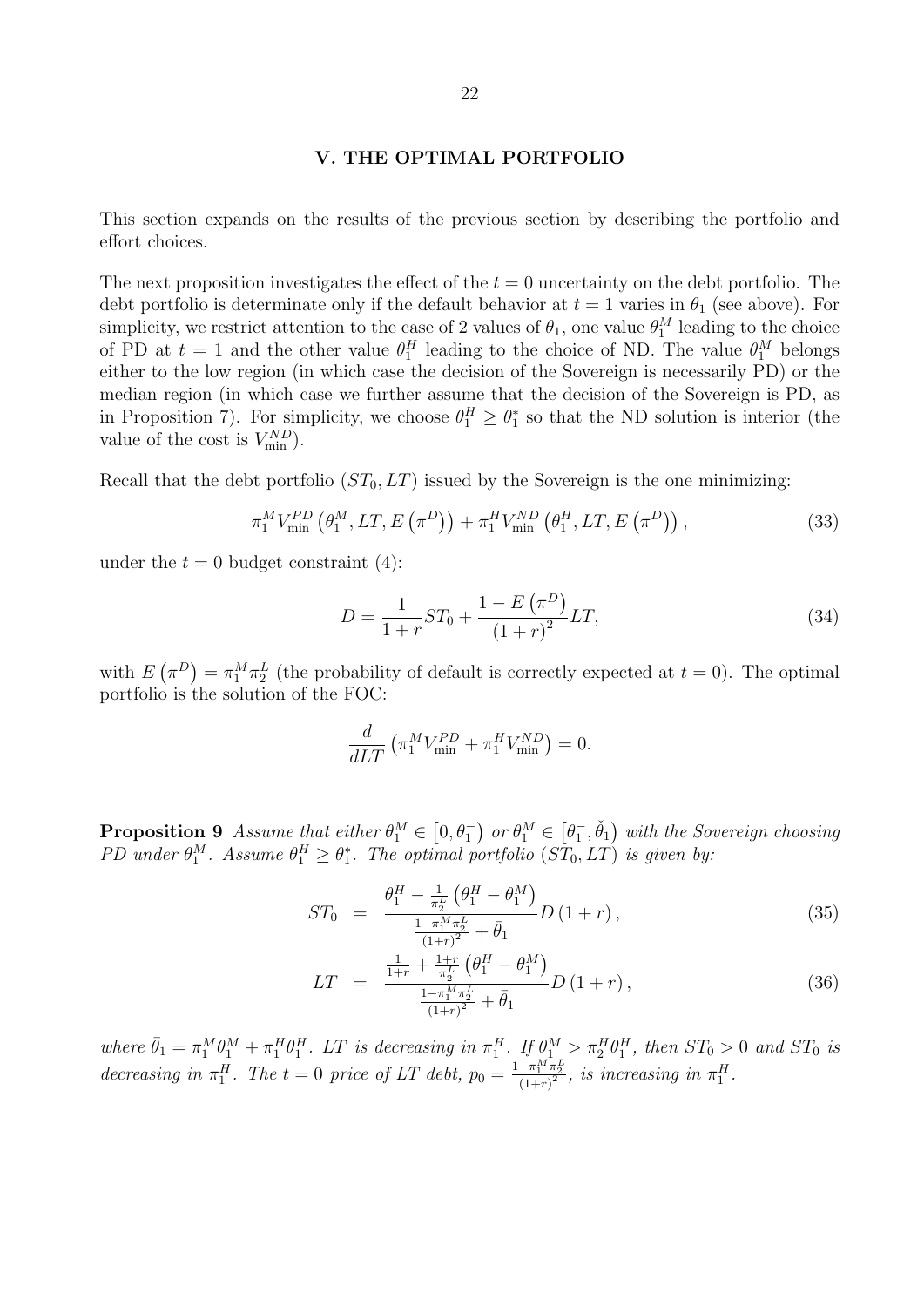If the condition  $\theta_1^M > \pi_2^H \theta_1^H$  does not hold, then  $ST_0 \leq 0$ : The Sovereign lends ST to increase its LT borrowing. We disregard this case. If the ND solution under  $\theta_1^H$  is constrained (the value of the cost is  $V_{\text{min} C}^{ND}$ , then the exact expression of the optimal portfolio is different, but the monotonicity properties remain the same. The proof in Appendix presents the mathematical counterpart of the intuition below.

In the optimization program of the Sovereign, the belief about fundamentals  $\theta_1$  appears both in the objective (33) and the budget constraint (34). This leads to two effects of an increased optimism: one due to the change in the price of *LT* (this effect is related to the uncertainty of the investors) and another due to the change in the weights on the value functions in the objective (this effect is related to the uncertainty of the Sovereign).

The first effect is easily described as a standard price effect. An increase in the prior belief  $\pi_1^H$  of  $\theta_1^H$  decreases the expected probability  $E(\pi^D)$ , decreases the LT interest rate, and this impacts  $(ST_0, LT)$  as follows: a substitution effect (the change in the "relative price" leads to an increased  $LT$  and a decreased  $ST_0$ ), and an income effect (both debts decrease: the lower LT interest rate allows for the financing of *D* with smaller amounts of debts). The proof of Proposition 9 shows that each of the 2 effects can dominate.

The second effect is that an increase in the prior belief  $\pi_1^H$  in the objective (33) implies a decrease in *LT*. The intuition for this second effect relies on the hedging role played by *LT*. As written above, a decrease in  $LT$  (with the associated increase in  $ST_0$  along the  $t = 0$  budget constraint (34)) decreases the debt burden under  $\theta_1^H$  and increases the debt burden under  $\theta_1^M$  $\left(\text{as the } t = 0 \text{ price } p_0 = \frac{1 - E(\pi^D)}{(1+r)^2}\right)$  $\frac{-E(\pi)}{(1+r)^2}$  of LT is a discounted average of the  $t=1$  prices of LT,  $\frac{1}{1+r}$ 1+*r* and  $\frac{\pi_2^H}{1+r}$ . Since the value functions  $V_{\text{min}}^{PD}$  and  $V_{\text{min}}^{ND}$  are convex and increasing functions of the discounted debt burden, the increase in  $\pi_1^H$  is compensated by a decrease in  $LT$  (to satisfy the FOC  $\frac{d}{dLT} \left( \pi_1^M V_{\text{min}}^{PD} + \pi_1^H V_{\text{min}}^{ND} \right) = 0$ .

Proposition 9 shows that the income effect always dominates: The lower LT interest rate (following the increase in  $\pi_1^H$ ) implies a decrease of both ST and LT debts. The Sovereign needs to issue less debt to cover its financing need *D*. Corollary 10 shows that this results in decreased  $t = 1$  debt burdens in both states  $\theta_1^M$  and  $\theta_1^H$ , which in turn implies lower fiscal efforts in both periods: The Sovereign smooths over time and states the benefits of the lower LT interest rate (notice that default still occurs after  $\theta_1^M$  and  $\theta_2^L$  since  $\theta_1^M$  is assumed to always create the incentive to default).

**Corollary 10** *Assume that either*  $\theta_1^M \in [0, \theta_1]$  *or*  $\theta_1^M \in [\theta_1^-, \check{\theta}_1]$  *with the Sovereign choosing PD* under  $\theta_1^M$ . Assume  $\theta_1^H \ge \theta_1^*$ . The fiscal efforts at  $t = 1$  are:

$$
e_1 \left( \theta_1^M \right) = \frac{\theta_1^M}{\frac{\pi_2^H}{(1+r)^2} + \theta_1^M} B_1 \left( \theta_1^M \right), \tag{37}
$$

$$
e_1 \left( \theta_1^H \right) = \frac{\theta_1^H}{\frac{1}{(1+r)^2} + \theta_1^H} B_1 \left( \theta_1^H \right), \tag{38}
$$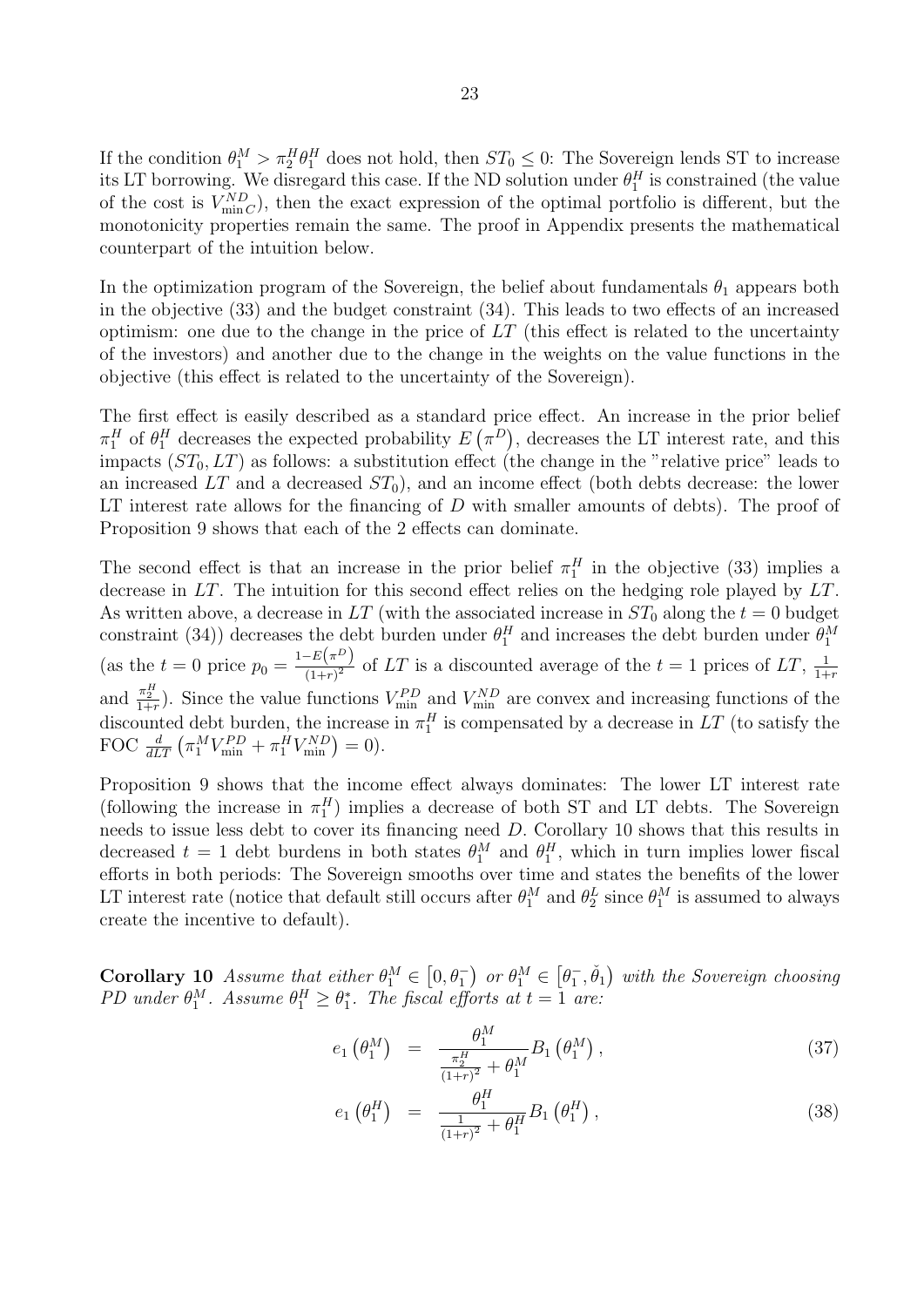*and the fiscal efforts at*  $t = 2$  *are:* 

$$
e_2 \left( \theta_1^M, \theta_2^H \right) = \frac{\frac{1}{1+r}}{\frac{\pi_2^H}{(1+r)^2} + \theta_1^M} B_1 \left( \theta_1^M \right), \qquad e_2 \left( \theta_1^M, \theta_2^L \right) = \sqrt{K}, \tag{39}
$$

$$
e_2 \left( \theta_1^H, \theta_2^H \right) = e_2 \left( \theta_1^H, \theta_2^L \right) = \frac{\frac{1}{1+r}}{\frac{1}{(1+r)^2} + \theta_1^H} B_1 \left( \theta_1^H \right), \tag{40}
$$

*where the*  $t = 1$  *discounted debt burdens are*  $B_1(\theta_1) = (ST_0 + p_1(\theta_1)LT)$  *where*  $p_1(\theta_1)$  *is*  $\frac{1}{1+r}$ *or*  $\frac{\pi_2^H}{1+r}$  depending on ND or PD:

$$
B_1\left(\theta_1^M\right) = \frac{\frac{\pi_2^H}{(1+r)^2} + \theta_1^M}{\frac{1-\pi_1^M \pi_2^L}{(1+r)^2} + \bar{\theta}_1} D\left(1+r\right), \qquad B_1\left(\theta_1^H\right) = \frac{\frac{1}{(1+r)^2} + \theta_1^H}{\frac{1-\pi_1^M \pi_2^L}{(1+r)^2} + \bar{\theta}_1} D\left(1+r\right).
$$

The debt burdens  $B_1(\theta_1^M)$ ,  $B_1(\theta_1^H)$ , and the effort levels  $e_1(\theta_1^M)$ ,  $e_1(\theta_1^H)$ ,  $e_2(\theta_1^H, \theta_2^L)$ ,  $e_2(\theta_1^H, \theta_2^H)$ and  $e_2(\theta_1^M, \theta_2^H)$  are all decreasing in  $\pi_1^H$  ( $e_2(\theta_1^M, \theta_2^L)$  is constant, equal to the default value).

The proof is omitted. It is included in the proof of Lemma 2 (Corollary 10 and Lemma 2 solve the same optimization problem).

In summary, for given default behavior (one PD state  $\theta_1^M$ , one ND state  $\theta_1^H$  - again, the ND solution under state  $\theta_1^H$  can be interior or constrained without changing the monotonicity properties of the result), an increased prior optimism about future fundamentals  $(t = 0$  belief about fundamentals at  $t = 1$ ) unambiguously improves the situation of the Sovereign: The debt burden decreases in each state at  $t = 1$ , efforts decrease in each state and each period. This improvement is implemented through a change in the portfolio that consists of a decrease in both  $ST_0$  and  $LT$ . In particular, more optimism implies a lower LT interest rate and a smaller issuance of *LT*.

This result contrasts with the effect of a change in the default behavior (Proposition 7). Everyone understands that a large issuance of LT debt results in PD in case of a median  $\theta_1$ . Therefore, a large issuance of LT debt is accompanied by a jump in the interest rate, this jump is large/small in case the expected probability of default is high/small (the probability  $\pi_1^H$  of the good state is low/high). Hence, as long as  $\pi_1^H$  is low, the Sovereign does not issue a large amount of LT debt, and the portfolio gives the incentives at  $t = 1$  to exert the fiscal effort necessary to avoid default. When  $\pi_1^H$  is high, at  $t=0$ , the Sovereign issues large quantities of LT debt that leads everyone to expect PD, and the interest rate makes a (small) jump. This discourages the Sovereign from exerting a high enough effort  $e_1$  at  $t = 1$ , and self-fulfills PD. This generates the transfer of debt burden between states explained above. More optimism implies a larger issuance of LT debt and a higher LT interest rate. The next corollary completes Proposition 7. It formally describes the ND and PD cases in terms of *LT*, the debt burden and the efforts.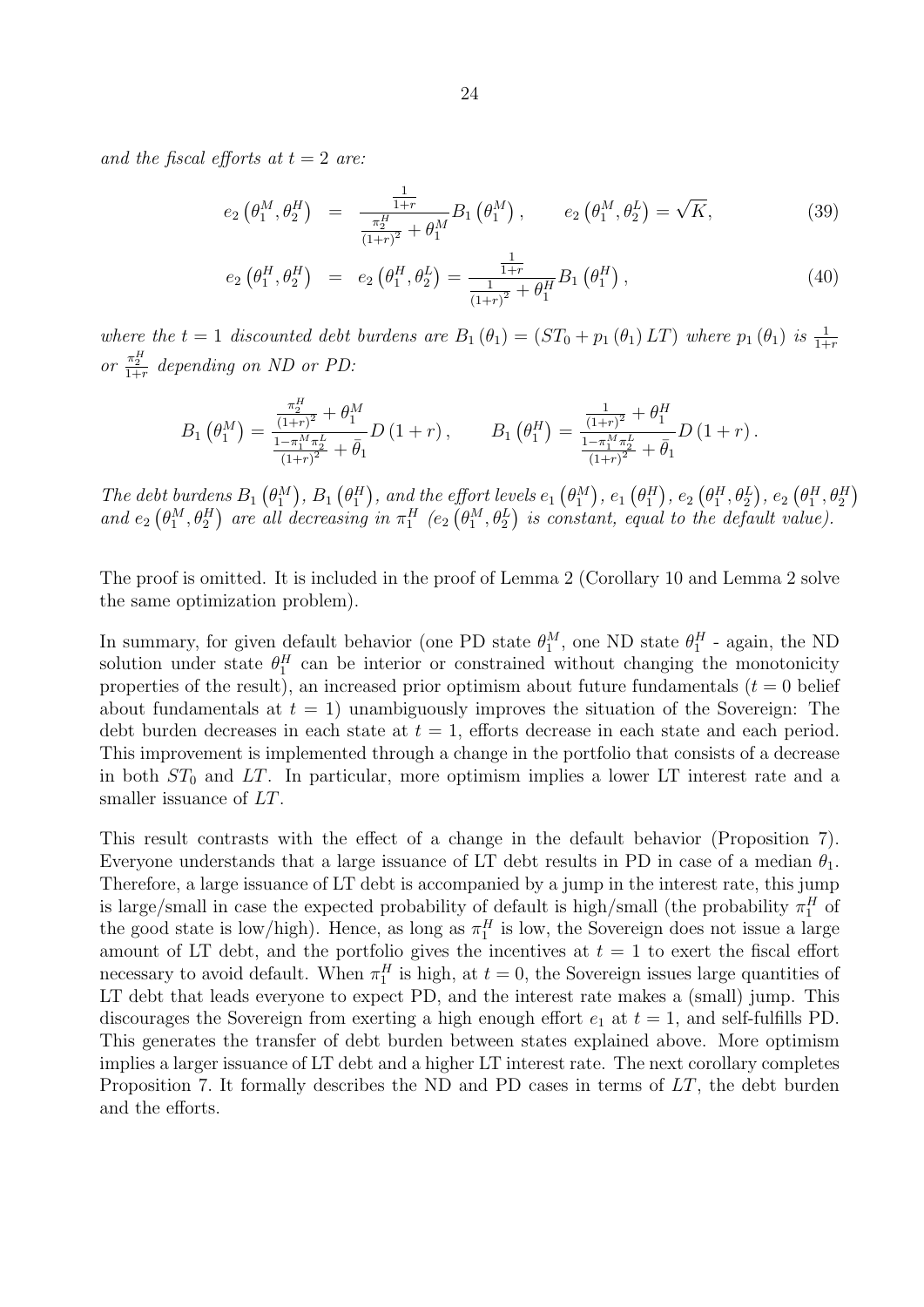**Corollary 11** Assume that  $\theta_1^M \in [\theta_1^-, \check{\theta}_1)$  and  $\theta_1^H \ge \theta_1^*$ . At  $t = 1$ , the Sovereign chooses the *interior ND solution under*  $\theta_1^H$ . If the Sovereign chooses the (constrained) ND solution under  $\theta_1^M$  *at*  $t = 1$ *, then the LT debt issued satisfies:* 

$$
LT \le LT^*\left(\theta_1^M, 0\right),
$$

*the two debt burdens are equal:*

$$
B_1(\theta_1^M) = D(1+r) = B_1(\theta_1^H),
$$

*and the effort is:*

$$
e_1\left(\theta_1^M\right) = D\left(1+r\right) - \frac{\theta_2^L}{1+r}.
$$

*If the Sovereign chooses the PD solution under*  $\theta_1^M$  *at*  $t = 1$ *, then the LT debt issued is given by (36) and satisfies:*

$$
LT > LT^* \left( \theta_1^M, 0 \right),
$$

*the two debt burdens satisfy:*

$$
B_1(\theta_1^M) < D(1+r) < B_1(\theta_1^H)
$$
,

*and the effort is:*

$$
e_1\left(\theta_1^M\right) < D\left(1+r\right) - \frac{\theta_2^L}{1+r}.
$$

The proof of the corollary follows from gathering previous results. In case of ND under  $\theta_1^M$ , the threshold on LT is defined using  $E(\pi^D) = 0$ , the debt burdens follow from the  $t = 0$  budget constraint (34), the effort is associated with the constrained ND solution. In case of PD under  $\theta_1^M$ , LT satisfies  $LT > LT^*$   $(\theta_1^M, \pi_1^M \pi_2^L)$  and the result follows from  $LT^*$   $(\theta_1^M, E(\pi^D))$  being decreasing in  $E(\pi^D)$ . Corollary 10 proves the results w.r.t. the debt burdens. The effort satisfies the  $t = 1$  budget constraint (see (9) and (13)):

$$
e_1\left(\theta_1^M\right) = B_1\left(\theta_1^M\right) - \frac{\pi_2^He_2\left(\theta_1^M, \theta_2^H\right)}{1+r},
$$

and  $e_2(\theta_1^M, \theta_2^H) > \theta_2^L$  (PD case) implies the result.

More computations would show that a similar result holds true when  $\theta_1$  belongs to the low or median regions (refer to Proposition 8). In particular,  $B_1(\theta_1^L) < D(1+r) < B_1(\theta_1^M)$  in case where the PD solution is chosen under  $\theta_1^L$  and the ND solution is chosen under  $\theta_1^M$ .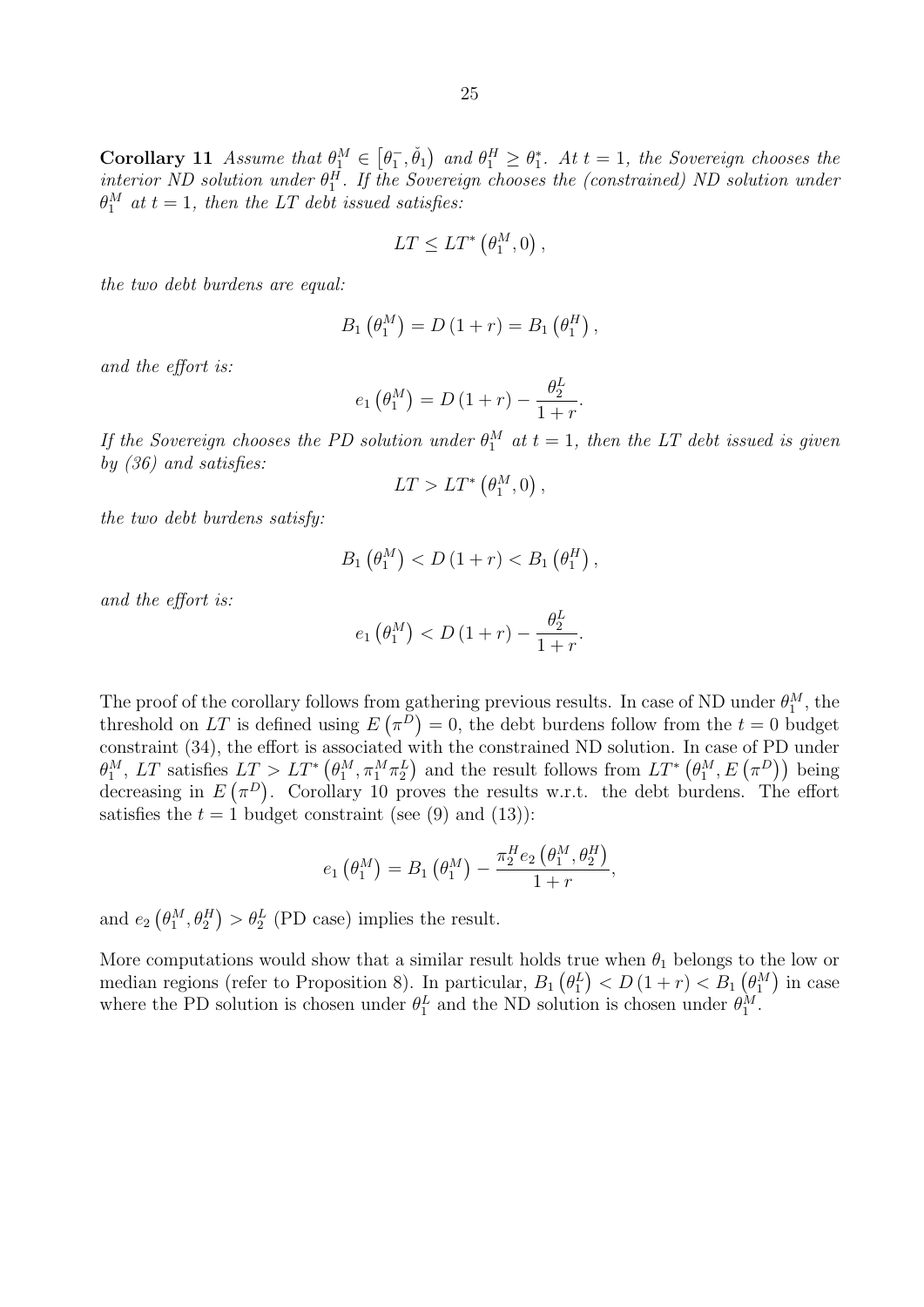# **VI. CONCLUDING REMARKS: THE ROLE OF INTERNATIONAL FINANCIAL INSTITUTIONS**

The trade-off faced by the Sovereign and the structure of its portfolio of debt have been analyzed here. We have seen how the prior uncertainty on future fundamentals affects the issuance of LT debt and thus the occurrence of default. We have shown that uncertainty is a source of default: uncertainty about future fundamentals sometimes leads to a debt portfolio choice that gives incentives to default, while another debt portfolio (optimal under another prior belief) would have avoided default.

If the Sovereign issues only ST debt, this is accompanied with an important fiscal effort to be able to meet the financial obligations when they come due at  $t = 1$ . In order not to support a high fiscal effort, and smooth its fiscal efforts, the Sovereign sometimes prefers to issue a mixture of short and LT debt, but by so doing may expose itself to a risk of default under a large issuance of LT debt. The deterioration of the financing conditions of the Sovereign is self-fulfilling: A large issuance of LT debt at a high LT interest rate creates an incentive for the Sovereign to choose at  $t = 1$  to be exposed to default. This increased default risk then justifies the high interest rates.

For the Sovereign, issuing LT debt at  $t = 0$  amounts to selling the risk on future fundamentals *θ*<sub>1</sub> (a low *θ*<sub>1</sub> implies a low effort *e*<sub>1</sub> which may increase the expected probability of default  $π<sup>D</sup>$ and the LT interest rate). The Sovereign (through endogenous default) creates risk on the value of LT debt, correlated to the exogenous risk on  $\theta_1$ , in order to "pass on" the risk to investors.

Default is sensitive to the portfolio of the Sovereign only if the fundamentals  $\theta_1$  belongs to the region of median values. Our results exhibit two kinds of situations where the markets give opposite incentives to the Sovereign. When the prior belief about  $\theta_1$  is very pessimistic  $(\theta_1)$ expected in the low/median regions), the markets provide incentives to get out of the default region whenever possible ( $\theta_1$  occurs in the median region). When the prior belief about  $\theta_1$  is rather optimistic  $(\theta_1$  expected in the median/high regions with a large probability on the high region), the markets provide incentives to default whenever possible  $(\theta_1$  occurs in the median region): The markets rationally disregard the risk associated with the unlikely occurrence of a median  $\theta_1$  with default.

The markets being unable to monitor closely tail risks (understood as in the previous paragraph), there is a role for international financial institutions to offer debt contracts that involve conditionality, typically on the level of fiscal efforts exerted by the Sovereign. The theoretical insight here is related with the completeness of the debt market, as explained in the previous section, because one positive role played by international financial institutions is to give to the Sovereign access to a broader set of financial contracts. In particular, at  $t = 0$ , an international financial institution can buy ST debt and simultaneously commit to rollover this ST debt at  $t = 1$  under conditions contingent on the fiscal effort  $e_1$ . The value of this financial contract for the Sovereign depends on the cost of the effort  $e_1$  required by the international financial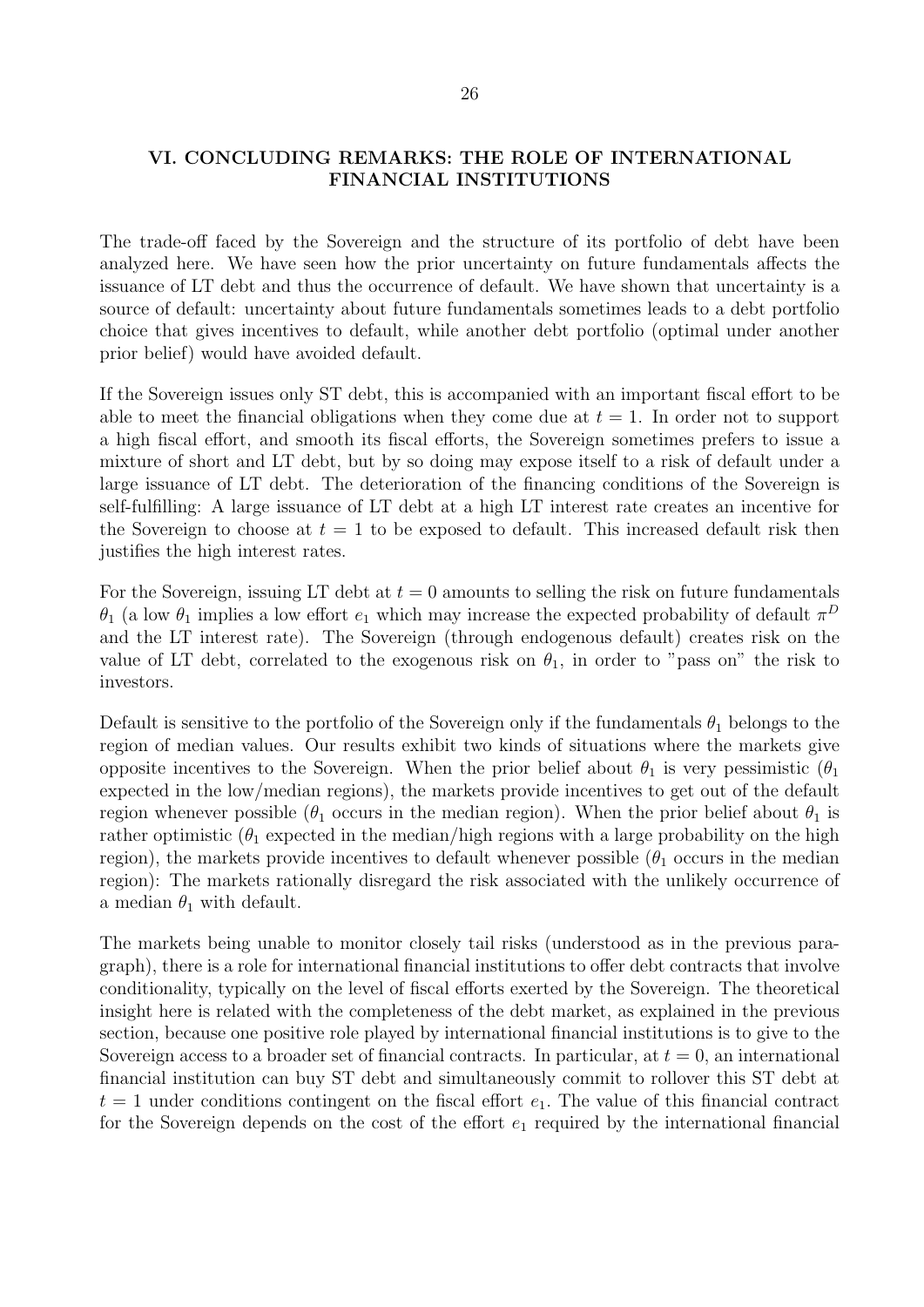institution. Since the effort cost depends on the fundamentals  $\theta_1$ , the value of this financial contract at  $t = 1$  is correlated with  $\theta_1$ .

To be more precise, this contract would be described in our model as follows. At  $t = 0$ , the institution stands ready to offer LT financing at a lower interest rate than the market. Since the aim of such contracts is to avoid default (after a value  $\theta_1$  in the median region in our model) and LT debt may lead to default, this contract would be offered in limited amount (the Sovereign would complement its financing needs by issuing ST debt given that the LT interest rate is too high in the markets). The contract is also conditional: It depends on the effort level at  $t = 1$ . In case this effort is insufficient, the contract terms are revisited (in the sense of a deterioration of the debt burden of the Sovereign). The only theoretical ingredient that would be added to the model is then a new LT "asset" whose intermediate value is contingent on the effort level  $e_1$  (and then on the fundamental  $\theta_1$  through the optimization problem of the Sovereign). We do not otherwise depart from the structure of the model (including rational expectations, competitive markets, optimal behavior of investors and Sovereign). In particular, it is optimal for the Sovereign to take advantage of this new LT asset (the market for LT debt would be inactive as a consequence of the optimal choice by the Sovereign) and to avoid default after a median  $\theta_1$  through the choice of an appropriate effort level  $e_1$  (since the debt burden is reduced in this case at  $t = 1$ ).

In summary, international financial institutions provide the Sovereign a debt contract whose future value is correlated with future fundamentals. Such debt contracts allow the Sovereign to hedge against the risk on future fundamentals. One role played by international financial institutions is then to provide the Sovereign with hedging instruments. This role is important since the Sovereign can otherwise hedge its position on competitive financial markets only if it bears the cost of being exposed to default in some state (namely, the Sovereign issues risky debt at high interest rates). This role needs to be further studied in light of the usual issues of moral hazard associated with the perspective of intervention of international financial institutions.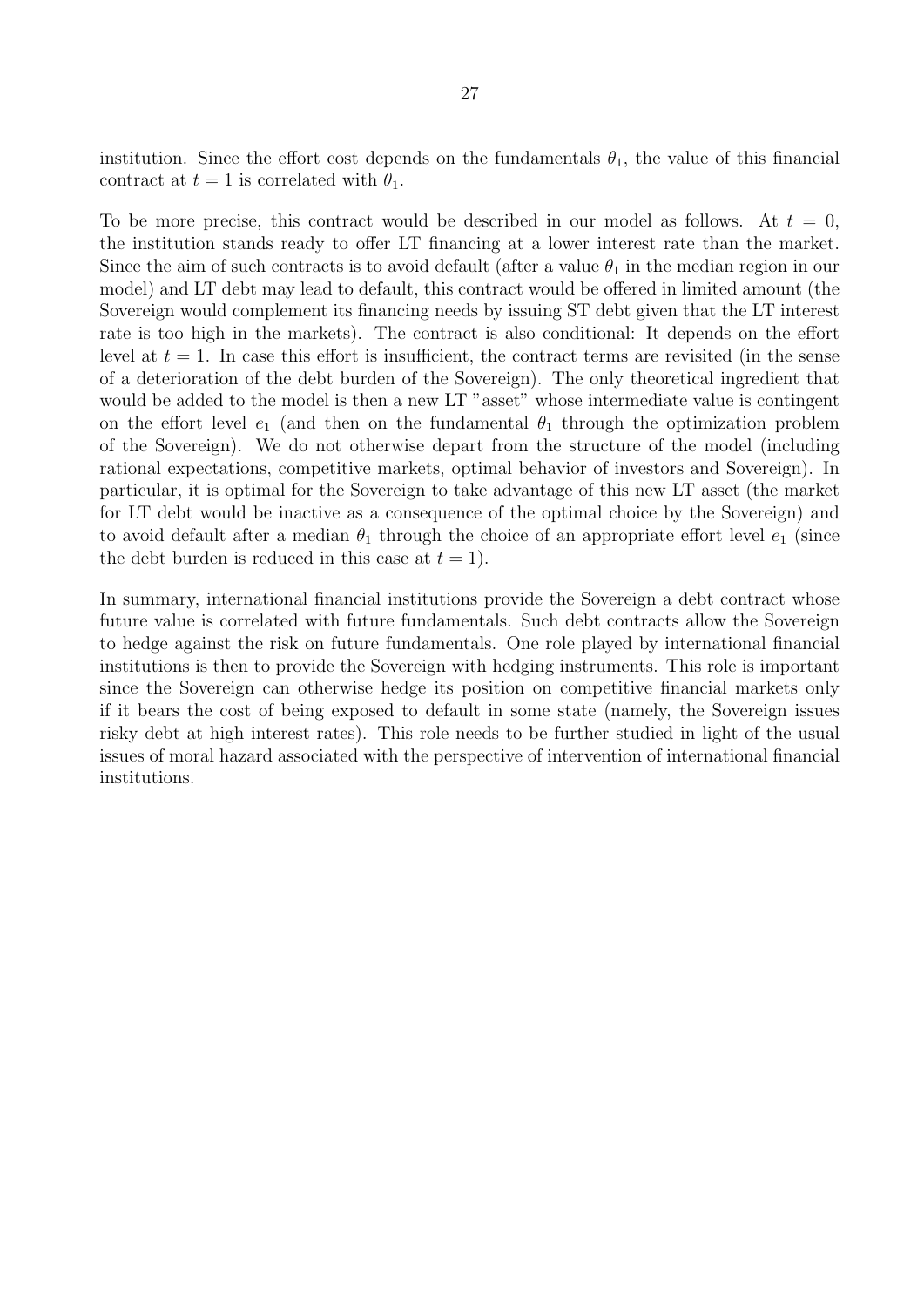#### **APPENDIX**

**Proof of Lemma 2.** We first solve the ND case.  $V^{ND}$  (defined in (14)) is a parabola with a minimum at  $ST_{1,\text{min}}^{ND}$  and the value of  $V^{ND}$  associated with this minimum is:

$$
V_{\min}^{ND} = \frac{\left(\frac{1}{1+r}LT + ST_0\right)^2}{\frac{1}{(1+r)^2} + \theta_1},\tag{41}
$$

which rewrites as (20), using the  $t = 0$  budget constraint. Whenever  $ST_{1,\text{min}}^{ND} \leq \theta_2^L - LT$  (*i.e.*, (18)), this defines the ND solution. Otherwise, the ND solution is constrained and given by:

$$
V_{\min C}^{ND} = \frac{\left(ST_0 + \frac{1}{1+r}LT - \frac{1}{1+r}\theta_2^L\right)^2}{\theta_1} + \left(\theta_2^L\right)^2. \tag{42}
$$

which rewrites as  $(21)$ , using the  $t = 0$  budget constraint.

We now solve the PD case.  $V^{PD}$  is a parabola with a minimum at  $ST_{1,\text{min}}^{PD}$  equal to:

$$
V_{\min}^{PD} = \frac{\left(ST_0 + \frac{\pi_2^H}{1+r}LT\right)^2}{\pi_2^H \left(\frac{1}{1+r}\right)^2 + \theta_1} + \pi_2^L K,
$$

which rewrites as (23), using the  $t = 0$  budget constraint. If  $ST_{1,\text{min}}^{PD} > \theta_2^L - LT$  (equivalent to (24)), then  $ST_{1,\text{min}}^{PD}$  is obviously the solution of the minimization program. If Condition (24) does not hold,  $ST^{PD}_{1,\text{min}} \leq \theta_2^L - LT$ , then the fact that the domain of the minimization program is an open interval in *IR* implies that the program admits no solution (the solution "should be" the boundary solution  $ST_1 = \theta_2^L - LT$ , but this value is not in the domain). **End of the proof.**

**Claim 12 (Full Default)** *Assume Assumption 1. At*  $t = 1$ *, the Sovereign never chooses*  $ST_1$ *leading to default with probability 1 at*  $t = 2$  (*i.e., default when either*  $\theta_2 = \theta_2^L$  *or*  $\theta_2 = \theta_2^H$ ).

**Proof of Claim 12.** If the Sovereign chooses  $ST_1$  leading to default with probability 1 at  $t = 2$ , then  $p_1 = 0$  (see (7)), the budget constraint at  $t = 1$  is  $ST_0 = e_1$  and the cost at  $t = 1$ is:

$$
V^{FD} = \frac{ST_0^2}{\theta_1} + K.
$$
\n(43)

Since the cost in the ND case is either  $V_{\text{min}}^{ND}$  or  $V_{\text{min}}^{ND}$  (with  $V_{\text{min}}^{ND} \leq V_{\text{min}}^{ND}$ ), we check that  $V^{FD} > V^{ND}_{\text{min}C}$ . This rewrites (using (42)):

$$
\frac{(ST_0)^2}{\theta_1} + K > \frac{\left(ST_0 + \frac{1}{1+r}LT - \frac{1}{1+r}\theta_2^L\right)^2}{\theta_1} + \left(\theta_2^L\right)^2.
$$

Assumption 1 implies  $K > (\theta_2^L)^2$  and  $ST_0 > ST_0 + \frac{1}{1+}$  $\frac{1}{1+r}LT - \frac{1}{1+r}$  $\frac{1}{1+r}\theta_2^L$  and  $ST_0 + \frac{1}{1+r}$  $\frac{1}{1+r}LT \ge$  $(1 + r) D > \frac{1}{1+r} \theta_2^L$  (using the budget constraint). Hence, the above inequality is true. **End of the proof.**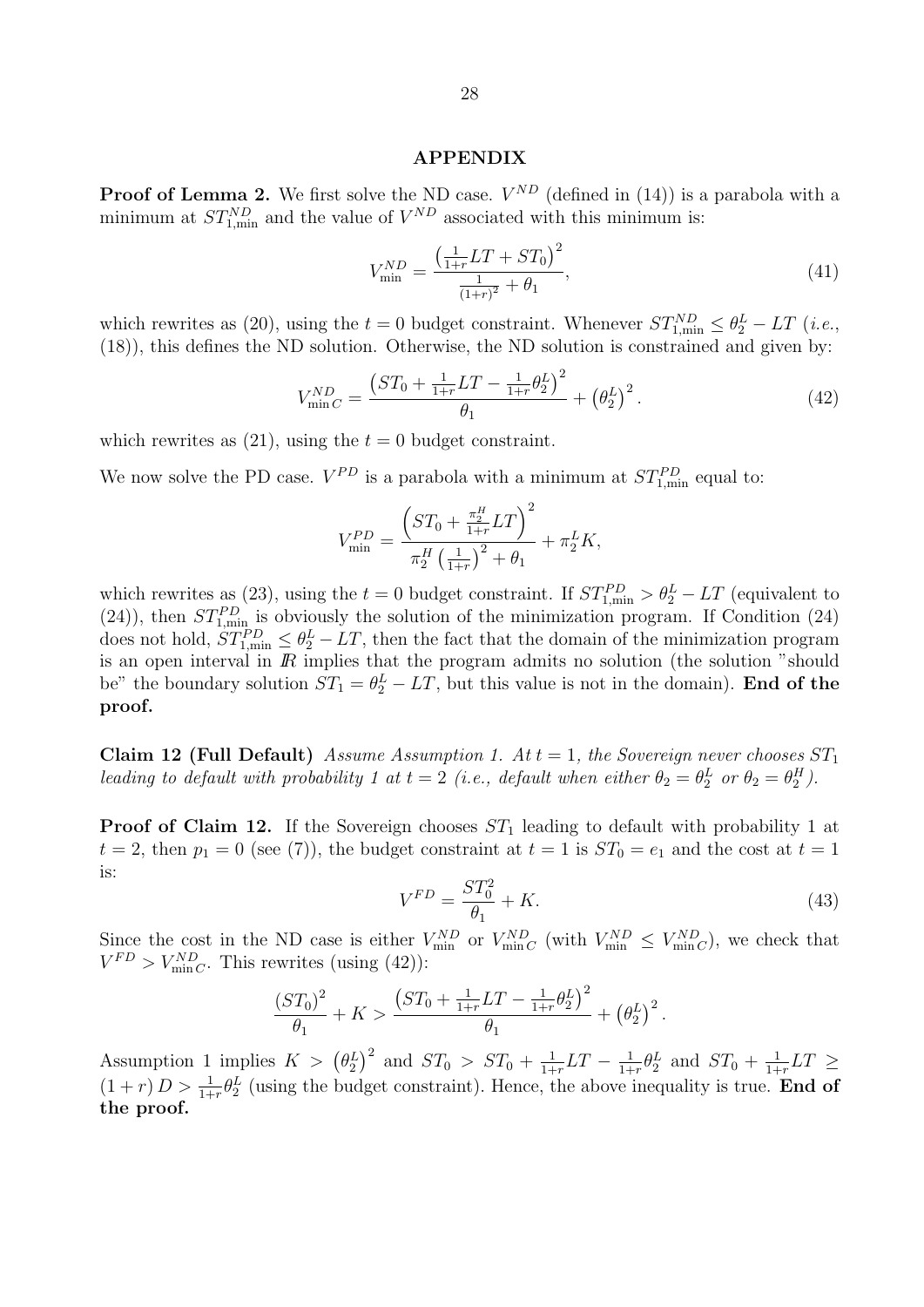**Claim 13** Let  $P$ <sup> $-$ </sup> [ $\theta$ <sub>1</sub>] and  $P$ <sup> $+$ </sup> [ $\theta$ <sub>1</sub>] *be two polynomials of degree 2 in*  $\theta$ <sub>1</sub>*:* 

$$
P^{-} [\theta_1] = \left( \pi_2^L K - (\theta_2^L)^2 \right) \theta_1 \left( \frac{\pi_2^H}{(1+r)^2} + \theta_1 \right) + \left( D (1+r) \right)^2 \theta_1 - \left( D (1+r) - \frac{1}{1+r} \theta_2^L \right)^2 \left( \frac{\pi_2^H}{(1+r)^2} + \theta_1 \right),
$$

*and:*

$$
P^{+} [\theta_1] = \left( \pi_2^L K - (\theta_2^L)^2 \right) \theta_1 \left( \frac{\pi_2^H}{(1+r)^2} + \theta_1 \right) + \left( D(1+r) + \frac{E(\pi^D) - \pi_2^L}{1+r} \theta_2^L \right)^2 \theta_1
$$

$$
- \left( D(1+r) + \frac{E(\pi^D) - 1}{1+r} \theta_2^L \right)^2 \left( \frac{\pi_2^H}{(1+r)^2} + \theta_1 \right).
$$

Assume  $\theta_1 \geq 0$ .  $\theta_1 \geq \theta_1^-$  is equivalent to  $P^-[{\theta_1}] \geq 0$ .  $\theta_1 \geq \theta_1^+$  is equivalent to  $P^+[{\theta_1}] \geq 0$ .

**Proof.** The coefficient of degree 2 of  $P^-\left[\theta_1\right]$  is  $\left(\pi_2^L K - \left(\theta_2^L\right)^2\right) \geq 0$  (Assumption 1), and the coefficient of degree 0 is  $P$ <sup> $-$ </sup> [0]  $<$  0. Hence,  $P$ <sup> $-$ </sup> [ $\theta$ <sub>1</sub>] admits a unique positive real root. This real root is  $\theta_1^-$  (since Condition (25) rewrites  $P^-$  [ $\theta_1$ ] = 0), and  $\theta_1 \ge \theta_1^-$  is equivalent to  $P$ <sup> $-$ </sup> [ $\theta$ <sub>1</sub>]  $\geq$  0. The same argument holds true for  $P$ <sup>+</sup> [ $\theta$ <sub>1</sub>] and  $\theta$ <sup>+</sup><sub>1</sub>. **End of the proof.** 

**Computations for Definition 3.** Claim 13 shows that  $\theta_1^-$  and  $\theta_1^+$  are well defined. Since  $\check{\theta}_1$ and  $\hat{\theta}_1$  are the values  $\theta_1^+$  for  $E(\pi^D) = \pi_{\max}^D$  and  $E(\pi^D) = 0$  respectively,  $\check{\theta}_1$  and  $\hat{\theta}_1$  are well defined.

 $\theta_1^- < \hat{\theta}_1$  is equivalent to  $P^+ \left[ \theta_1^- \right] < 0$  for  $E(\pi^D) = 0$  (Claim 13). Using definition (25) of  $\theta_1^-$ , we have:

$$
\pi_2^L K - \left(\theta_2^L\right)^2 = \frac{\left(D\left(1+r\right) - \frac{1}{1+r}\theta_2^L\right)^2}{\theta_1^-} - \frac{\left(D\left(1+r\right)\right)^2}{\frac{\pi_2^H}{\left(1+r\right)^2} + \theta_1^-},\tag{44}
$$

and we find that  $P^+$   $\left[\theta_1^-\right]$  < 0 writes:

$$
\left(D(1+r) - \frac{\pi_2^L}{1+r} \theta_2^L\right)^2 < \left(D(1+r)\right)^2,
$$

which holds true (Assumption 1).

For any value  $E(\pi^D) \in [0, \pi_{\max}^D], \theta_1^+$  is implicitly defined by  $P^+ \left[ \theta_1^+ \right] = 0$  so that (by implicit functions theorem):

$$
\frac{d\theta_1^+}{dE\left(\pi^D\right)} = -\frac{\frac{\partial P^+}{\partial E(\pi^D)}\left[\theta_1^+\right]}{\frac{\partial P^+}{\partial \theta_1}\left[\theta_1^+\right]}.
$$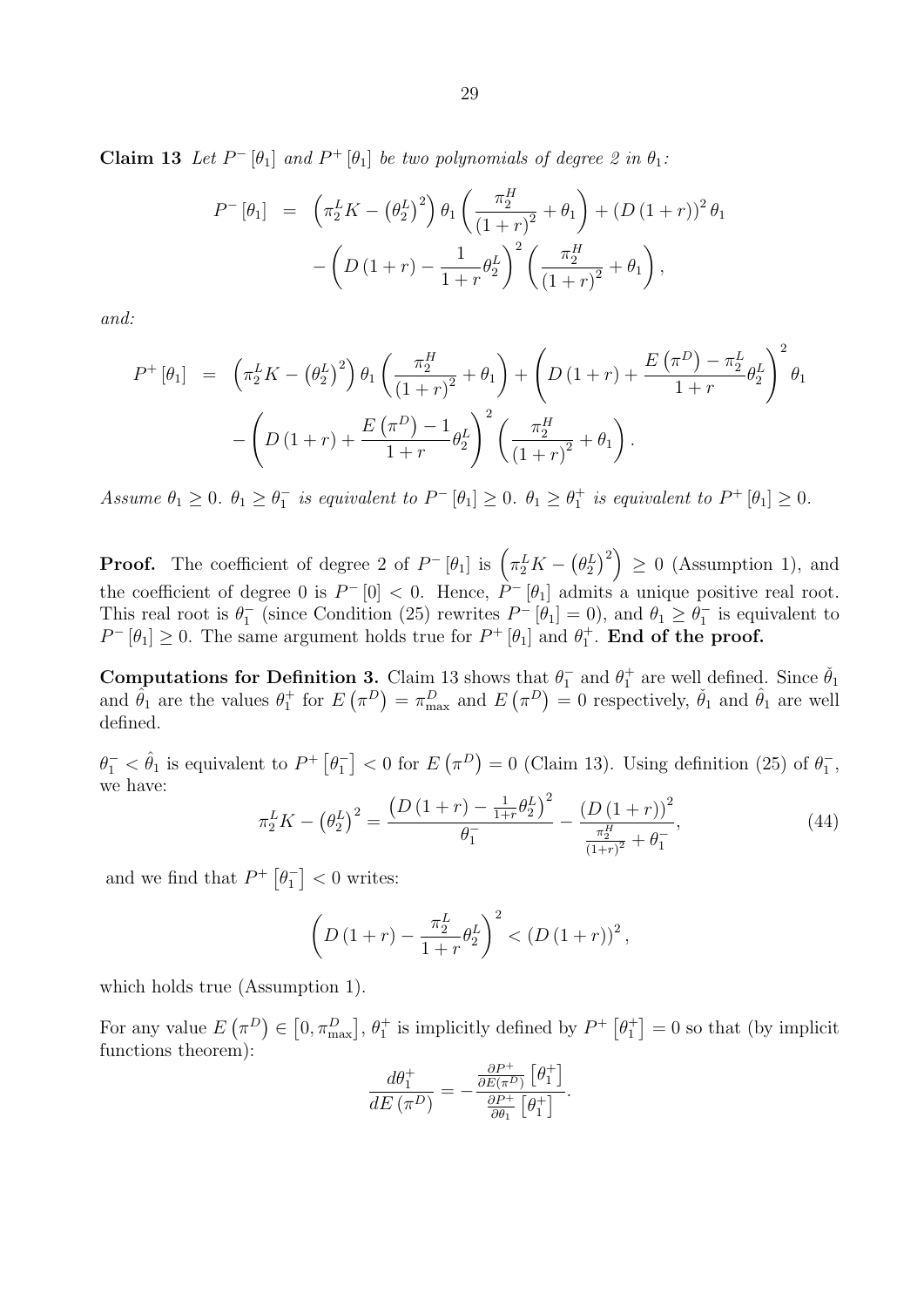Since  $\theta_1^+$  is the unique positive root of the polynomial  $P^+$   $\left[\theta_1^+\right]$ , then  $\frac{\partial P^+}{\partial \theta_1}$   $\left[\theta_1^+\right] > 0$ . In addition, *∂P* <sup>+</sup>  $\frac{\partial P^+}{\partial E(\pi^D)}\left[\theta_1^+\right] \leq 0$  is equivalent to:

$$
\theta_1^+ \le \frac{D}{\theta_2^L} + \frac{E(\pi^D) - 1}{(1+r)^2},
$$

Claim 13 implies that this rewrites  $P^+$  [ $\theta_1$ ]  $\geq 0$  for  $\theta_1 = \frac{D}{\theta_2^L}$  $\frac{D}{\theta_2^L} + \frac{E(\pi^D)-1}{(1+r)^2}$  $\frac{\binom{n}{2}-1}{(1+r)^2}$ , which holds true (with  $(\theta_2^L)^2 \leq K$ , Assumption 1). Hence,  $\frac{d\theta_1^+}{dE(\pi^D)} \geq 0$ , and  $\theta_1^+$  increases from  $\hat{\theta}_1$  to  $\check{\theta}_1$  when  $E(\pi^D)$ increases from 0 to  $\pi_{\text{max}}^D$ . In particular,  $\hat{\theta}_1 \leq \theta_1^+ \leq \check{\theta}_1$ . **End of the computations.** 

A straightforward consequence of Lemma 2 is:

**Claim 14** For a given  $E(\pi^D)$  and debt portfolio ( $ST_0, LT$ ) satisfying the  $t = 0$  budget con*straint, three intervals of*  $\theta_1$  *are defined:* 

*• Interval 1:*

$$
\theta_1 \in I_1 = \left[ 0, \frac{D}{\theta_2^L} + \frac{E(\pi^D)}{(1+r)^2} \frac{LT}{\theta_2^L} - \frac{1}{(1+r)^2} \right].
$$
 (45)

*The PD solution exists and the ND solution is constrained.*

*• Interval 2:*

$$
\theta_1 \in I_2 = \left[ \frac{D}{\theta_2^L} + \frac{E(\pi^D)}{(1+r)^2} \frac{LT}{\theta_2^L} - \frac{1}{(1+r)^2}, \frac{D}{\theta_2^L} + \frac{E(\pi^D)}{(1+r)^2} \frac{LT}{\theta_2^L} - \frac{1}{(1+r)^2} \left( \pi_2^L \frac{LT}{\theta_2^L} + \pi_2^H \right) \right).
$$

*The PD solution exists and the ND solution is interior.*

*• Interval 3:*

$$
\theta_1 \in I_3 = \left[ \frac{D}{\theta_2^L} + \frac{E(\pi^D)}{(1+r)^2} \frac{LT}{\theta_2^L} - \frac{1}{(1+r)^2} \left( \pi_2^L \frac{LT}{\theta_2^L} + \pi_2^H \right), +\infty \right).
$$

*The PD solution does not exist and the ND solution is interior.*

Claims 15 to 18 are used in the proof of Proposition 4 below.

**Claim 15** For a given  $E(\pi^D)$  and debt portfolio ( $ST_0, LT$ ) satisfying the  $t = 0$  budget con*straint, if*  $\theta_1$  *belongs to*  $I_2$  *and*  $I_3$  *defined in Claim 14, then the Sovereign chooses the interior ND solution at*  $t = 1$ *.*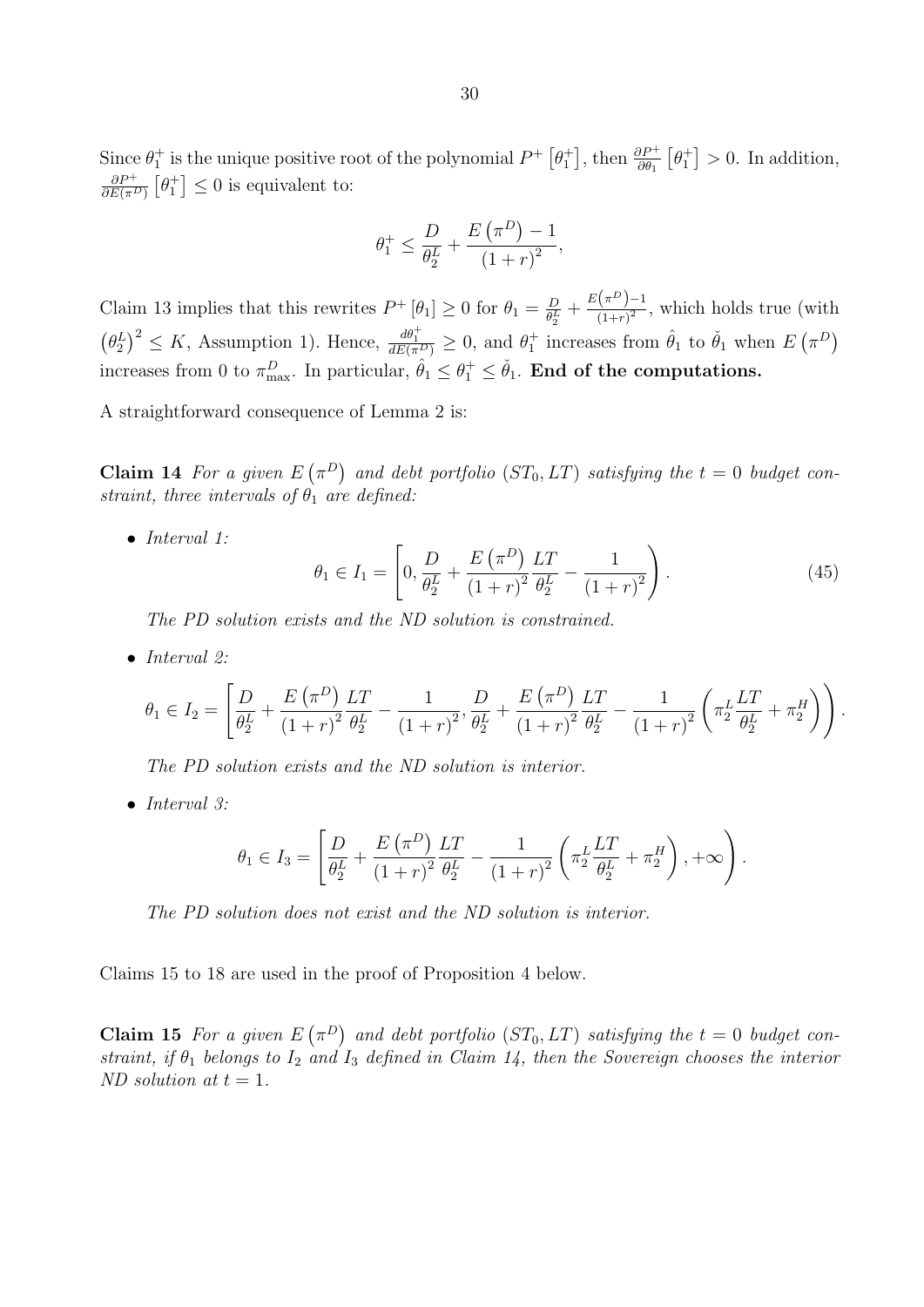**Proof.** For  $\theta_1 \in I_3$ , the interior ND solution is the only solution available. For  $\theta_1 \in I_2$ , the choice of no default (*i.e.*,  $V_{\text{min}}^{ND} \leq V_{\text{min}}^{PD}$ ) writes, according to (20) and (23):

$$
\frac{\left(D\left(1+r\right)+\frac{E\left(\pi^{D}\right)}{1+r}LT\right)^{2}}{\frac{1}{\left(1+r\right)^{2}}+\theta_{1}} \leq \frac{\left(D\left(1+r\right)+\frac{E\left(\pi^{D}\right)-\pi_{2}^{L}}{1+r}LT\right)^{2}}{\frac{\pi_{2}^{H}}{\left(1+r\right)^{2}}+\theta_{1}}+\pi_{2}^{L}K.\tag{46}
$$

The condition defining the lower bound of  $I_2$  rewrites:

$$
\frac{D\left(1+r\right)+\frac{E\left(\pi^D\right)}{1+r}LT}{\frac{1}{\left(1+r\right)^2}+\theta_1} \leq \theta_2^L\left(1+r\right),\,
$$

so that an upper bound for the LHS in (46) is:

$$
\left(\frac{1}{\left(1+r\right)^2}+\theta_1\right)\left(\theta_2^L\right)^2\left(1+r\right)^2.
$$

The condition defining the upper bound of  $I_2$  rewrites:

$$
\frac{D(1+r) + \frac{E(\pi^D) - \pi_2^L}{1+r} LT}{\frac{\pi_2^H}{(1+r)^2} + \theta_1} > \theta_2^L(1+r),
$$

so that a lower bound for the RHS in (46) is:

$$
\left(\theta_2^L\right)^2 (1+r)^2 \left(\frac{\pi_2^H}{(1+r)^2} + \theta_1\right) + \pi_2^L K.
$$

Hence a sufficient condition for (46) is:

$$
\left(\frac{1}{(1+r)^2} + \theta_1\right) (\theta_2^L)^2 (1+r)^2 < (\theta_2^L)^2 (1+r)^2 \left(\frac{\pi_2^H}{(1+r)^2} + \theta_1\right) + \pi_2^L K,
$$

which holds true since  $(\theta_2^L)^2 < K$  (Assumption 1). **End of the proof.** 

**Claim 16** For a given  $E(\pi^D)$ , if  $\theta_1$  belongs to  $I_1$ , then there exists a threshold  $LT^*$  (function *of*  $E(\pi^D)$  and  $\theta_1$ ) such that for any debt portfolio ( $ST_0, LT$ ) satisfying the  $t = 0$  budget *constraint:*

- If  $LT \le LT^*$ , then the Sovereign chooses at  $t = 1$  a value  $ST_1$  leading to no default,
- *• If LT > LT<sup>∗</sup> , then the Sovereign chooses at t* = 1 *a value ST*<sup>1</sup> *leading to potential default.*

 $LT^* \in [0, \theta_2^L]$  decreases in  $E(\pi^D)$  and increases in  $\theta_1$ .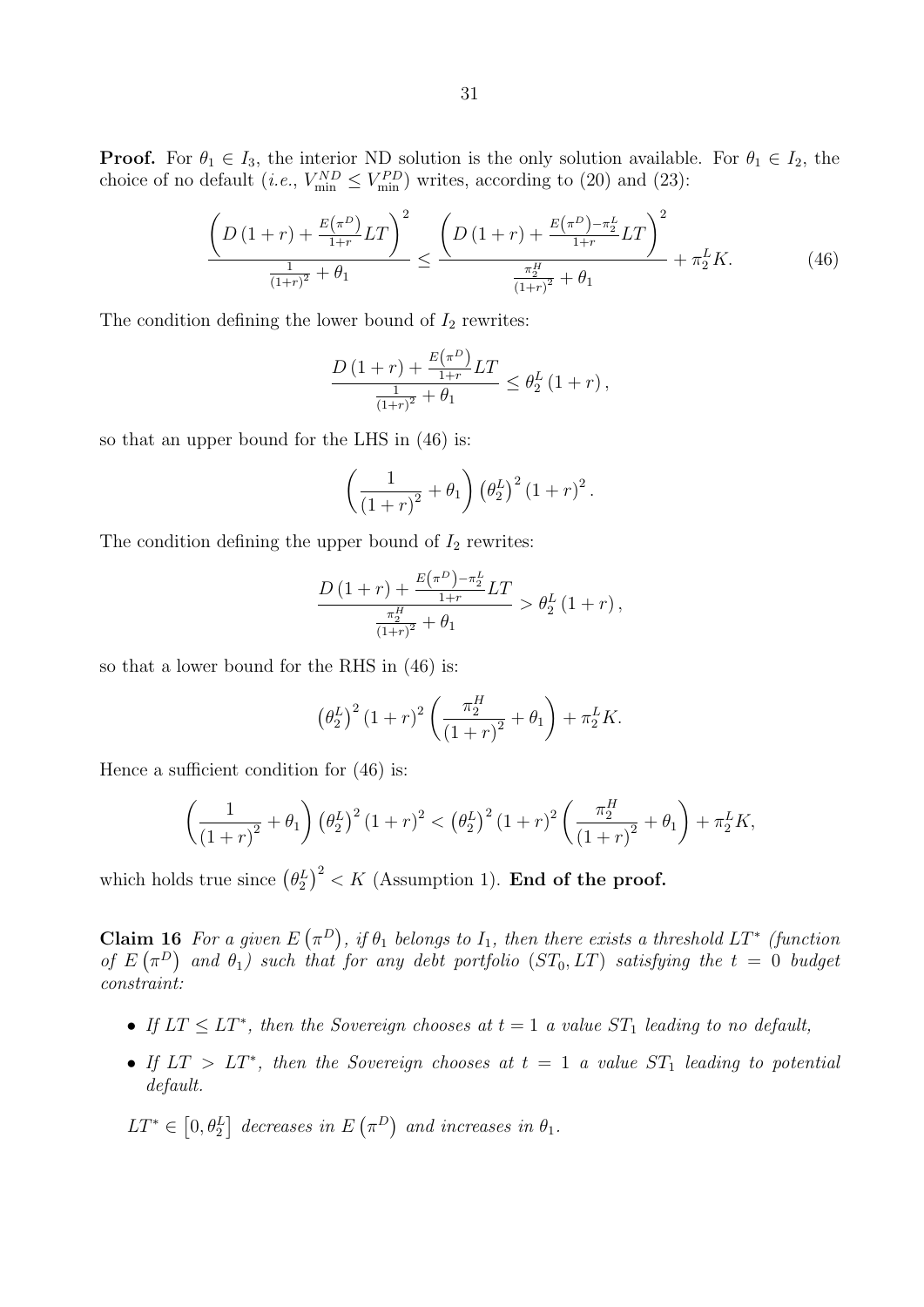**Proof.** The Sovereign chooses not to default iff:

$$
V_{\min C}^{ND} (\theta_1, LT, E(\pi^D)) \leq V_{\min}^{PD} (\theta_1, LT, E(\pi^D)),
$$

where the two values are defined in Equations (21) and (23).  $V_{\min C}^{ND}(\theta_1, LT, E(\pi^D))$  is increasing in *LT* since Assumption 1 implies that

$$
D(1+r) + \frac{E(\pi^D)}{1+r}LT - \frac{1}{1+r}\theta_2^L \ge D(1+r) - \frac{1}{1+r}\theta_2^L > 0.
$$

 $V_{\min}^{PD}(\theta_1, LT, E(\pi^D))$  is decreasing in *LT* since  $(E(\pi^D) - \pi_2^L) \leq 0$  (Assumption 1) and:

$$
D(1+r) + \frac{E(\pi^D) - \pi_2^L}{1+r} LT \ge D(1+r) - \frac{\pi_2^L}{1+r} LT, \ge D(1+r) - \frac{\pi_2^L}{1+r} \theta_2^L > 0.
$$

This shows existence of the threshold  $LT^*$ . Assumption 1 implies  $LT^* \in [0, \theta_2^L]$ . The threshold *LT<sup>∗</sup>* is implicitly characterized by:

$$
V_{\min C}^{ND} \left( \theta_1, LT^*, E\left(\pi^D\right) \right) = V_{\min}^{PD} \left( \theta_1, LT^*, E\left(\pi^D\right) \right). \tag{47}
$$

Differentiating this condition implies:

$$
\frac{dLT^*}{dE(\pi^D)} = -\frac{\frac{\partial}{\partial E(\pi^D)} (V_{\min C}^{ND} - V_{\min}^{PD})}{\frac{\partial}{\partial LT} (V_{\min C}^{ND} - V_{\min}^{PD})}.
$$

We compute this derivative to show that it is non positive. First, we have:

$$
\frac{\partial}{\partial LT} \left( V_{\min C}^{ND} - V_{\min}^{PD} \right) = \frac{E(\pi^D)}{1+r} \frac{2 \left( D(1+r) + \frac{E(\pi^D)}{1+r} LT - \frac{1}{1+r} \theta_2^L \right)}{\theta_1} - \frac{\left( E(\pi^D) - \pi_2^L \right) 2 \left( D(1+r) + \frac{E(\pi^D) - \pi_2^L}{1+r} LT \right)}{1+r},
$$

and  $\frac{\partial}{\partial LT} (V_{\text{min}}^{ND} - V_{\text{min}}^{PD}) > 0$  is equivalent to:

$$
E(\pi^{D}) \left( D(1+r) + \frac{E(\pi^{D})}{1+r} LT - \frac{1}{1+r} \theta_{2}^{L} \right) \left( \frac{\pi_{2}^{H}}{(1+r)^{2}} + \theta_{1} \right) > \theta_{1} (E(\pi^{D}) - \pi_{2}^{L}) \left( D(1+r) + \frac{E(\pi^{D}) - \pi_{2}^{L}}{1+r} LT \right).
$$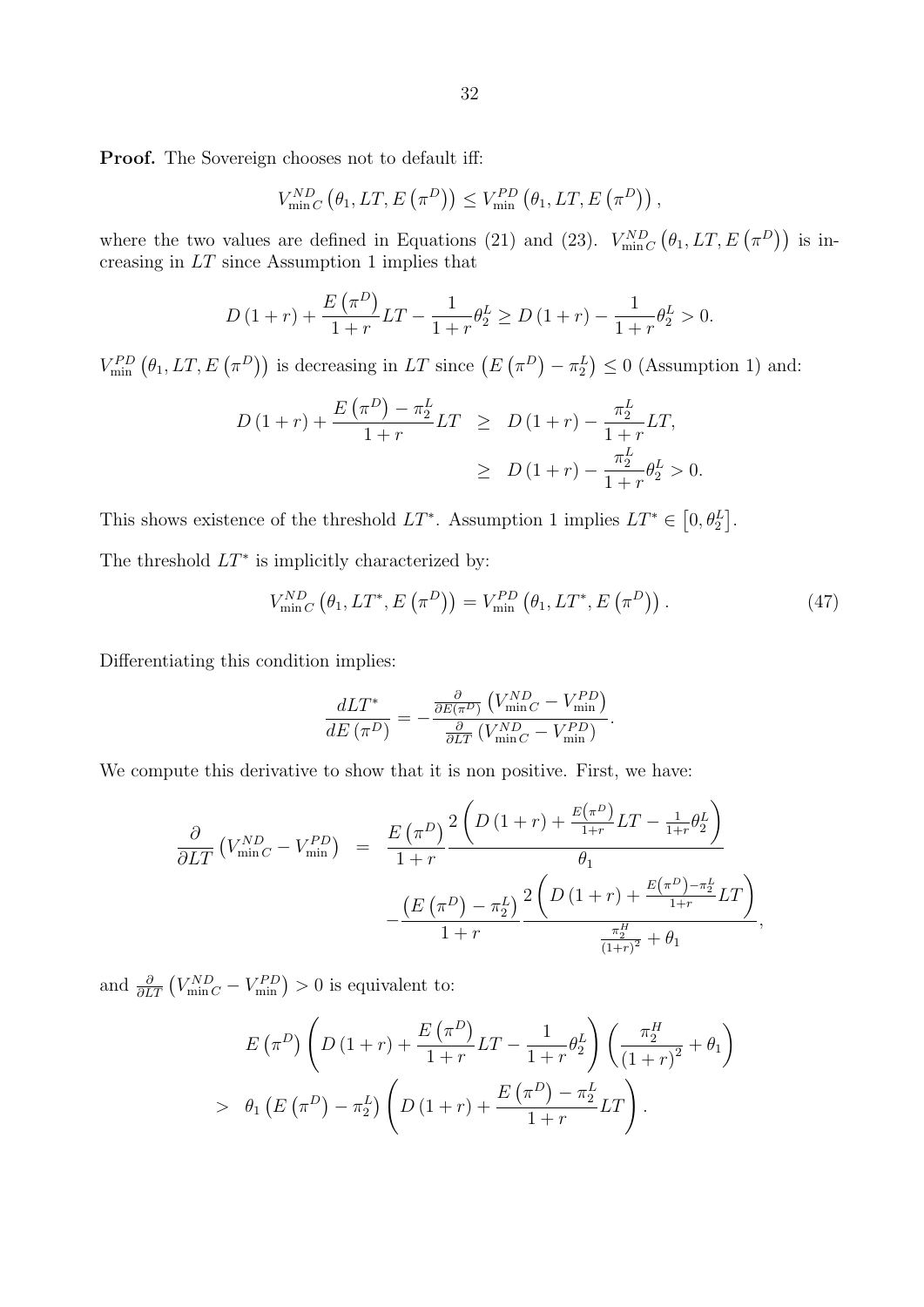Since  $D(1 + r) > \frac{1}{1+r}$  $\frac{1}{1+r}\theta_2^L \geq \frac{\pi_2^L}{1+r}LT$  (Assumption 1), the LHS of this inequality is positive and the RHS is negative (using  $(E(\pi^D) - \pi_2^L) \leq 0$ , Assumption 1 again). Hence,  $\frac{\partial}{\partial L} \left( V_{\min}^{ND} C - V_{\min}^{PD} \right) > 0$ . The partial derivative  $\frac{\partial (V_{\min}^{ND} C - V_{\min}^{PD})}{\partial E(\pi^D)}$  $\frac{\sin C^{-\nu} \min J}{\partial E(\pi^D)}$  is:

$$
\frac{2LT}{1+r} \frac{\left(D(1+r) + \frac{E(\pi^D)}{1+r}LT - \frac{1}{1+r} \theta_2^L\right)}{\theta_1} - \frac{2LT}{1+r} \frac{\left(D(1+r) + \frac{E(\pi^D) - \pi_2^L}{1+r}LT\right)}{\frac{\pi_2^H}{(1+r)^2} + \theta_1},
$$

and  $\frac{\partial}{\partial E(\pi^D)} (V_{\min}^{ND} - V_{\min}^{PD}) \geq 0$  is equivalent to:

$$
\frac{\left(D\left(1+r\right)+\frac{E\left(\pi^{D}\right)}{1+r}LT-\frac{1}{1+r}\theta_{2}^{L}\right)^{2}}{\theta_{1}^{2}} \geq \frac{\left(D\left(1+r\right)+\frac{E\left(\pi^{D}\right)-\pi_{2}^{L}}{1+r}LT\right)^{2}}{\left(\frac{\pi_{2}^{H}}{\left(1+r\right)^{2}}+\theta_{1}\right)^{2}},\tag{48}
$$

 $\text{since } \left( D(1+r) + \frac{E(\pi^D)}{1+r}LT - \frac{1}{1+r} \right)$  $\frac{1}{1+r}\theta_2^L$  $\left( D(1+r) + \frac{E(\pi^D)-\pi_2^L}{1+r}LT \right) > 0$  (Assumption 1:  $D(1+r) > \frac{1}{1+r}$  $\frac{1}{1+r}\theta_2^L \ge \frac{\pi_2^L}{1+r}LT$ . Condition (47) implies:

$$
\frac{\left(D(1+r) + \frac{E(\pi^D) - \pi_2^L}{1+r} LT^*\right)^2}{\frac{\pi_2^H}{(1+r)^2} + \theta_1} \le \frac{\left(D(1+r) + \frac{E(\pi^D)}{1+r}LT^* - \frac{1}{1+r}\theta_2^L\right)^2}{\theta_1},
$$

as  $\left(\pi_2^L K - (\theta_2^L)^2\right) > 0$  (Assumption 1). Given  $\frac{1}{\frac{\pi_2^L}{(1+r)^2} + \theta_1}$  $< \frac{1}{4}$  $\frac{1}{\theta_1}$ , Condition (48) holds true at  $LT^*$ , and  $\frac{\partial}{\partial E(\pi^D)}(V_{\text{min}}^{ND} - V_{\text{min}}^{PD}) \geq 0$  follows at  $LT^*$ . This shows that:

$$
\frac{dLT^*}{dE\left(\pi^D\right)} \le 0.
$$

We now turn attention to:

$$
\frac{dLT^*}{d\theta_1} = -\frac{\frac{\partial}{\partial \theta_1} (V_{\min C}^{ND} - V_{\min}^{PD})}{\frac{\partial}{\partial LT} (V_{\min C}^{ND} - V_{\min}^{PD})}.
$$

We compute:

$$
\frac{\partial}{\partial \theta_1} \left( V_{\min C}^{ND} - V_{\min}^{PD} \right) = -\frac{\left( D \left( 1+r \right) + \frac{E(\pi^D)}{1+r} LT - \frac{1}{1+r} \theta_2^L \right)^2}{\theta_1^2} + \frac{\left( D \left( 1+r \right) + \frac{E(\pi^D) - \pi_2^L}{1+r} LT \right)^2}{\left( \pi_2^H \left( \frac{1}{1+r} \right)^2 + \theta_1 \right)^2},
$$

and  $\frac{\partial}{\partial \theta_1} (V_{\min C}^{ND} - V_{\min}^{PD}) \leq 0$  is equivalent to Condition (48). Hence  $\frac{\partial}{\partial \theta_1} (V_{\min C}^{ND} - V_{\min}^{PD}) \leq 0$  at *LT<sup>∗</sup>* and:

$$
\frac{dLT^*}{d\theta_1} \ge 0.
$$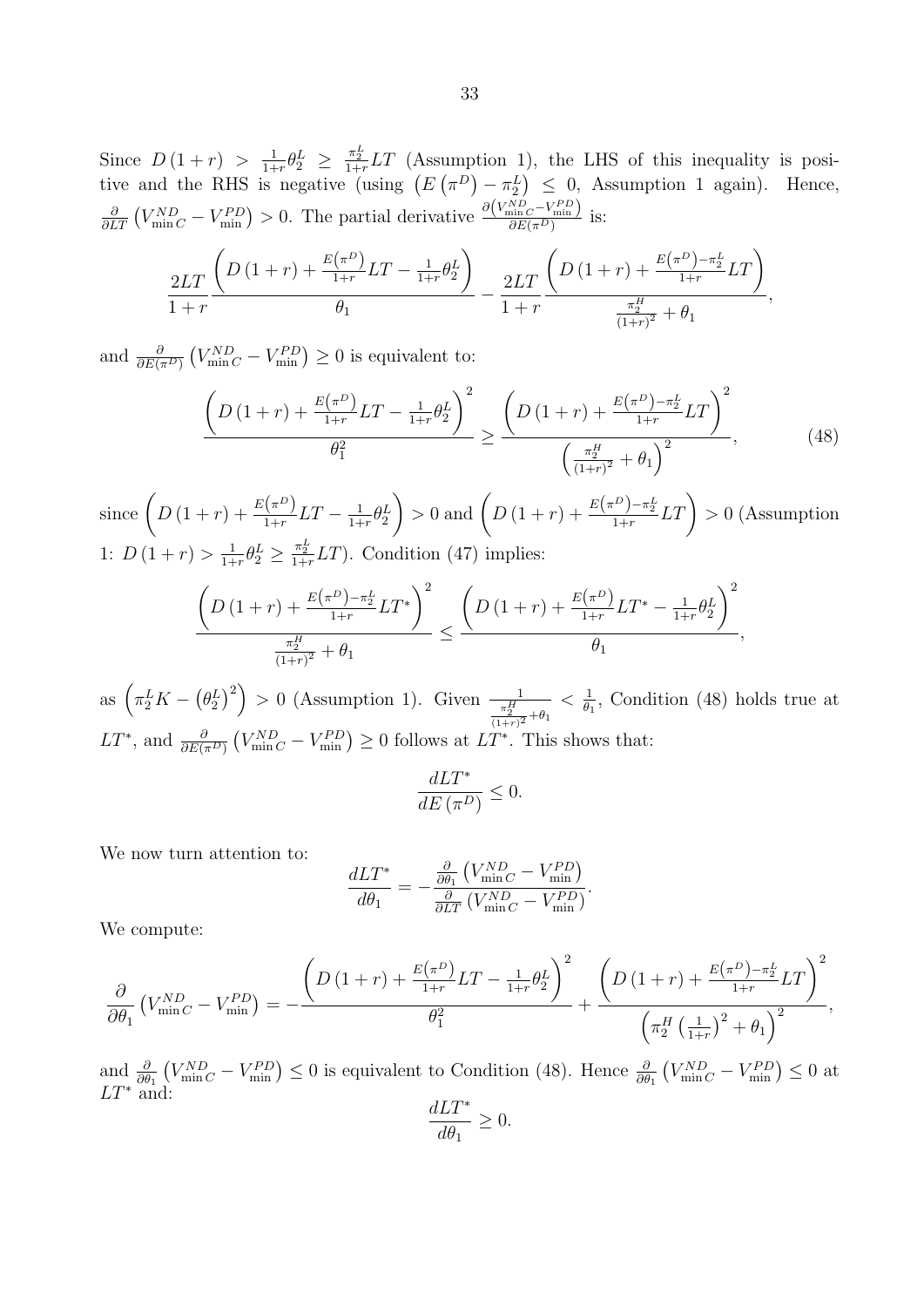#### **End of the proof.**

The Claim below shows that, for  $\theta_1 < \theta_1$ , the Sovereign chooses to potentially default independently of  $E(\pi^D)$ .

**Claim 17** For a given  $E(\pi^D)$  and debt portfolio  $(ST_0, LT)$  satisfying the  $t = 0$  budget *constraint, if θ*<sup>1</sup> *belongs to I*1*, then we have: the Sovereign chooses the PD solution (i.e.,*  $LT^* = 0$ <sup>l0</sup> *iff*  $\theta_1 < \theta_1^-$ . In addition,  $\theta_1^- \in I_1$ .

**Proof.** Given Claim 16, it is enough to show that, for  $LT = 0$ , the Sovereign chooses not to default iff  $\theta_1 \geq \theta_1^-$ . The optimal choice of no default at  $t = 1$  writes  $V_{\text{min}}^{ND} \leq V_{\text{min}}^{PD}$ . Using (21) and (23), this rewrites (for  $LT = 0$ ):

$$
P^{-}[\theta_1] \geq 0.
$$

This is equivalent to  $\theta_1 \ge \theta_1^-$  (Claim 13). In addition,  $\theta_1^- \le \theta_1^+$  (see Definition 3) and  $\theta_1^+ \in I_1$ (Claim 18) so that  $\theta_1^- \in I_1$ . **End of the proof.** 

The Claim below shows that, for  $\theta_1 \geq \theta_1^+$ , the Sovereign chooses not to default.

**Claim 18** For a given  $E(\pi^D)$  and debt portfolio ( $ST_0, LT$ ) satisfying the  $t = 0$  budget con*straint, if*  $\theta_1 \in I_1$ *, then the Sovereign chooses the constrained ND solution (i.e.,*  $LT^* = \theta_2^L$ *)* for  $\theta_1 \ge \theta_1^+$ , and the threshold  $LT^*$  is strictly smaller than  $\theta_2^L$  for  $\theta_1 < \theta_1^+$ . In addition,  $\theta_1^+ \in I_1$ .

**Proof.** The threshold  $LT^*$  is  $\theta_2^L$  iff  $V_{\text{min}}^{ND} \leq V_{\text{min}}^{PD}$  for  $LT = \theta_2^L$ . This writes:

$$
\frac{\left(D(1+r) + \frac{E(\pi^D) - 1}{1+r} \theta_2^L\right)^2}{\theta_1} + \left(\theta_2^L\right)^2 \le \frac{\left(D(1+r) + \frac{E(\pi^D) - \pi_2^L}{1+r} \theta_2^L\right)^2}{\pi_2^H \left(\frac{1}{1+r}\right)^2 + \theta_1} + \pi_2^L K.
$$

This latter inequality rewrites  $P^+_{\cdot}[\theta_1] \geq 0$ , which is equivalent to  $\theta_1 \geq \theta_1^+$  (Claim 13). Analogously,  $\theta_1^+ \in I_1$ , *i.e.*,  $\theta_1^+ \leq \frac{D}{\theta_2^I}$  $\frac{D}{\theta_2^L} + \frac{E(\pi^D)}{(1+r)^2}$  $\frac{L(\pi^2)}{(1+r)^2} \frac{LT}{\theta_2^L}$  $\frac{LT}{\theta_2^L} - \frac{1}{(1+1)}$  $\frac{1}{(1+r)^2}$ , is equivalent to:

$$
P^{+}\left[\frac{D}{\theta_2^L} + \frac{E(\pi^D)}{(1+r)^2} \frac{LT}{\theta_2^L} - \frac{1}{(1+r)^2}\right] \ge 0.
$$

This holds true (with  $(\theta_2^L)^2 \leq K$ , Assumption 1). **End of the proof.** 

**Proof of Proposition 4.** The computations for Definition 3 show that  $\theta_1^+$  increases from  $\hat{\theta}_1$  to  $\check{\theta}_1$  when  $E(\pi^{\bar{D}})$  increases from 0 to  $\pi_{\max}^D$ . Combining Claims 14 to 18 proves the proposition. **End of the proof.**

<sup>&</sup>lt;sup>10</sup>This is a slight abuse of notation since Claim 16 states that the PD solution is chosen for  $LT > LT^*$  only.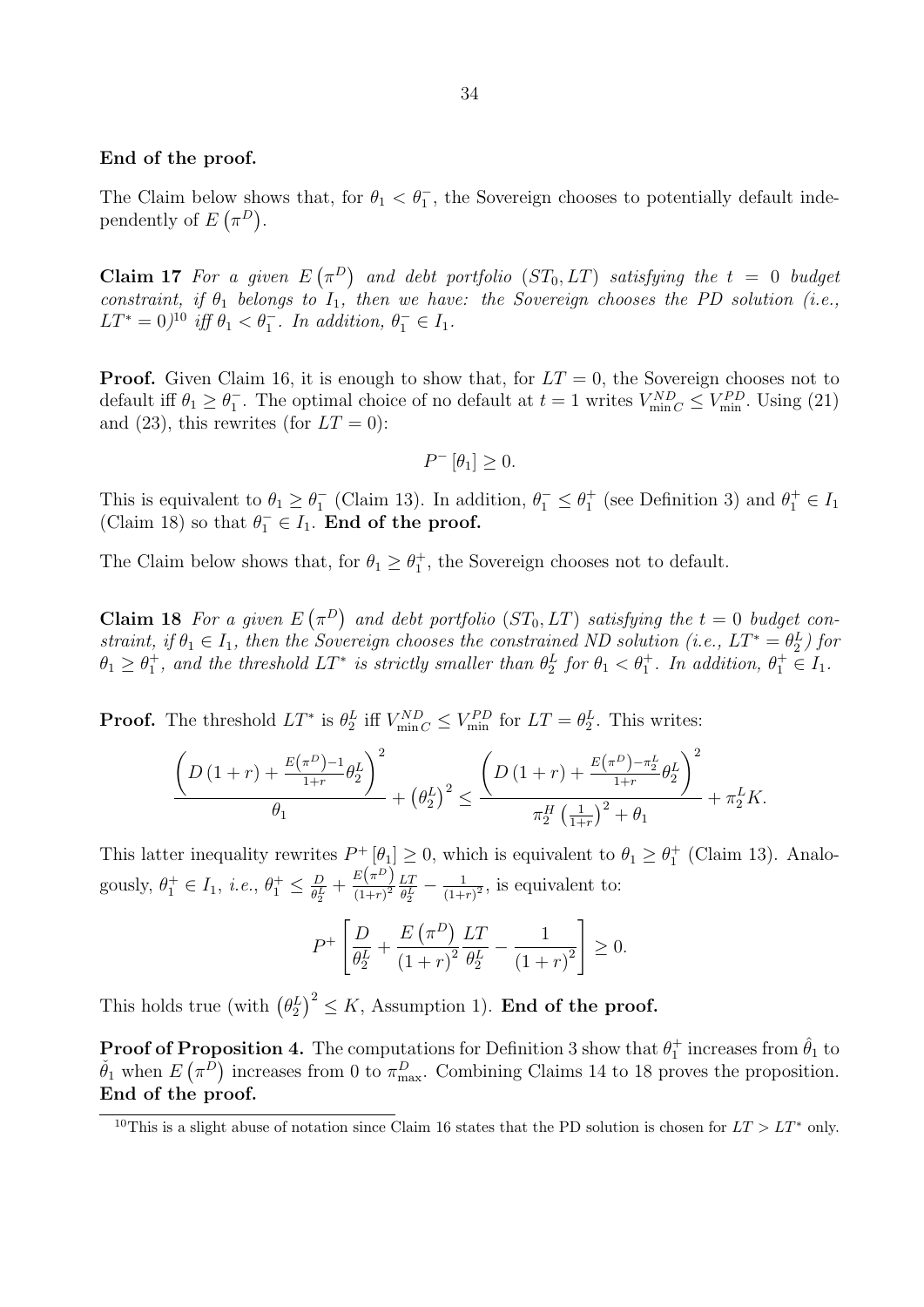$$
\theta_1 \ge \frac{D}{\theta_2^L} + \frac{E(\pi^D)}{(1+r)^2} \frac{LT}{\theta_2^L} - \frac{1}{(1+r)^2}.
$$
\n(49)

A sufficient condition is then:

$$
\theta_1 \ge \frac{D}{\theta_2^L} + \frac{\pi_{\max}^D}{(1+r)^2} - \frac{1}{(1+r)^2}.
$$

Claim 15 shows that the Sovereign chooses the interior ND solution when this condition holds. **End of the proof.**

**Proof of Proposition 6.** If the Sovereign issues a portfolio leading to ND, then the expected cost is either  $V_{\min}^{ND}(\theta_1, LT, E(\pi^D))$  or  $V_{\min C}^{ND}(\theta_1, LT, E(\pi^D))$  with  $E(\pi^D) = 0$ . Using (20) and (21), these values of the costs do not depend on *LT*:

$$
V_{\min}^{ND}(\theta_1, LT, 0) = \frac{\left(D\left(1+r\right)\right)^2}{\frac{1}{\left(1+r\right)^2} + \theta_1},\tag{50}
$$

$$
V_{\min C}^{ND}(\theta_1, LT, 0) = \frac{\left(D\left(1+r\right) - \frac{1}{1+r}\theta_2^L\right)^2}{\theta_1} + \left(\theta_2^L\right)^2. \tag{51}
$$

If the Sovereign issues a portfolio leading to PD, then the expected cost is  $V_{\min}^{PD}(\theta_1, LT, E(\pi^D))$ with  $E(\pi^D) = \pi_2^L$ . Using (23),  $V_{\text{min}}^{PD}(\theta_1, LT, \pi_2^L)$  does not depend on *LT*:

$$
V_{\min}^{PD}(\theta_1, LT, \pi_2^L) = \frac{(D(1+r))^2}{\frac{\pi_2^H}{(1+r)^2} + \theta_1} + \pi_2^LK.
$$
 (52)

 $V_{\min}^{PD}(\theta_1,LT, E(\pi^D)) < V_{\min C}^{ND}(\theta_1,LT,0)$  rewrites  $P^{-}[\theta_1] < 0$ . This is equivalent to  $\theta_1 < \theta_1^{-}$ (Claim 13). Given that the ND solution is constrained for  $\theta_1 < \theta_1^-$  ( $\theta_1^- \in I_1$ , see Claims 14 and 17), this shows that the Sovereign prefers the PD solution at  $t = 0$  for  $\theta_1 < \theta_1^-$ . For  $\theta_1 \ge \theta_1^-$ , either the ND solution is constrained and we have  $V_{\text{min}}^{PD}(\theta_1, LT, E(\pi^D)) \geq V_{\text{min}}^{ND}(\theta_1, LT, 0),$ or the ND solution is interior and  $V_{\text{min}}^{ND}(\theta_1, LT, 0) \leq V_{\text{min}}^{PD}(\theta_1, LT, \pi_2^L)$ . In both cases, the Sovereign prefers the ND solution at  $t = 0$ . Proposition 4 provides the restrictions needed on the portfolio to ensure that the solution that is preferred at  $t = 0$  is chosen at  $t = 1$ . **End of the proof.**

**Proof of Proposition 7.** We first compute the optimal LT and the value of the expected cost at the optimum in the PD case. The FOC of the minimization of (29) is:

$$
\frac{d}{dLT}\left(\pi_1^M V_{\text{min}}^{PD} + \pi_1^H V_{\text{min}}^{ND}\right) = 0.
$$
\n(53)

This rewrites:

$$
\pi_1^M \frac{E(\pi^D) - \pi_2^L}{1+r} \frac{\left( D(1+r) + \frac{E(\pi^D) - \pi_2^L}{1+r} LT \right)}{\pi_2^H \left( \frac{1}{1+r} \right)^2 + \theta_1^M} + \pi_1^H \frac{E(\pi^D)}{1+r} \frac{\left( D(1+r) + \frac{E(\pi^D)}{1+r} LT \right)}{\frac{1}{(1+r)^2} + \theta_1^H} = 0,
$$
\n(54)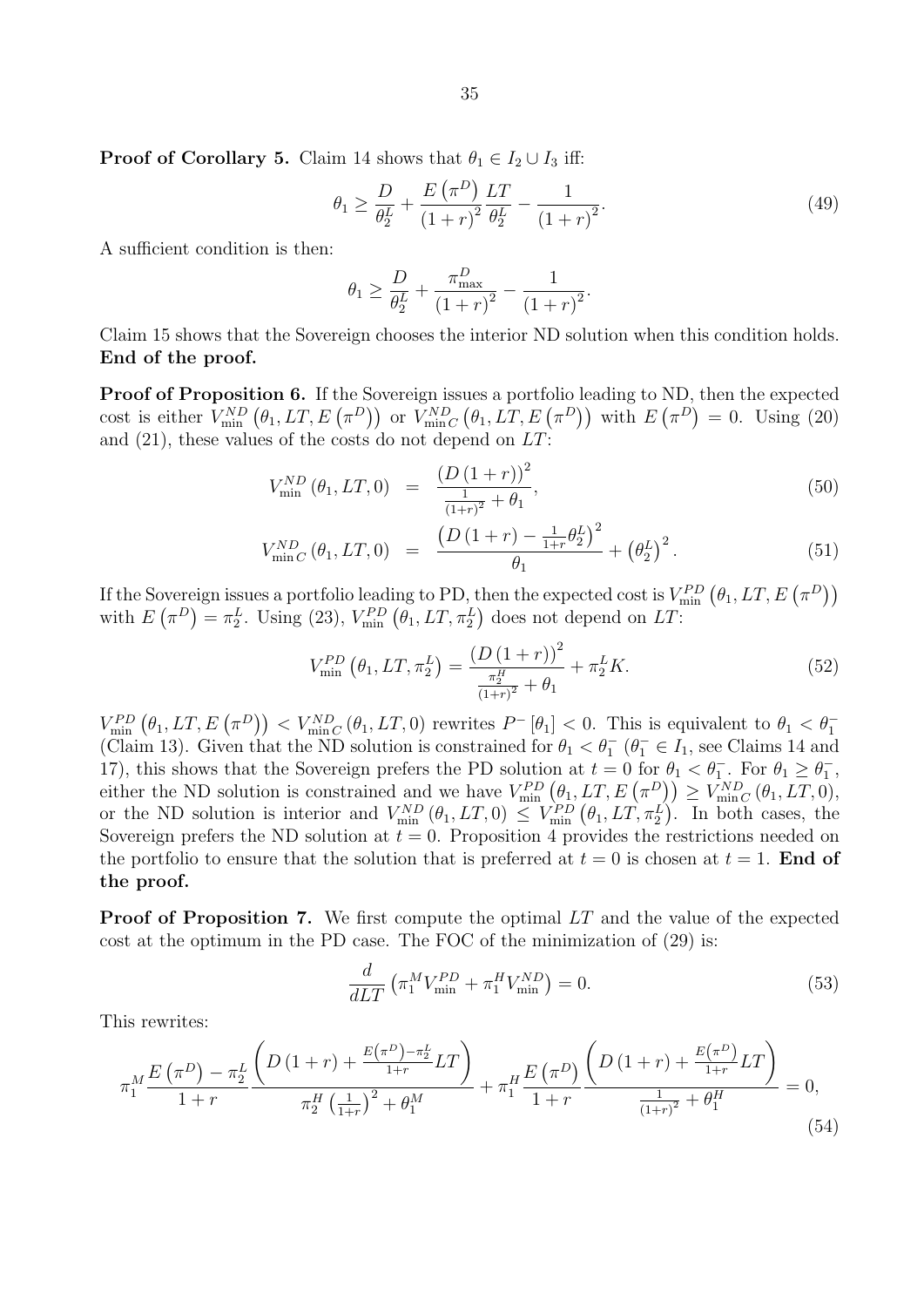with  $E(\pi^D) = \pi_1^M \pi_2^L$ , and:

$$
LT = \frac{\frac{\pi_1^M \pi_2^L - (\pi_1^M + \pi_1^H \pi_2^H)E(\pi^D)}{(1+r)^2} + \pi_1^M (\pi_2^L - E(\pi^D)) \theta_1^H - \pi_1^H E(\pi^D) \theta_1^M}{\pi_1^M (\frac{\pi_2^L - E(\pi^D)}{1+r})^2 (\frac{1}{(1+r)^2} + \theta_1^H) + \pi_1^H (\frac{\pi_2^H}{(1+r)^2} + \theta_1^M) (\frac{E(\pi^D)}{1+r})^2} D.
$$

*LT* is positive (the denominator is positive, the numerator as well since  $E(\pi^D) = \pi_1^M \pi_2^L$  and  $\pi_1^M \left( \pi_2^L - E\left( \pi^D \right) \right) \theta_1^H \geq \pi_1^M \left( \pi_2^L - E\left( \pi^D \right) \right) \theta_1^M \geq \pi_1^H E\left( \pi^D \right) \theta_1^M$ . The numerator is decreasing in  $E(\pi^D)$ , the denominator is decreasing as well. Straightforward algebra leads to (31) (and the associated optimal portfolio, which is the one stated in Proposition 9, see (35) and  $(36)$ ).

This value of *LT* satisfies:

$$
V_{\min}^{PD}(\theta_1^M, LT, \pi_1^M \pi_2^L) < V_{\min C}^{ND}(\theta_1^M, LT, 0) < V_{\min C}^{ND}(\theta_1^M, LT, \pi_1^M \pi_2^L),
$$

where the second inequality follows from  $V_{\min C}^{ND}$  being increasing in  $E(\pi^D)$  (the first one states that the PD solution is preferred to the constrained ND solution). This shows that this value of *LT* satisfies the incentive constraint for PD and therefore determines a PD solution.

The Sovereign chooses a portfolio (*ST*0*, LT*) implying no default iff the value (30) of the expected cost is smaller than the value (31) of the expected cost. This rewrites as:

$$
Q\left[\pi_1^H\right] \leq 0,
$$

where  $Q\left[\pi_1^H\right]$  is a polynomial of degree 2 in  $\pi_1^H$ :

$$
\left( \left( 1 - \pi_1^H \right) \left( \frac{\left( D \left( 1+r \right) - \frac{1}{1+r} \theta_2^L \right)^2}{\theta_1^M} + \left( \theta_2^L \right)^2 - \pi_2^L K \right) + \pi_1^H \frac{\left( D \left( 1+r \right) \right)^2}{\frac{1}{\left( 1+r \right)^2} + \theta_1^H} \right) \times \tag{55}
$$

$$
\left(\frac{1 - \left(1 - \pi_1^H\right)\pi_2^L}{\left(1 + r\right)^2} + \theta_1^M + \pi_1^H \left(\theta_1^H - \theta_1^M\right)\right) - \left(D\left(1 + r\right)\right)^2. \tag{56}
$$

One of the roots of  $Q\left[\pi_1^H\right]$  is  $\pi_1^H = 1$ . For  $\pi_1^H = 0$ , we have:

$$
Q\left[0\right] = \left(\frac{\left(D\left(1+r\right) - \frac{1}{1+r}\theta_2^L\right)^2}{\theta_1^M} + \left(\theta_2^L\right)^2 - \pi_2^L K\right) \left(\frac{1-\pi_2^L}{\left(1+r\right)^2} + \theta_1^M\right) - \left(D\left(1+r\right)\right)^2,
$$

and  $Q[0] \leq 0$  since it rewrites exactly as  $P^{-}[\theta_1^M] \geq 0$ , which is equivalent to  $\theta_1^M \geq \theta_1^{-}$  (Claim 13). The other root is:

$$
\hat{\pi}_1^H = \frac{Q[0]}{C},\tag{57}
$$

that is the ratio between the coefficient  $Q[0]$  of degree 0 and the coefficient  $C$  of degree 2 where:

$$
C = \left(\frac{\left(D\left(1+r\right)\right)^2}{\frac{1}{\left(1+r\right)^2} + \theta_1^H} + \pi_2^L K - \frac{\left(D\left(1+r\right) - \frac{1}{1+r} \theta_2^L\right)^2}{\theta_1^M} - \left(\theta_2^L\right)^2\right) \left(\frac{\pi_2^L}{\left(1+r\right)^2} + \theta_1^H - \theta_1^M\right).
$$

We distinguish 2 subcases: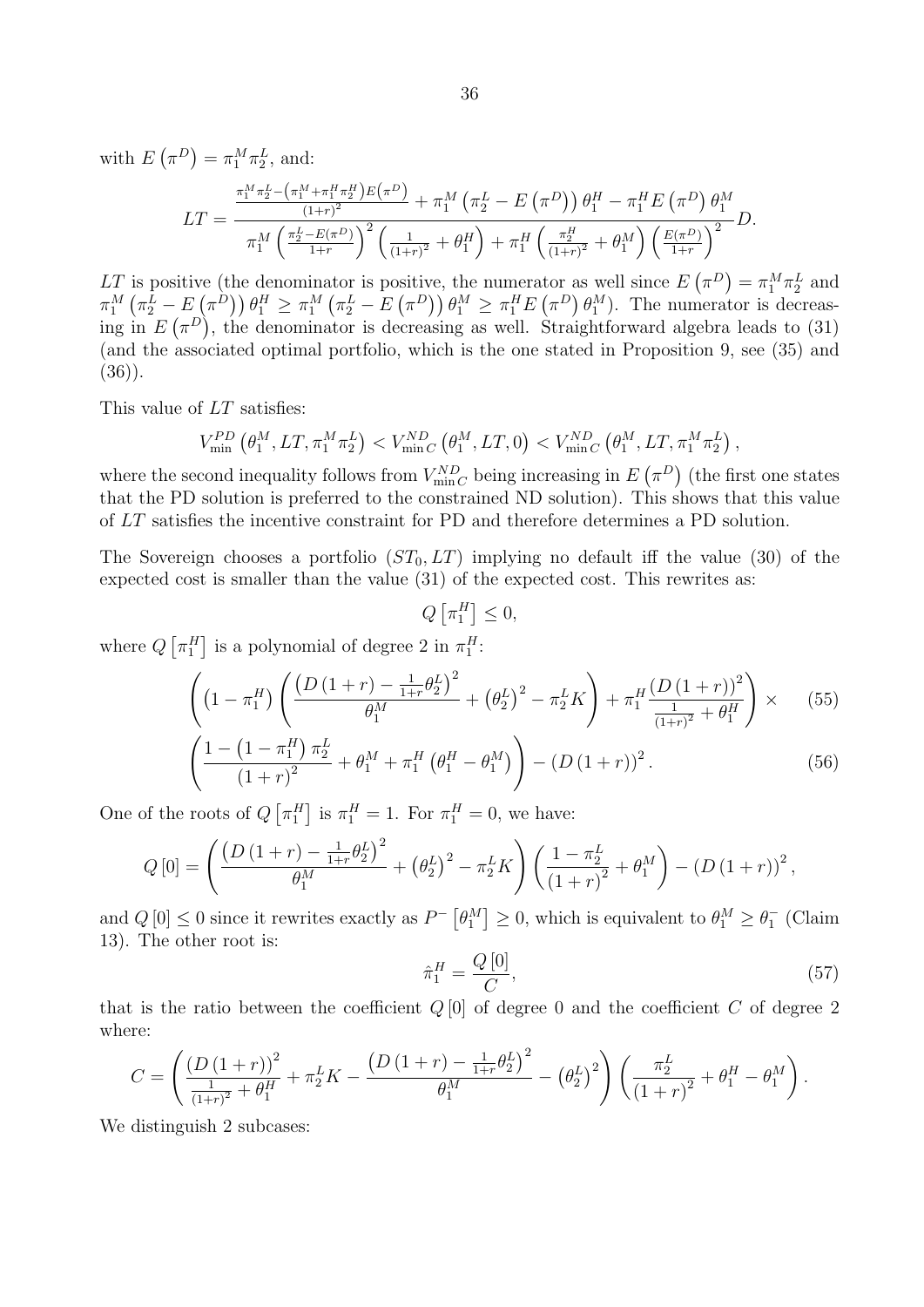- If  $C > 0$ , then  $\hat{\pi}_1^H < 0$  and  $Q\left[\pi_1^H\right] \leq 0$  "between the roots" (in particular,  $Q\left[\pi_1^H\right] \leq 0$ for every  $\pi_1^H \in [0, 1]$ ).
- If  $C < 0$ , then  $\hat{\pi}_1^H > 0$  and  $Q\left[\pi_1^H\right] \leq 0$  "outside the roots". Either  $\hat{\pi}_1^H > 1$  (and  $Q\left[\pi_1^H\right] \leq 0$  for every  $\pi_1^H \in [0,1]$ , or  $\hat{\pi}_1^H < 1$  (and  $Q\left[\pi_1^H\right] \leq 0$  for  $0 \leq \pi_1^H \leq \hat{\pi}_1^H$  and  $Q\left[\pi_1^H\right] \ge 0$  for  $\hat{\pi}_1^H \le \pi_1^H \le 1$ .

Taken together, these cases summarize as follows: If  $C > Q[0]$ , then  $Q\left[\pi_1^H\right] \leq 0$  for every  $\pi_1^H \in [0,1];$  If  $C < Q[0]$ , then  $0 < \hat{\pi}_1^H < 1$ ,  $Q\left[\pi_1^H\right] \leq 0$  for  $0 \leq \pi_1^H \leq \hat{\pi}_1^H$  and  $Q\left[\pi_1^H\right] \geq 0$  for  $\hat{\pi}_1^H \leq \pi_1^H \leq 1$ . The condition  $C < Q[0]$  rewrites as:

$$
\left(\pi_2^L K - \left(\theta_2^L\right)^2\right) < \frac{\left(D\left(1+r\right) - \frac{1}{1+r}\theta_2^L\right)^2}{\theta_1^M} - \frac{\left(D\left(1+r\right)\right)^2}{\frac{1}{(1+r)^2} + \theta_1^H} \left(2 - \frac{\frac{\pi_2^H}{(1+r)^2} + \theta_1^M}{\frac{1}{(1+r)^2} + \theta_1^H}\right),\tag{58}
$$

We now show that Condition (58) holds true for  $\theta_1^H \geq \theta_1^*$  and  $\theta_1^- \leq \theta_1^M \leq \hat{\theta}_1$ . First, the RHS of Condition (58) is increasing in  $\theta_1^H$  (the function *X* (*a* − *X*) is increasing for  $0 < X < a/2$ , with  $X = 1/\left(\frac{1}{(1+x)^{2}}\right)$  $\frac{1}{(1+r)^2} + \theta_1^H$  and  $a = 1/\left(\pi_2^H + (1+r)^2 \theta_1^M\right)$ . For  $\theta_1^H = \theta_1^*$ , Condition (58) rewrites:

$$
\frac{\pi_2^L K}{\left(\theta_2^L\right)^2} - 1 < \frac{\left(x - 1\right)^2}{\left(1 + r\right)^2 \theta_1^M} - \frac{x^2}{x + \pi_{\text{max}}^D} \left(2 - \frac{\pi_2^H + \left(1 + r\right)^2 \theta_1^M}{x + \pi_{\text{max}}^D}\right),\tag{59}
$$

with  $x = D(1+r)^2/\theta_2^L > 1$  (Assumption 1). In order to study (59), notice that  $P^+[\theta_1] < 0$ for  $E(\pi^D) = 0$  and  $\theta_1 = \frac{(x + \pi_{\text{max}}^D)(x-1)}{(1+r)^2x}$  $\frac{\pi_{\max}^{\pi_{\max}}(x-1)}{(1+r)^2x}$  since  $P^+$  [ $\theta_1$ ] < 0 rewrites:

$$
\frac{(x-1)x}{(x+\pi_{\max}^D)} < \frac{x\left(x-\pi_2^L\right)^2}{\pi_2^H x + (x+\pi_{\max}^D)(x-1)} + \frac{\pi_2^L K}{\left(\theta_2^L\right)^2} - 1,\tag{60}
$$

which is implied by:

$$
\frac{(x-1)x}{(x+\pi_{\max}^D)} < \frac{x\left(x-\pi_2^L\right)^2}{\pi_2^H x + (x+\pi_{\max}^D)(x-1)},\tag{61}
$$

which always holds true for  $x > 1$ . As  $P^+$   $[\theta_1] < 0$  implies:

$$
(1+r)^{2} \hat{\theta}_{1} < \theta_{1} = \frac{\left(x + \pi_{\max}^{D}\right)(x-1)}{x},
$$

we have that the derivative of the RHS of Condition (59) is negative for  $\theta_1^M \leq \hat{\theta}_1$ : This RHS is decreasing in  $\theta_1^M$ . Hence, Condition (58) holds true for  $\theta_1^H \geq \theta_1^*$  and  $\theta_1^- \leq \theta_1^M \leq \hat{\theta}_1$  iff it holds true for  $\theta_1^H = \theta_1^*$  and  $\theta_1^M = \hat{\theta}_1$ , *i.e.*:

$$
\frac{\pi_2^L K}{\left(\theta_2^L\right)^2} - 1 < \frac{\left(x - 1\right)^2}{\left(1 + r\right)^2 \hat{\theta}_1} - \frac{x^2}{x + \pi_{\text{max}}^D} \left(2 - \frac{\pi_2^H + \left(1 + r\right)^2 \hat{\theta}_1}{x + \pi_{\text{max}}^D}\right),\tag{62}
$$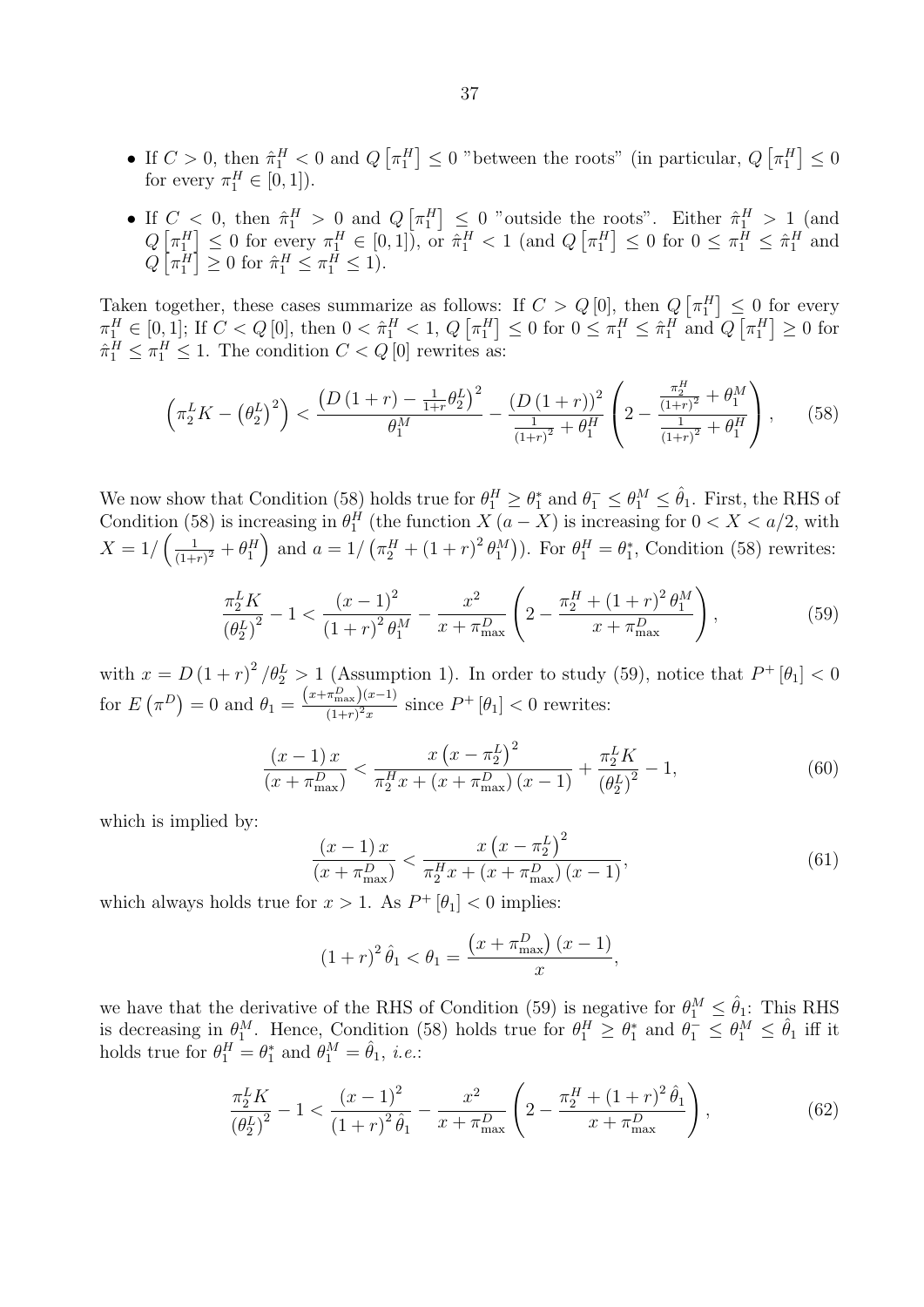Using Condition (26) defining  $\hat{\theta}_1$  with  $E(\pi^D) = 0$ , Condition (62) rewrites:

$$
\left(1 - \frac{\pi_2^L}{x}\right)^2 > Y\left(2 - Y\right),\tag{63}
$$

with  $Y = \frac{\pi_2^H + (1+r)^2 \hat{\theta}_1}{x + \pi_{\text{max}}^D} > 0$ . Before we study (63), notice that  $P^+ \left[\hat{\theta}_1\right] = 0$  for  $E\left(\pi^D\right) = 0$ implies:

$$
\frac{(x-1)^2}{(1+r)^2 \hat{\theta}_1} > \frac{\left(x - \pi_2^L\right)^2}{\pi_2^H + \left(1+r\right)^2 \hat{\theta}_1},
$$

which rewrites as:

$$
(1+r)^2 \hat{\theta}_1 < \frac{x}{2} + \frac{2 - \left(3 - \pi_2^L\right) x}{2\left(2x - \pi_2^L - 1\right)},
$$

and  $x > 1$  implies that

$$
(1+r)^2 \hat{\theta}_1 < \frac{x}{2}
$$

and  $Y < \frac{\pi_2^H + \frac{x}{2}}{x + \pi_{\max}^D} < 1$ . Hence, a sufficient condition for (63) is:

$$
\left(1 - \frac{\pi_2^L}{x}\right)^2 > \frac{\pi_2^H + \frac{x}{2}}{x + \pi_{\text{max}}^D} \left(2 - \frac{\pi_2^H + \frac{x}{2}}{x + \pi_{\text{max}}^D}\right),\tag{64}
$$

Using  $\pi_{\text{max}}^D = \pi_2^L$ , this rewrites:

$$
\frac{1}{4}x^4 - x^3 + x^2 + \pi_2^L \left(\pi_2^L - 4\right) x^2 + \left(\pi_2^L\right)^4 > 0. \tag{65}
$$

Given  $x > 1$ , a lower bound of the LHS is

$$
\frac{1}{4}x^4 - x^3 - 2x^2,
$$

which is positive for  $x > 6$  (this is the only use in the proof of the Assumption  $x > 6$ ). Hence  $(63)$  holds true (and so does  $(62)$ ).

Lastly, note that when  $\theta_1^H$  tends to  $+\infty$ , Condition (58) tends to:

$$
\left(\pi_2^L K - \left(\theta_2^L\right)^2\right) < \frac{\left(D\left(1+r\right) - \frac{1}{1+r}\theta_2^L\right)^2}{\theta_1^M},
$$

which holds true since it follows from  $P^+ \left[ \theta_1^M \right] > 0$  for  $E \left( \pi^D \right) = 0$  (*i.e.*,  $\theta_1^M < \hat{\theta}_1$ ). For  $\theta_1^M = \theta_1^-$ , Condition (58) is:

$$
\frac{\left(D\left(1+r\right)-\frac{1}{1+r}\theta_2^L\right)^2}{\theta_1^M}-\frac{\left(D\left(1+r\right)\right)^2}{\frac{\pi_2^H}{\left(1+r\right)^2}+\theta_1^M}<\frac{\left(D\left(1+r\right)-\frac{1}{1+r}\theta_2^L\right)^2}{\theta_1^M}-\frac{\left(D\left(1+r\right)\right)^2}{\frac{1}{\left(1+r\right)^2}+\theta_1^H}\left(2-\frac{\frac{\pi_2^H}{\left(1+r\right)^2}+\theta_1^M}{\frac{1}{\left(1+r\right)^2}+\theta_1^H}\right).
$$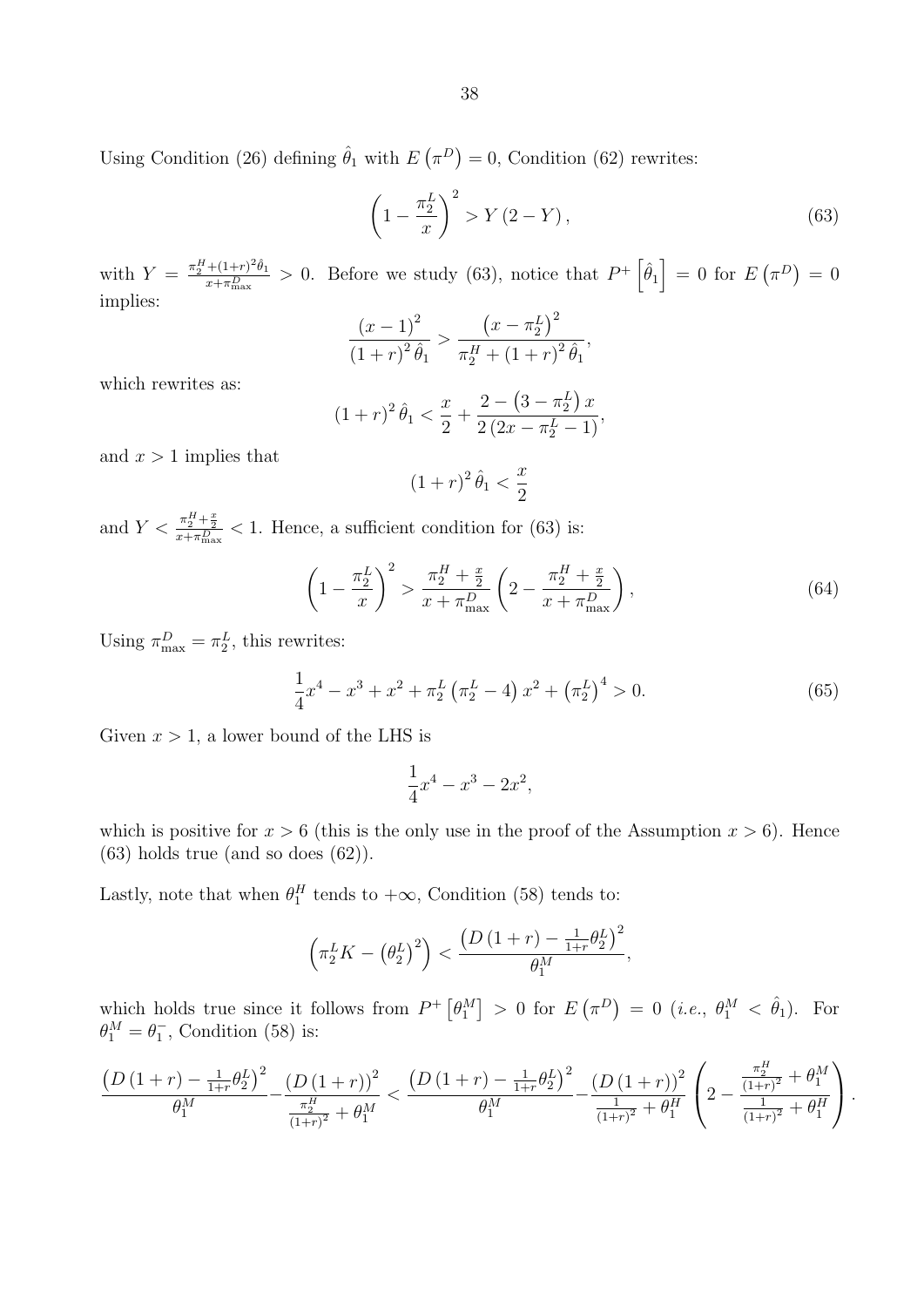This rewrites:

$$
\left(\frac{1}{(1+r)^2} + \theta_1^H\right)^2 > \left(\frac{\pi_2^H}{(1+r)^2} + \theta_1^M\right) \left(2\left(\frac{1}{(1+r)^2} + \theta_1^H\right) - \left(\frac{\pi_2^H}{(1+r)^2} + \theta_1^M\right)\right),
$$

which holds true. **End of the proof.**

**Proof of Proposition 8.** We compute the expected costs in the two cases where the Sovereign chooses a portfolio leading to PD under  $\theta_1^M$  and the Sovereign chooses a portfolio leading to ND under  $\theta_1^M$ . We then compare these two expected costs.

If the Sovereign chooses a portfolio leading to PD under  $\theta_1^M$ , then the expected cost is (using (23) and  $E(\pi^D) = \pi_2^L$ :

$$
\pi_{1}^{L}V_{\min}^{PD}(\theta_{1}^{L},LT, E(\pi^{D})) + \pi_{1}^{M}V_{\min}^{PD}(\theta_{1}^{M},LT, E(\pi^{D}))
$$
\n
$$
= \left(\frac{\pi_{1}^{L}}{\frac{\pi_{2}^{H}}{(1+r)^{2}} + \theta_{1}^{L}} + \frac{\pi_{1}^{M}}{\frac{\pi_{2}^{H}}{(1+r)^{2}} + \theta_{1}^{M}}\right) (D(1+r))^{2} + \pi_{2}^{L}K.
$$
\n(66)

If the Sovereign chooses a portfolio leading to ND under  $\theta_1^M$ , then the expected cost is (using (21), (23) and  $E(\pi^D) = \pi_1^L \pi_2^L$ :

$$
\pi_1^L V_{\min}^{PD}(\theta_1^L, LT, E(\pi^D)) + \pi_1^M V_{\min C}^{ND}(\theta_1^M, LT, E(\pi^D)),
$$

and the optimal *LT* solves the FOC:

$$
\frac{d}{dLT} \left( \pi_1^L V_{\min}^{PD} \left( \theta_1^L, LT, E\left( \pi^D \right) \right) + \pi_1^M V_{\min C}^{ND} \left( \theta_1^M, LT, E\left( \pi^D \right) \right) \right) = 0.
$$

This is:

$$
LT = \frac{\left(1+r\right)^2}{\pi_2^L} \frac{\left(\theta_1^M - \theta_1^L - \frac{\pi_2^H}{(1+r)^2}\right)D + \left(\frac{\pi_2^H}{(1+r)^2} + \theta_1^L\right)\frac{1}{(1+r)^2}\theta_2^L}{\frac{\pi_1^L \pi_2^H}{(1+r)^2} + \bar{\theta}_1}.
$$
(67)

The minimum expected cost follows, replacing *LT* by its value (67):

$$
\frac{\left(D\left(1+r\right)-\frac{\pi_{1}^{M}}{1+r}\theta_{2}^{L}\right)^{2}}{\frac{\pi_{1}^{L}\pi_{2}^{H}}{(1+r)^{2}}+\bar{\theta}_{1}} + \pi_{1}^{L}\pi_{2}^{L}K + \pi_{1}^{M}\left(\theta_{2}^{L}\right)^{2}.
$$
\n(68)

The Sovereign prefers the ND solution iff (68) is smaller than (66). Using  $P^{-}[\theta_1^M] \ge 0$  (*i.e.*,  $\theta_1^M \ge \theta_1^-$  and Claim 13), we have:

$$
\frac{\left(D\left(1+r\right)-\frac{1}{1+r}\theta_2^L\right)^2}{\theta_1^M} \leq \frac{1}{\frac{\pi_2^H}{\left(1+r\right)^2}+\theta_1^M} \left(D\left(1+r\right)\right)^2+\pi_2^L K-\left(\theta_2^L\right)^2.
$$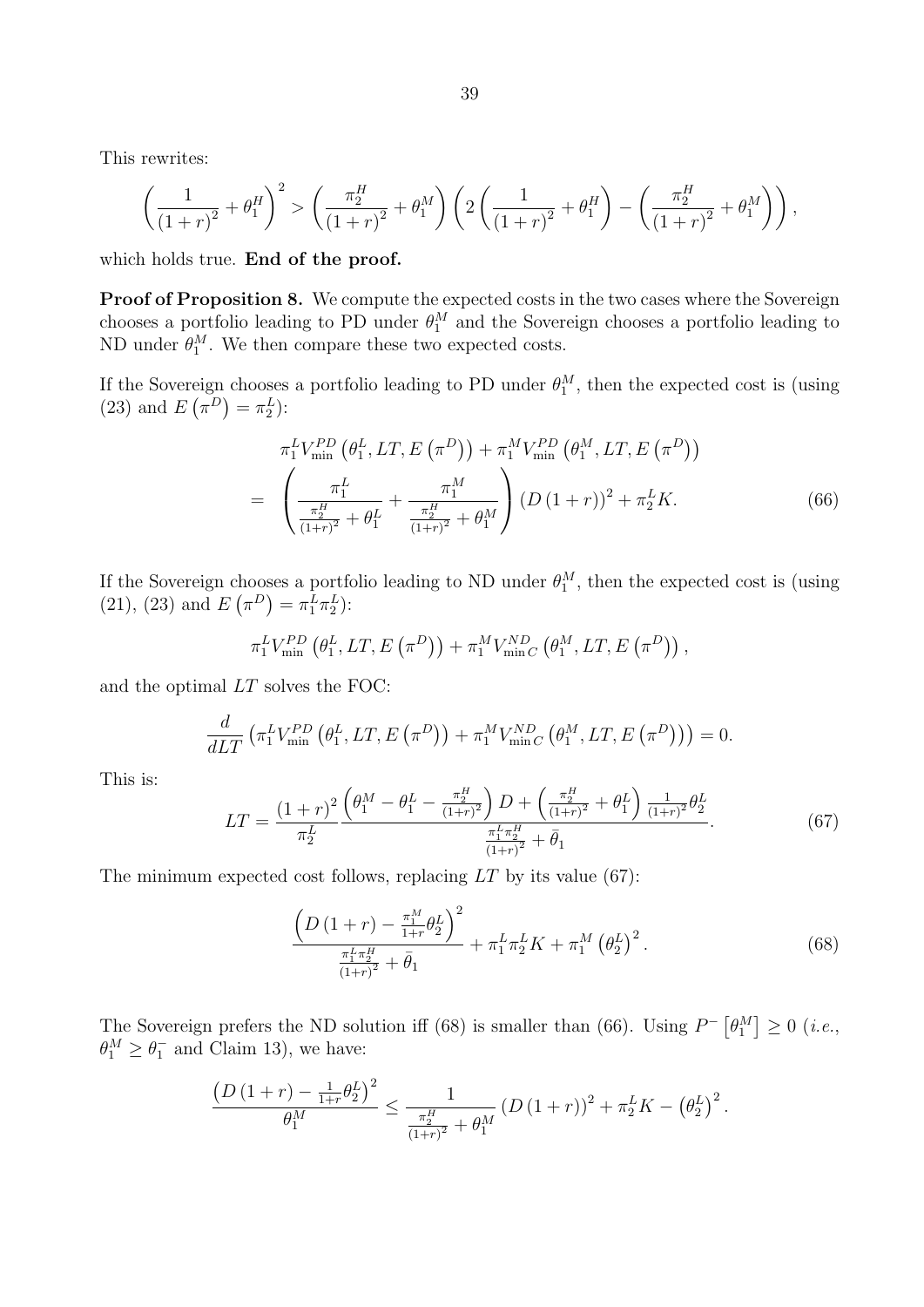A sufficient condition for (68) smaller than (66) is then:

$$
\frac{\left(D\left(1+r\right)-\frac{\pi_{1}^{M}}{1+r}\theta_{2}^{L}\right)^{2}}{\frac{\pi_{1}^{L}\pi_{2}^{H}}{(1+r)^{2}}+\bar{\theta}_{1}}<\frac{\pi_{1}^{L}\left(D\left(1+r\right)\right)^{2}}{\frac{\pi_{2}^{H}}{(1+r)^{2}}+\theta_{1}^{L}}+\frac{\pi_{1}^{M}\left(D\left(1+r\right)-\frac{1}{1+r}\theta_{2}^{L}\right)^{2}}{\theta_{1}^{M}}.
$$

This rewrites as the following polynomial of degree 2 in  $\alpha = D(1+r)^2/\theta_2^L$  being positive:

$$
\left(\frac{\pi_1^L}{\frac{\pi_2^H}{(1+r)^2} + \theta_1^L} + \frac{\pi_1^M}{\theta_1^M} - \frac{1}{\frac{\pi_1^L \pi_2^H}{(1+r)^2} + \bar{\theta}_1}\right) \alpha^2 - 2\pi_1^M \left(\frac{1}{\theta_1^M} - \frac{1}{\frac{\pi_1^L \pi_2^H}{(1+r)^2} + \bar{\theta}_1}\right) \alpha + \pi_1^M \left(\frac{1}{\theta_1^M} - \frac{\pi_1^M}{\frac{\pi_1^L \pi_2^H}{(1+r)^2} + \bar{\theta}_1}\right).
$$

The coefficient of degree 2 is positive (convexity of  $1/X$ ). The discriminant is zero since it writes:

$$
\pi_1^M\left(\frac{1}{\theta_1^M}-\frac{1}{\frac{\pi_1^L\pi_2^H}{(1+r)^2}+\bar{\theta}_1}\right)^2=\left(\frac{1}{\theta_1^M}-\frac{\pi_1^M}{\frac{\pi_1^L\pi_2^H}{(1+r)^2}+\bar{\theta}_1}\right)\left(\frac{\pi_1^L}{\frac{\pi_2^H}{(1+r)^2}+\theta_1^L}+\frac{\pi_1^M}{\theta_1^M}-\frac{1}{\frac{\pi_1^L\pi_2^H}{(1+r)^2}+\bar{\theta}_1}\right),
$$

which simplifies to:

$$
\frac{1}{\frac{\pi_1^L \pi_2^H}{(1+r)^2} + \bar{\theta}_1} \left( \frac{\pi_1^M}{\frac{\pi_2^H}{(1+r)^2} + \theta_1^L} + \frac{\pi_1^L}{\theta_1^M} \right) = \frac{1}{\theta_1^M} \frac{1}{\frac{\pi_2^H}{(1+r)^2} + \theta_1^L}.
$$

and holds true because:

$$
\left(\frac{\pi_1^L\pi_2^H}{\left(1+r\right)^2}+\bar{\theta}_1\right)=\pi_1^L\left(\frac{\pi_2^H}{\left(1+r\right)^2}+\theta_1^L\right)+\pi_1^M\theta_1^M.
$$

It follows that the polynomial in  $\alpha$  is always positive: the Sovereign always prefers the ND solution. **End of the proof.**

**Proof of Proposition 9.** The optimal portfolio (35) and (36) is computed in the proof of Proposition 7 above. The variations of  $LT$  and  $ST_0$  in  $\pi_1^H$  are obtained through the computation of derivatives of the expressions  $(35)$  and  $(36)$ . The variation of  $p_0$  is obvious.

In the FOC (54), the  $E(\pi^D)$  correspond to the price  $p_0$  (and then to the investors' belief), the  $\pi_1^H$  correspond to the Sovereign's belief in the expected cost  $\left(1 - \pi_1^H\right) V_{\text{min}}^{PD} \left(\theta_{1}^M, LT, E\left(\pi^D\right)\right) +$  $\pi_1^H V_{\min}^{ND}(\theta_1^H, LT, E(\pi^D))$ . Differentiating (54) w.r.t. LT and  $\pi_1^H$  shows that  $\frac{dLT}{d\pi_1^H} < 0$  for given  $E(\pi^D)$  (this is the second effect described in the comments below Proposition 9). Differentiat- $\log (54)$  w.r.t. *LT* and  $E(\pi^D)$  allows the computation of  $\frac{dLT}{dE(\pi^D)}$  for given  $\pi_1^H$  (this is the first effect described in the comments below Proposition 9). If  $\frac{dLT}{dE(\pi^D)} < 0$ , then the substitution effect dominates. Otherwise, the income effect dominates. More precisely,  $\frac{dLT}{dE(\pi^D)} = -\frac{dFOC}{dE(\pi^D)}$  $\frac{dFOC}{dE(\pi^D)}$  /  $\frac{dFOC}{dLT}$ , where *FOC* is the LHS of (54);  $\frac{dFOC}{dLT} > 0$  using  $\pi_2^L \ge E(\pi^D)$  (Assumption 1); the sign of *dF OC*  $\frac{dFOC}{dE(\pi^D)}$  is shown to depend on the choice of the parameters. **End of the proof.**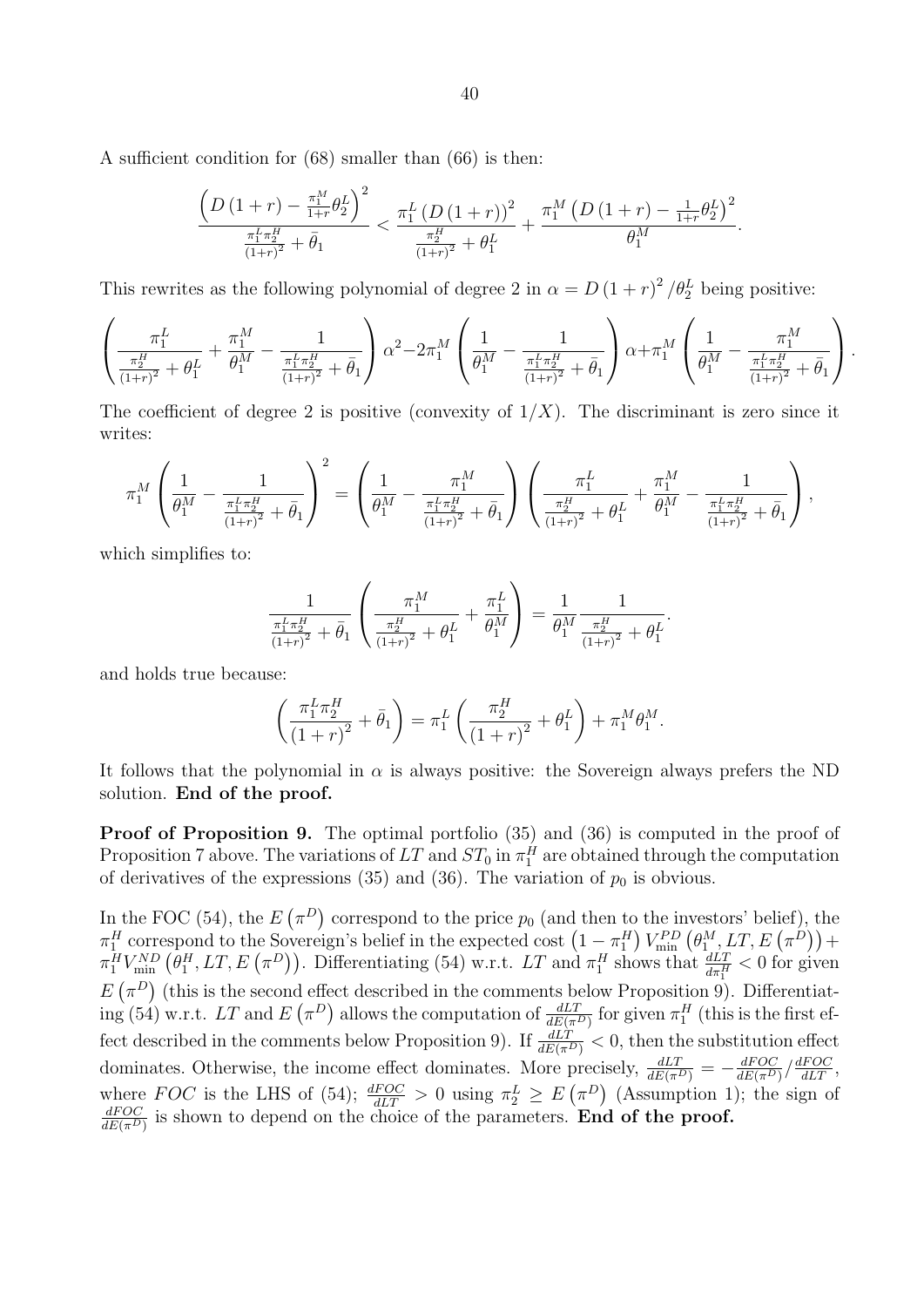#### **REFERENCES**

- Angeletos, George-Marios, 2002, "Fiscal Policy with Noncontingent Debt and the Optimal Maturity Structure", *Quarterly Journal of Economics* 117, pp.1105-1131.
- Arellano, C., 2008, "Default risk and income fluctuations in emerging economies ", *American Economic Review*, 98(3), pp.690-712.
- Arellano, C. and A. Ramanarayanan, 2010, "Default and the maturity structure in sovereign bonds,"*Journal of Political Economy*, 120(2), pp.187-232.
- Bolton, P, and O. Jeanne, 2009, "Structuring and Restructuring Sovereign Debt: The Role of Seniority,"*Review of Economic Studies*, 76(3), pp.879-902.
- Bolton, P. and O. Jeanne, 2008, "Structuring and Restructuring Sovereign Debt: The Role of a Bankruptcy Regime,"*Journal of Political Economy*.
- Broner, F., G. Lorenzoni and S. Schmukler, 2013, "Why Do Emerging Economies Borrow Short Term?"*Journal of the European Economic Association*, 11, pp. 67-100.
- Buera, F. and J. P. Nicolini, 2004, "Optimal Maturity of Government Debt without State Contingent Bonds,"*Journal of Monetary Economics* 51, pp.531-554.
- Challe, E, F. Le Grand and X. Ragot, 2010, "Incomplete Markets, Liquidation Risk, and the Term Structure of Interest Rates,"Banque de France WP 301.
- Chamley, Ch., 2004, Rational herds: economic models of social learning, Cambridge University Press.
- Cole, H. and T. Kehoe, 1996, "A Self-Fulfilling Model of Mexico's 1994–95 Debt Crisis,"*Journal of International Economics*, 41, pp.309–30.
- Cole, H. and T. Kehoe, 2000, "Self-fulfilling debt crisis,"*Review of Economic Studies*, 67(1), pp.91-113.
- Conesa, J. and T. Kehoe, 2012, "Gambling for Redemption and Self-Fulfilling Debt Crises,"Federal Reserve Bank of Minneapolis Research Department Staff Report 465.
- Conesa, J. and T. Kehoe, 2014, "Is It Too Late to Bail Out the Troubled Countries in the Eurozone?"*American Economic Review*, 104(5), pp.88–93.
- Dai, Q., and T. Philippon, 2006, "Fiscal Policy and the Term Structure of Interest Rates,"Working Paper.
- Gai, P. and H. S. Shin, 2004, "Debt Maturity Structure with Pre-emptive Creditors,"*Economics Letters*, 85(2), pp.195 - 200.